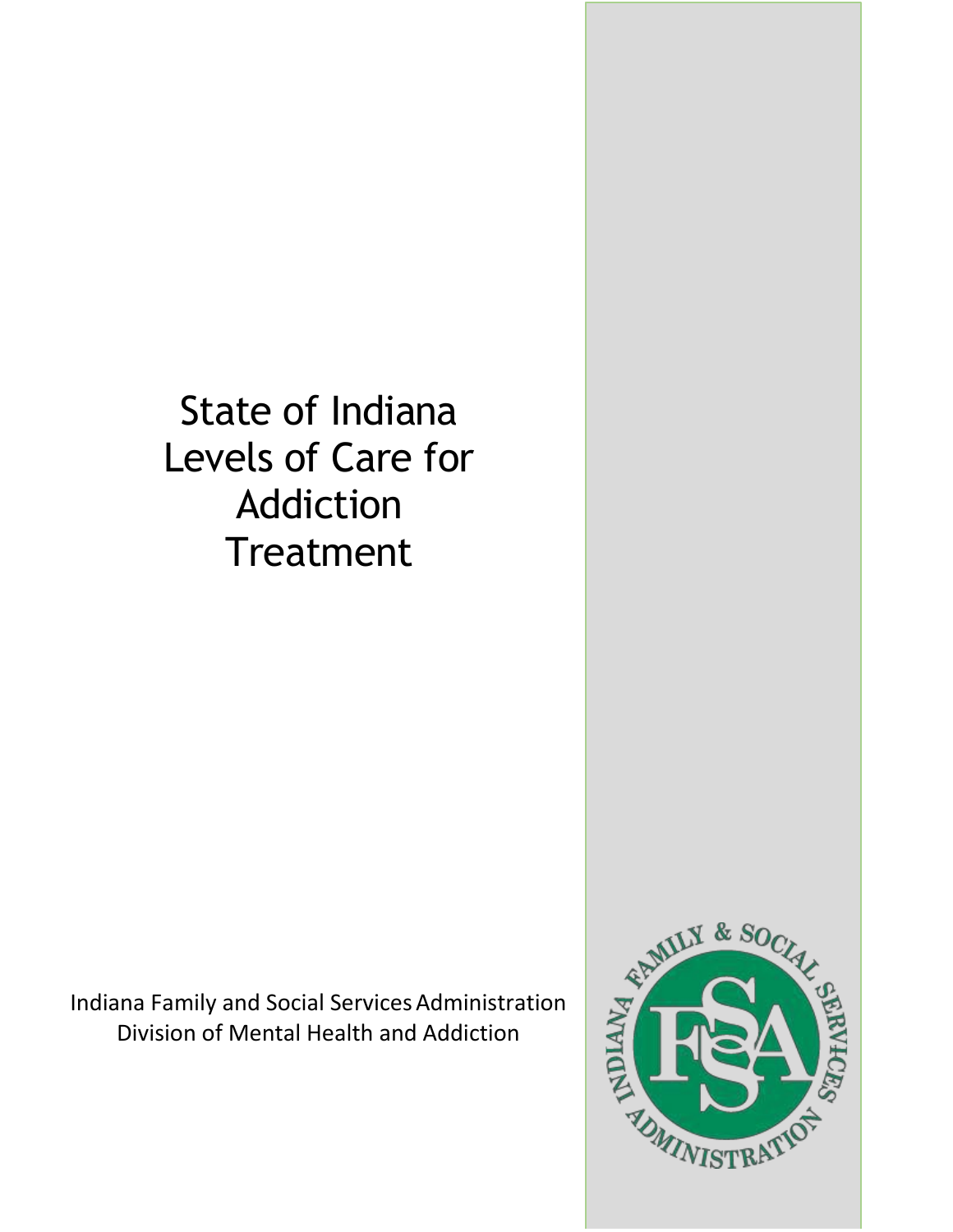## Contents

| Level of care: 3.1 / 3.3 / 3.5 (Clinically Managed Low-Intensity Residential/Clinically Managed            |  |
|------------------------------------------------------------------------------------------------------------|--|
|                                                                                                            |  |
| Level of care: 3.7/4.0 (Medically Monitored Intensive Inpatient/Medically Managed Intestine Inpatient12-14 |  |
|                                                                                                            |  |
|                                                                                                            |  |
|                                                                                                            |  |
|                                                                                                            |  |
|                                                                                                            |  |
|                                                                                                            |  |
|                                                                                                            |  |
|                                                                                                            |  |
|                                                                                                            |  |
|                                                                                                            |  |
|                                                                                                            |  |
|                                                                                                            |  |
|                                                                                                            |  |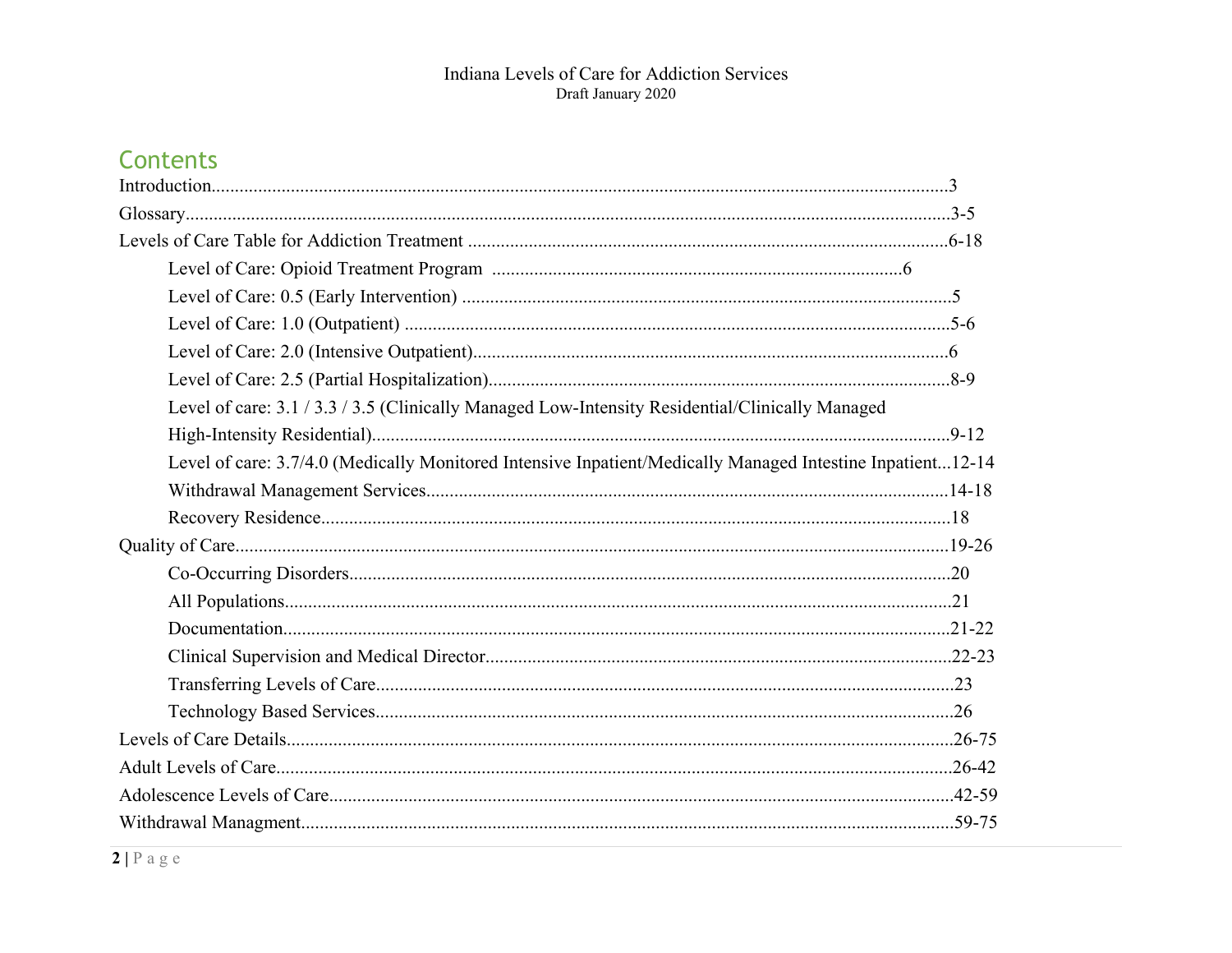#### **Introduction**

Indiana has seen the need for a clear understanding around substance use disorder/co-occurring disorder treatment Levels of Care. This will provide clarity for provider expectation and quality control to ensure a better service for Indiana's vulnerable population. The American Society of Addiction Medicine has provided a thorough, evidence-based model to guide the level of care designation for those suffering from substance use disorder and or a co-occurring disorder.

Indiana's levels of care are based off of ASAM criteria, however, ASAM does not speak to certain specifics which will differ across states. Indiana has identified needed expectations which will be included in the chart and explanations below. These levels of care do not imply that current state expectations will not be followed.

#### **Glossary**

**Addiction** - Medical terminology within the ASAM and used interchangeably with the DSM 5 substance use disorder to define/diagnose a brain disease associated with impairment from drug/alcohol use.

**Addiction Medication** - Food and Drug Administration approved medications for the treatment of SUDs and be approved by the Division of Mental Health and Addictions to offer this service. This service includes but is not limited to prescribing for opioid use disorder and tobacco use disorder. Addiction medication is also used interchangeably with the terms pharmacotherapy, pharmacology and medication assisted treatment for SUDs. These include medications such as naltrexone for cravings for alcohol use disorder and opioid use disorder. Also used for opioid use disorder are buprenorphine and methadone. For tobacco use disorder, bupropion and varenicline.

**Assessment –** Meaning an assessment for a SUD, is a biological, psychological, sociological (bio-psycho-social) comprehensive history and current picture of the consumer. This is to be completed before the person starts treatment. See pgs. 19 & 22 for more details. It is a comprehensive biological psychological and sociological (biopsychosocial) history and current picture of consumer. This is not be confused with assessment tools which are used to complement the assessment. See pg. 24 for more detail.

**Clinical Supervision** – Positive supervisor-supervisee relationship that promotes consumer welfare and professional development of the supervisee (SAMHSA TIP 52 pg. 3). Supervisors oversee clinical practice, fidelity of each evidenced based practice and ensure clinicians and or consumer contact staff are following state and federal laws per each licensure, credential and certification. This includes staff that do not have a license, credential or certification are not practicing a scope of counseling or therapy. This is conducted by a person who has completed the clinical supervision IC & RC certification. See pg. 22 for more details.

**Co-Occurring Disorder –** This is a disorder that accompanies an SUD. Most common may be a mental health disorder however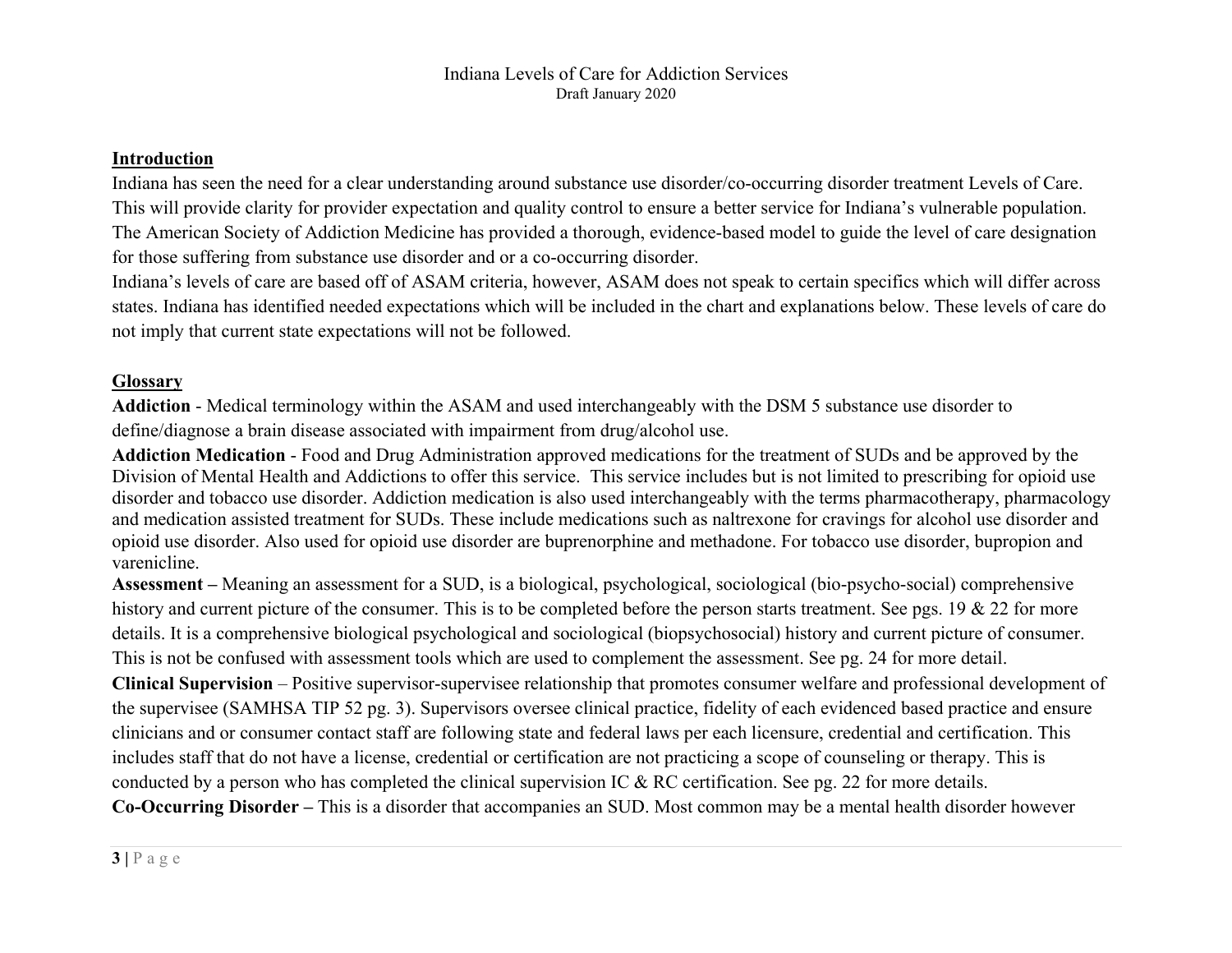medical conditions can and should be included in this definition.

**Counseling** – A basic therapeutic approach used for SUD treatment or intervention. This type of service can be conducted by an undergraduate level clinician such as a licensed addiction counselor. Master level clinicians can also use this type of approach (E.g. motivational interviewing, basic EBP such as 12 step DBT or 12 step facilitation).

**Evidence Based Practice** – A treatment or modality which has been shown to be superior to "treatment as usual" or another intervention. The treatment and or modality need to be verified by a university or FSSA approved entity. Results must be published for public review. SAMHSA provides a guide as well.

**Fidelity –** is showing the EPB being used is being used as designed and studied to be affective. This is done by a clinical supervisor for internal purposes but an outside organization for best practice. Without fidelity checks per the EBPs expectations or yearly, EBPs are not to fidelity.

**Group Counseling** – Similar to counseling, group counseling is a basic therapeutic approach using basic EBP practices and can be utilized by undergraduate level clinicians such as a licensed addiction counselor.

**Group Therapy** – Similar to therapy, group therapy is an advanced therapeutic approach used only by master's level clinicians (or above) with appropriate training.

**Peer Recovery Services** – These are provided by individuals with lived experience providing structured, scheduled activities that promote socialization, recovery, self-advocacy, development of natural supports and maintenance of community living skills. A person in recovery from a disorder must have completed expectations designated by DMHA, including a training, test and credential for peer recovery. This service should directly support the assessment and or treatment plan. This position must not provide clinical services. Providing clinical services would be practicing out of scope and be an egregious, unethical, even harmful act.

**Psychotherapy** – Also known as therapy, is an advanced therapeutic approach used to treat SUD, Co-occurring disorders and or mental health disorders. This advanced level of treatment requires at least a master level clinician with the appropriate training, dependent on the type of therapy provided (e.g. dialectic behavioral therapy with specific training in DBT or cognitive processing therapy for post-traumatic stress disorder). It is a planned and organized service with the participant tailored off of the consumer's assessment, treatment plan and desires.

**Substance Use Disorder** – A diagnosis based on criteria in the DSM 5 and pertains to a substance use pattern which is interfering with a person life.

**Screening –** Is defined as a verified tool which is to identify the possibility of a disorder. A SUD screening would be expected before any intake or assessment. Much of screening for co-occurring disorders would occur in a complete SUD assessment. Screening tools used must be verified by SAMHSA, the National Institute on Drug Abuse and/or approved by DMHA. All consumers should be

**4 |** Page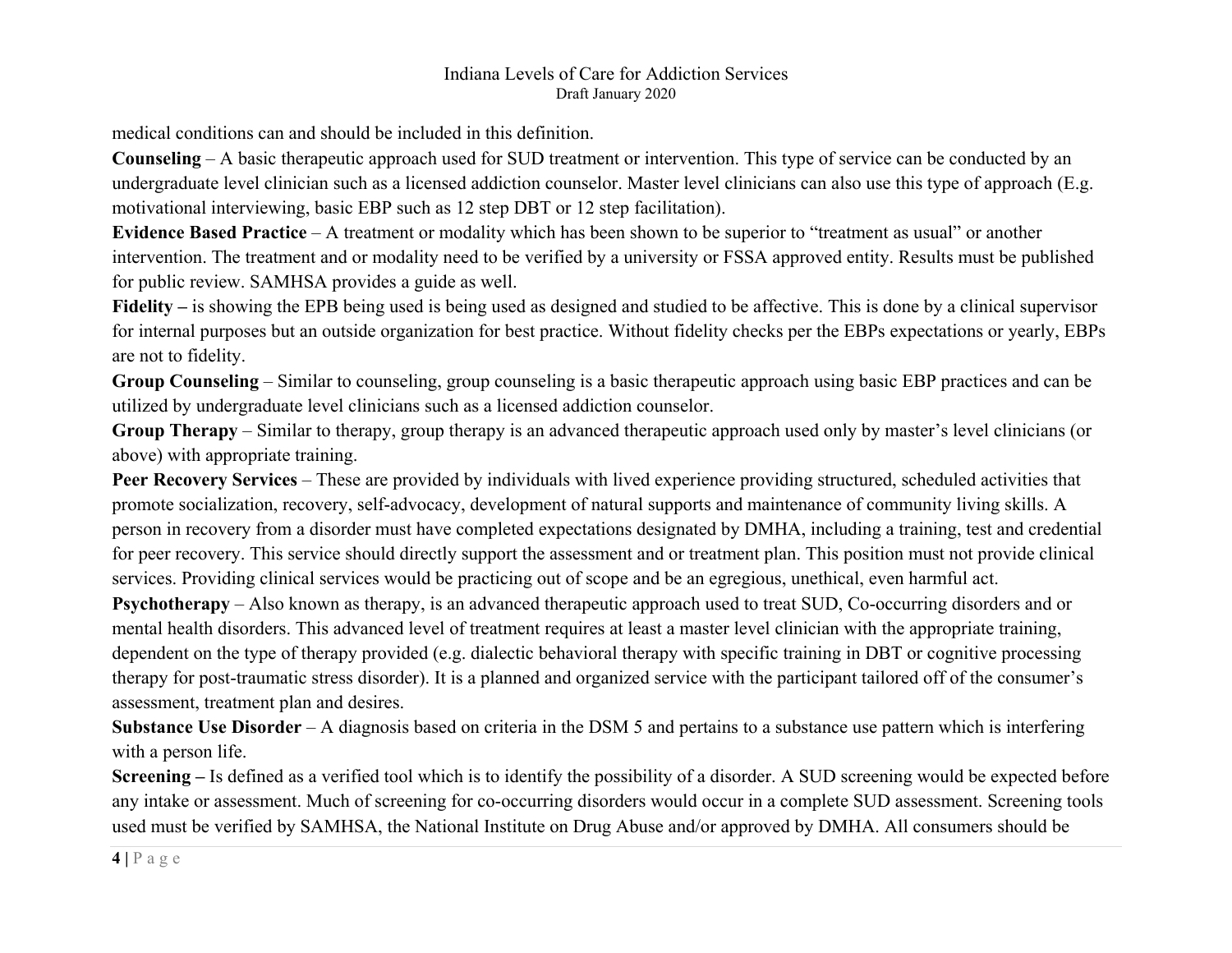screened for tobacco or tobacco related use.

**Telemedicine Services –** Are defined as the use of videoconferencing equipment to allow a medical provider to render an exam or other services to a consumer at a distant location. The Indiana Health Coverage programs covers telemedicine service, including medical exams and certain other service normally covered by Medicaid, within the parameters of specified in Indiana Administrative Code 405 IAC 5-38.

- Telemedicine is not the use of the following
	- o Telephone transmitter for trans-telephonic monitoring
	- o Telephone or another means of communication for consolation from one provider to another

**Treatment Plan –** Is a measureable consumer clinical plan that is updated with the consumer and overseeing clinician. These are to show the progress of each consumer or if there is not progress, having the discussion with the consumer on changing the plan or identifying how to assist with progress. This tool is used by clinician and consumer to participate in the treatment and show the results. **Withdrawal management** – Pharmacological and medical insight and or oversight to assist with a person with a physical and or psychological withdrawal from a substance. This can typically be due to a SUD but is not necessarily indicative of one.

| <b>ASAM</b>          | <b>ASAM Brief</b>  | <b>Indiana Levels of Care</b> | <b>Staff Minimums</b> | Coverage |
|----------------------|--------------------|-------------------------------|-----------------------|----------|
| <b>Level of Care</b> | <b>Description</b> | (In addition to ASAM)         |                       |          |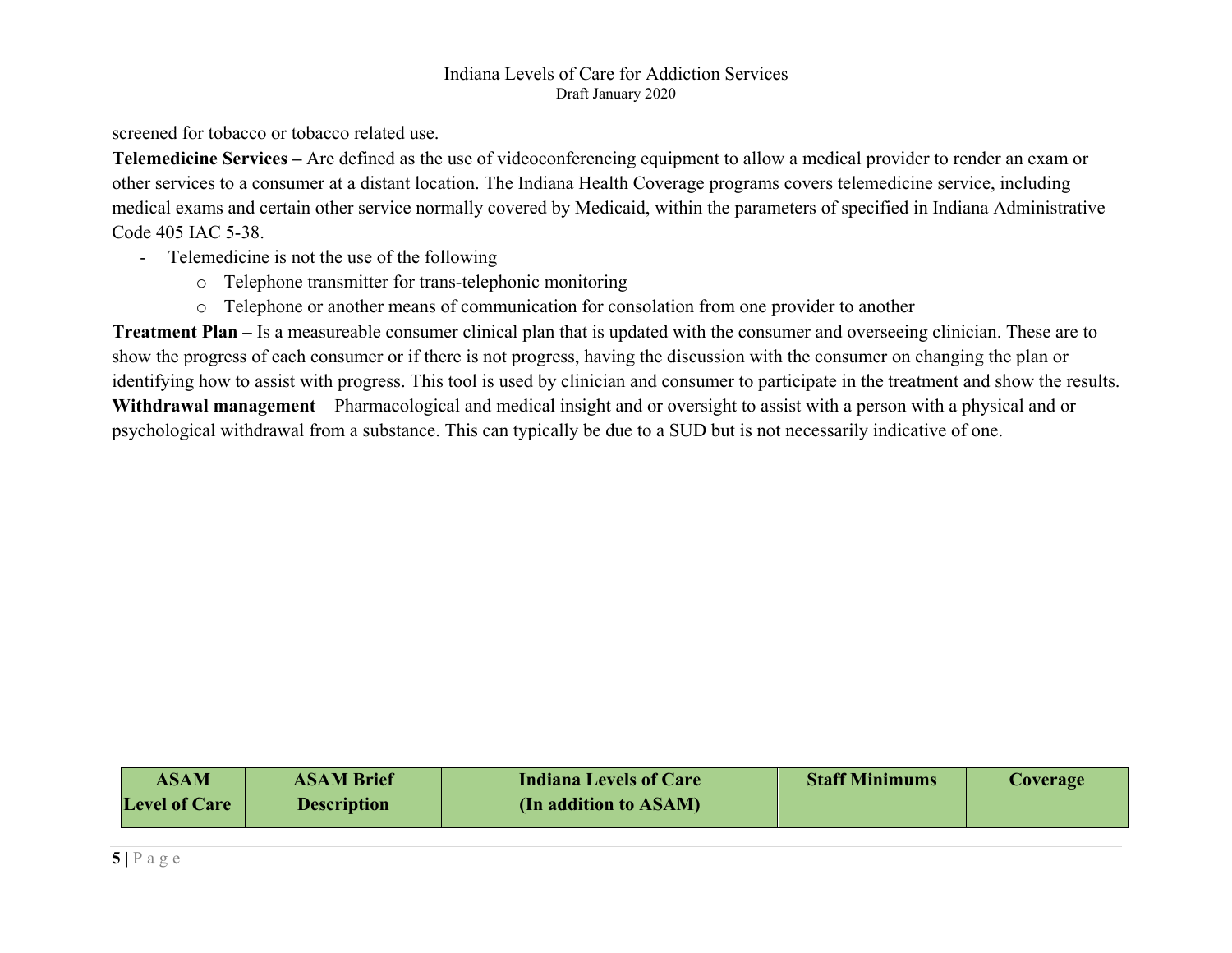| <b>OTP</b><br>Opioid<br>Treatment<br>Program | Pharmacological and non-<br>pharmacological<br>treatment in an office-<br>based setting (methadone)<br>Physiological dependence<br>on opioids and requires<br>OTP to prevent<br>withdrawals. | See OTP rule IC 12-23-18                                                                                                                                                                                                                                                                                                                                                                                                                                            |                                                                                                                                                                                                                                                                                          | <b>Bundled</b> rate   |
|----------------------------------------------|----------------------------------------------------------------------------------------------------------------------------------------------------------------------------------------------|---------------------------------------------------------------------------------------------------------------------------------------------------------------------------------------------------------------------------------------------------------------------------------------------------------------------------------------------------------------------------------------------------------------------------------------------------------------------|------------------------------------------------------------------------------------------------------------------------------------------------------------------------------------------------------------------------------------------------------------------------------------------|-----------------------|
| $0.5$ - Early<br>Intervention                | Services for individuals<br>who are at risk of<br>developing substance-<br>related disorders<br>No withdrawal risk<br>No substance use disorder<br>Form of prevention and<br>intervention    | $\triangleright$ At risk means: meeting no more than Employee Certification:<br>two criteria in the DSM for a SUD<br>and does not meet criteria for higher Counselor, prevention<br>level of care.<br>Binge drinking or similar type using completed the<br>➤<br>of other substances.<br>$\triangleright$ Underage drinking, tobacco or other Certification &<br>drug use.<br>Best Practice Group Size max 1:20<br>clinician to consumer ratio not to<br>exceed 20. | Licensed Addiction<br>certified person having<br>International<br>Reciprocity Consortium<br>(IC&RC) exam.<br>Highly encouraged: Part<br>Time Employee,<br>Clinical supervisor<br><b>Best Practice:</b><br>Additional Non-clinical,<br>peer recovery services<br>throughout treatment for | No change<br>expected |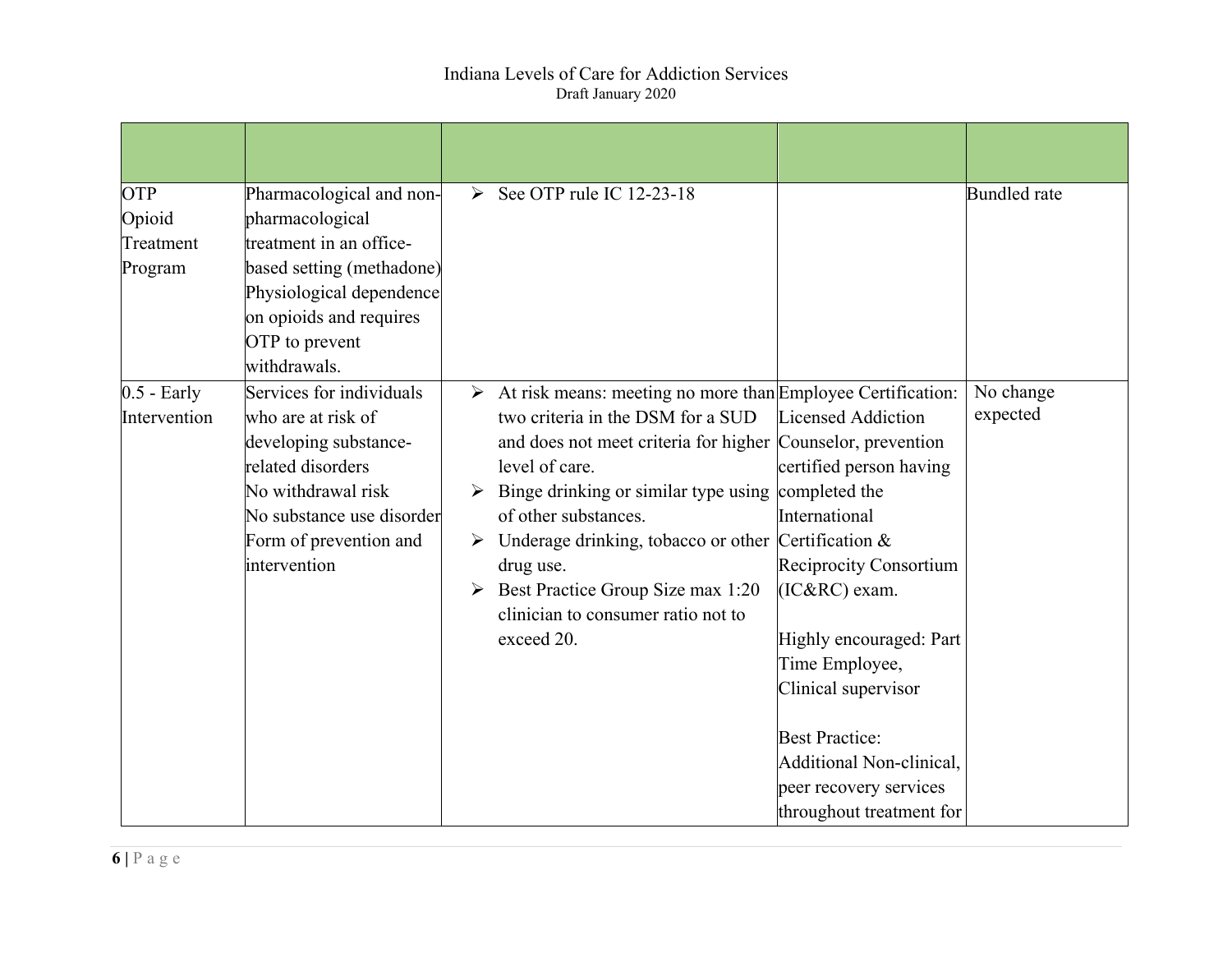|                   |                                       |                       |                                                                         | non-clinical services       |                     |
|-------------------|---------------------------------------|-----------------------|-------------------------------------------------------------------------|-----------------------------|---------------------|
|                   |                                       |                       |                                                                         |                             |                     |
|                   | 1.0 - Outpatient Outpatient treatment |                       | $\triangleright$ Less than 9 hours of clinical                          | Employee Credentials:       | No change           |
| Services          | (usually less than 9 hours            |                       | addiction services per week but must Licensed Clinical                  |                             | expected            |
|                   | a week for adults and less            |                       | be at least one hour monthly                                            | <b>Addiction Counselor.</b> |                     |
|                   | than six for adolescents),            | ➤                     | Processing Group Size max: 24                                           |                             |                     |
|                   | including counseling,                 |                       | Best Practice for processing group                                      | PTE: clinical supervisor,   |                     |
|                   | evaluations, and                      |                       | clinician to consumer ratio 1:12                                        | medical director if         |                     |
|                   | interventions.                        |                       | Best practice is to provide Clinical                                    | necessary                   |                     |
|                   | Minimal risk of severe                |                       | Supervision for licensed and or                                         |                             |                     |
|                   | withdrawal.                           |                       | credentialed staff which is based on                                    | <b>Best Practice: Non-</b>  |                     |
|                   | WM services 1                         |                       | 40hr week. Supervision should                                           | clinical, peer recovery     |                     |
|                   | Ability to arrange for                |                       | occurl hour weekly for first year of                                    | services throughout         |                     |
|                   | pharmacotherapy for                   |                       | licensure/credential and Biweekly                                       | treatment for non-          |                     |
|                   | psychiatric or addiction              |                       | after.                                                                  | clinical services           |                     |
|                   | medications                           |                       | Each consumer must be staffed and                                       |                             |                     |
|                   |                                       |                       | overseen by a medical director at                                       |                             |                     |
|                   |                                       |                       | least once a month.                                                     |                             |                     |
|                   |                                       | ➤                     | Required to provide protocols for the<br>continuation of MAT, including |                             |                     |
|                   |                                       |                       | direct operational linkage or access                                    |                             |                     |
|                   |                                       |                       | to methadone, buprenorphine,                                            |                             |                     |
|                   |                                       |                       | oral/injectable naltrexone providers                                    |                             |                     |
|                   |                                       | ➤                     | 75% of services are clinical in                                         |                             |                     |
|                   |                                       |                       | addition medical                                                        |                             |                     |
| $2.1$ - Intensive | 9-19 hours of structured              | $\blacktriangleright$ | 9-19 hours of clinical addiction                                        | Employee Credentials:       | Will be covered     |
| Outpatient        |                                       |                       | services per week                                                       | clinical supervisor,        | for all individuals |
|                   | programming per week                  |                       |                                                                         |                             |                     |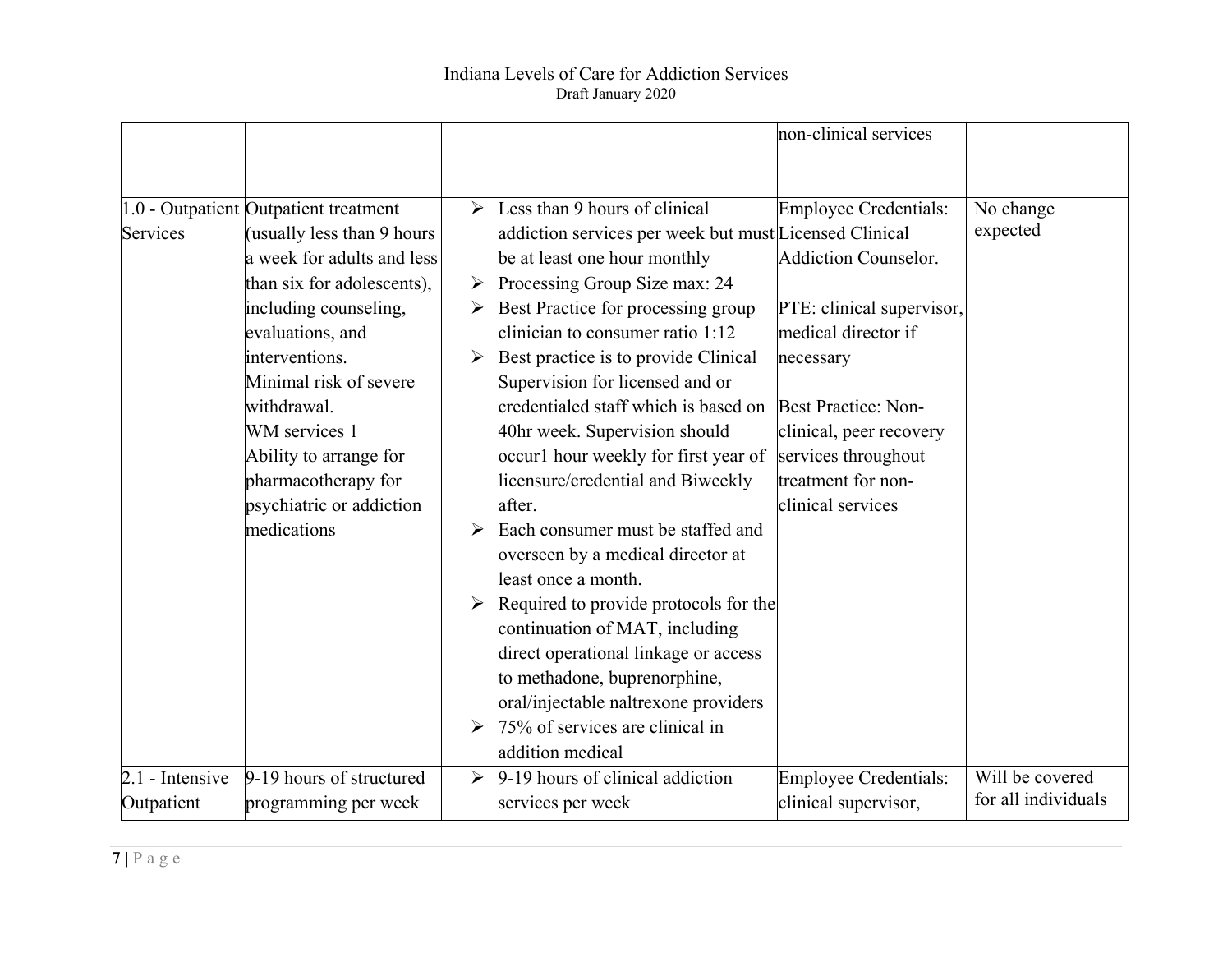| Services      | Counseling and                       | ➤                     | Processing Group Size max: 16                                           | <b>LCAC</b>                |           |
|---------------|--------------------------------------|-----------------------|-------------------------------------------------------------------------|----------------------------|-----------|
|               | education about                      |                       | Best Practice for processing group                                      | PTE: Medical director      |           |
|               | addiction-related and                |                       | clinician to consumer ratio 1:8                                         |                            |           |
|               | mental health programs).             | ➤                     | Best practice is to provide Clinical                                    | <b>Best Practice: Non-</b> |           |
|               | Minimal risk of severe               |                       | Supervision for licensed and or                                         | clinical, peer recovery    |           |
|               | withdrawal                           |                       | credentialed staff which is based of                                    | services throughout        |           |
|               | WM services 2 and lower              |                       | 40hr week. Supervision should                                           | treatment for non-         |           |
|               | Ability to arrange for               |                       | occurl hour weekly for first year of                                    | clinical services          |           |
|               | pharmacotherapy for                  |                       | licensure/credential and Biweekly                                       |                            |           |
|               | psychiatric                          |                       | after.                                                                  |                            |           |
|               |                                      |                       | Required to provide protocols for the<br>continuation of MAT, including |                            |           |
|               |                                      |                       | direct operational linkage or access                                    |                            |           |
|               |                                      |                       | to methadone, buprenorphine,                                            |                            |           |
|               |                                      |                       | oral/injectable naltrexone providers                                    |                            |           |
|               |                                      | ➤                     | Able to offer level 2 and 1                                             |                            |           |
|               |                                      |                       | withdrawal management.                                                  |                            |           |
|               |                                      | $\blacktriangleright$ | 75% of services are clinical in                                         |                            |           |
|               |                                      |                       | addition medical                                                        |                            |           |
|               |                                      |                       | Must provide addiction<br>$\circ$                                       |                            |           |
|               |                                      |                       | medication upon intake as                                               |                            |           |
|               |                                      |                       | medically indicated.                                                    |                            |           |
|               |                                      |                       | Telehealth, contracted with                                             |                            |           |
|               |                                      |                       | dr.                                                                     |                            |           |
|               |                                      | $\blacktriangleright$ |                                                                         |                            |           |
|               |                                      |                       |                                                                         |                            |           |
| 2.5 - Partial | 20 or more hours of                  | ➤                     | 20 or more hours of clinical                                            | FTE: clinical supervisor,  | No change |
|               | Hospitalization clinically intensive |                       | addiction services per week                                             | HSPP psychologist,         | expected  |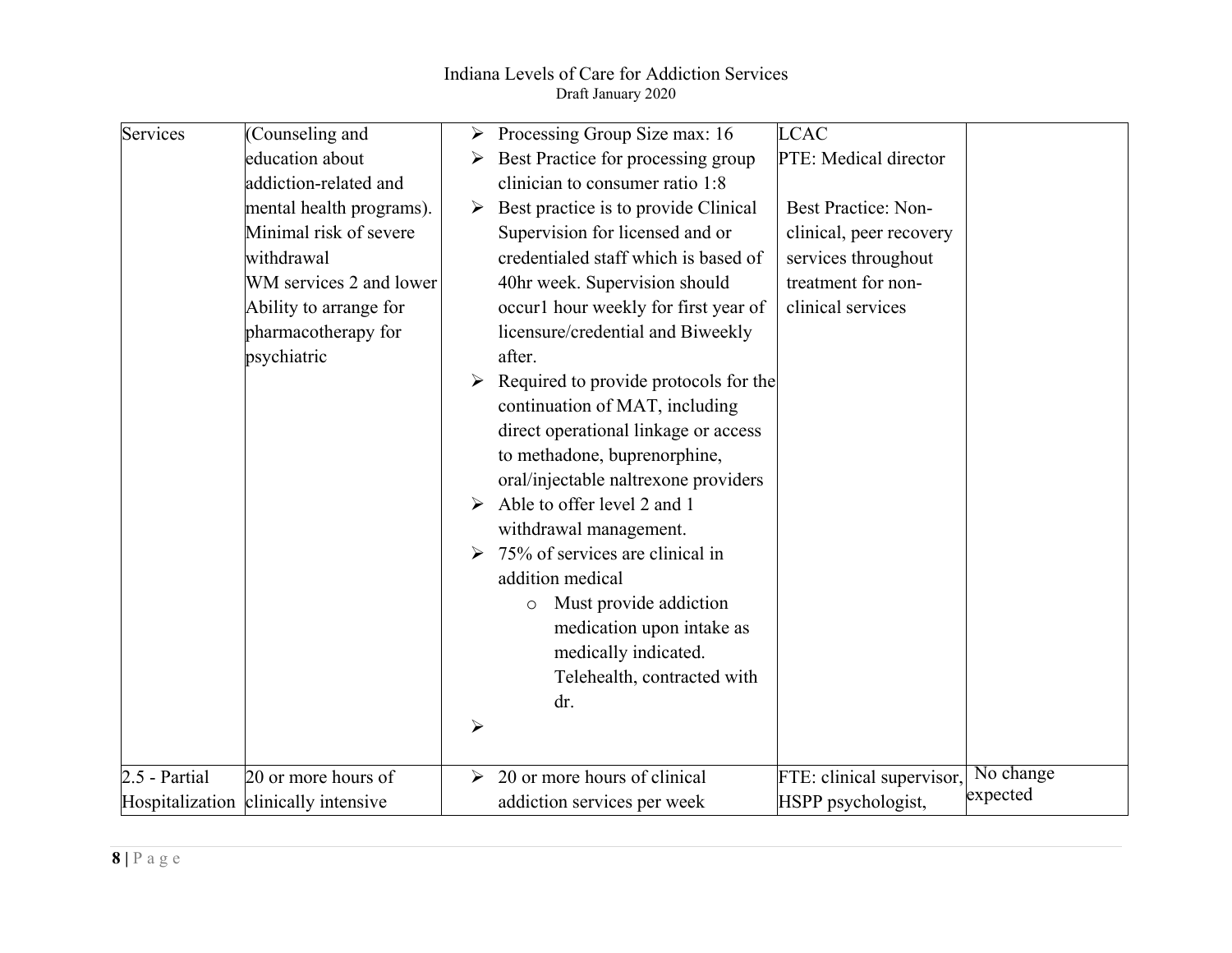| programming             | Processing Group Size max: 16<br><b>Nurse</b><br>➤                      |
|-------------------------|-------------------------------------------------------------------------|
| per week                | Best Practice for processing group<br>PTE: Medical director             |
| Moderate risk of severe | clinician to consumer ratio 1:8                                         |
| withdrawal              | Best practice is to provide Clinical<br><b>Best Practice: Non-</b><br>➤ |
| Ability to arrange for  | Supervision for licensed and or<br>clinical, peer recovery              |
| pharmacotherapy for     | credentialed staff which is based of<br>services throughout             |
| psychiatric or anti-    | 40hr week. Supervision should<br>treatment for non-                     |
| addiction medications   | clinical services<br>occurl hour weekly for first year of               |
| WM services 2 and lower | licensure/credential and Biweekly                                       |
|                         | after.                                                                  |
|                         | Each consumer must be staffed and                                       |
|                         | overseen by a medical director at                                       |
|                         | least once a month.                                                     |
|                         | Each consumer must meet with one                                        |
|                         | of the medical staff (physician,                                        |
|                         | physician assistant, or advanced                                        |
|                         | practice registered nurse every 7 day.                                  |
|                         | Required to provide protocols for the                                   |
|                         | continuation of MAT, including                                          |
|                         | direct operational linkage or access                                    |
|                         | to methadone, buprenorphine,                                            |
|                         | oral/injectable naltrexone providers                                    |
|                         | Able to offer levels 1 and 2                                            |
|                         | withdrawal management.                                                  |
|                         | 75% of services are clinical in<br>➤                                    |
|                         | addition medical                                                        |
|                         |                                                                         |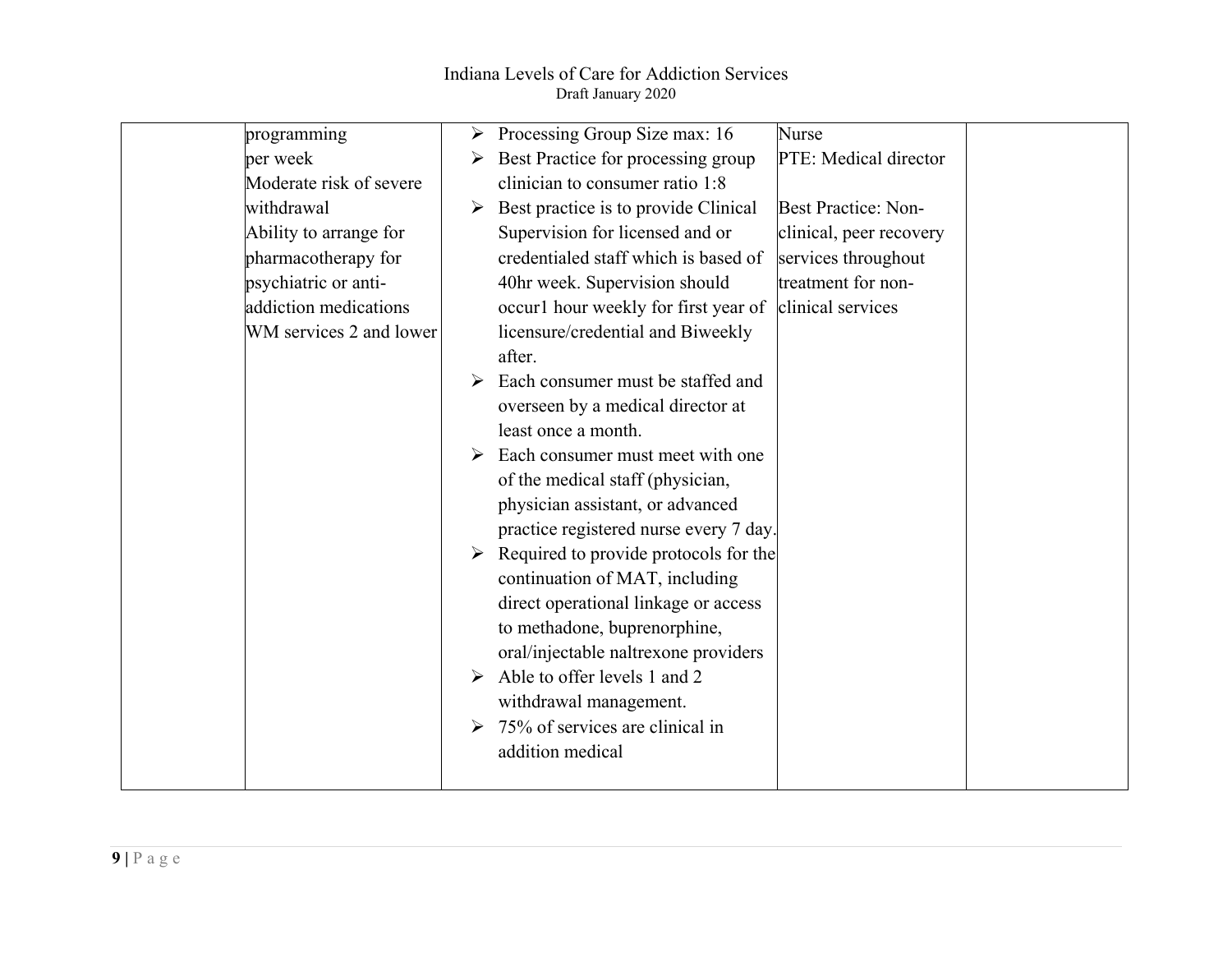|                | $3.1$ - Clinically 24-hour supportive living | ➤ | Processing Group Size max: 16         | FTE: clinical supervisor, Bundled daily rate |                     |
|----------------|----------------------------------------------|---|---------------------------------------|----------------------------------------------|---------------------|
|                | Managed Low- environment; at least 5         |   | Best Practice for processing group    | <b>LCAC</b>                                  | for residential     |
| Intensity      | hours of low-intensity                       |   | clinician to consumer ratio 1:8       | PTE and on call:                             | treatment           |
| Residential    | treatment per week                           |   | Best practice is to provide Clinical  | Medical director, Nurse                      |                     |
|                | Minimal stable risk of                       |   | Supervision for licensed and or       |                                              |                     |
|                | withdrawal                                   |   | credentialed staff which is based of  | <b>Best Practice: Non-</b>                   |                     |
|                | WM services 2 and lower                      |   | 40hr week. Supervision should         | clinical, peer recovery                      |                     |
|                | Ability to arrange for and                   |   | occurl hour weekly for first year of  | services throughout                          |                     |
|                | monitor pharmacotherapy                      |   | licensure/credential and Biweekly     | treatment for non-                           |                     |
|                | for psychiatric                              |   | after.                                | clinical services                            |                     |
|                | medications                                  |   | Each consumer must be staffed and     |                                              |                     |
|                | Must offer addiction                         |   | overseen by a medical director at     |                                              |                     |
|                | medications when                             |   | least once a month.                   |                                              |                     |
|                | clinically indicated                         |   | Required to provide protocols for the |                                              |                     |
|                |                                              |   | continuation of MAT, including        |                                              |                     |
|                |                                              |   | access to buprenorphine,              |                                              |                     |
|                |                                              |   | oral/injectable naltrexone providers  |                                              |                     |
|                |                                              |   | and linkage to methadone.             |                                              |                     |
|                |                                              |   | Able to offer levels 1 and 2          |                                              |                     |
|                |                                              |   | withdrawal management.                |                                              |                     |
|                |                                              |   | 75% of services are clinical in       |                                              |                     |
|                |                                              |   | addition medical                      |                                              |                     |
|                |                                              |   |                                       |                                              |                     |
| 3.3 Clinically | 24 hour living                               |   | $\geq 10 - 20$ hours of co-occurring  | FTE: clinical supervisor,                    | Bundled daily rate  |
| Managed        | environment, treatment                       |   | enhanced clinical addiction services  | Psychologist, LCAC,                          | for residential     |
| Population -   | milieu depended on                           |   | per week                              | PTE & on call: Medical                       | treatment           |
| Specific High  | impairments.                                 | ➤ | Processing Group Size max: 16         | director, Nurse                              | Align authorization |
| Intensity      |                                              | ➤ | Best Practice for processing group    |                                              | criteria with ASAM  |
|                |                                              |   |                                       | <b>Best Practice: Non-</b>                   |                     |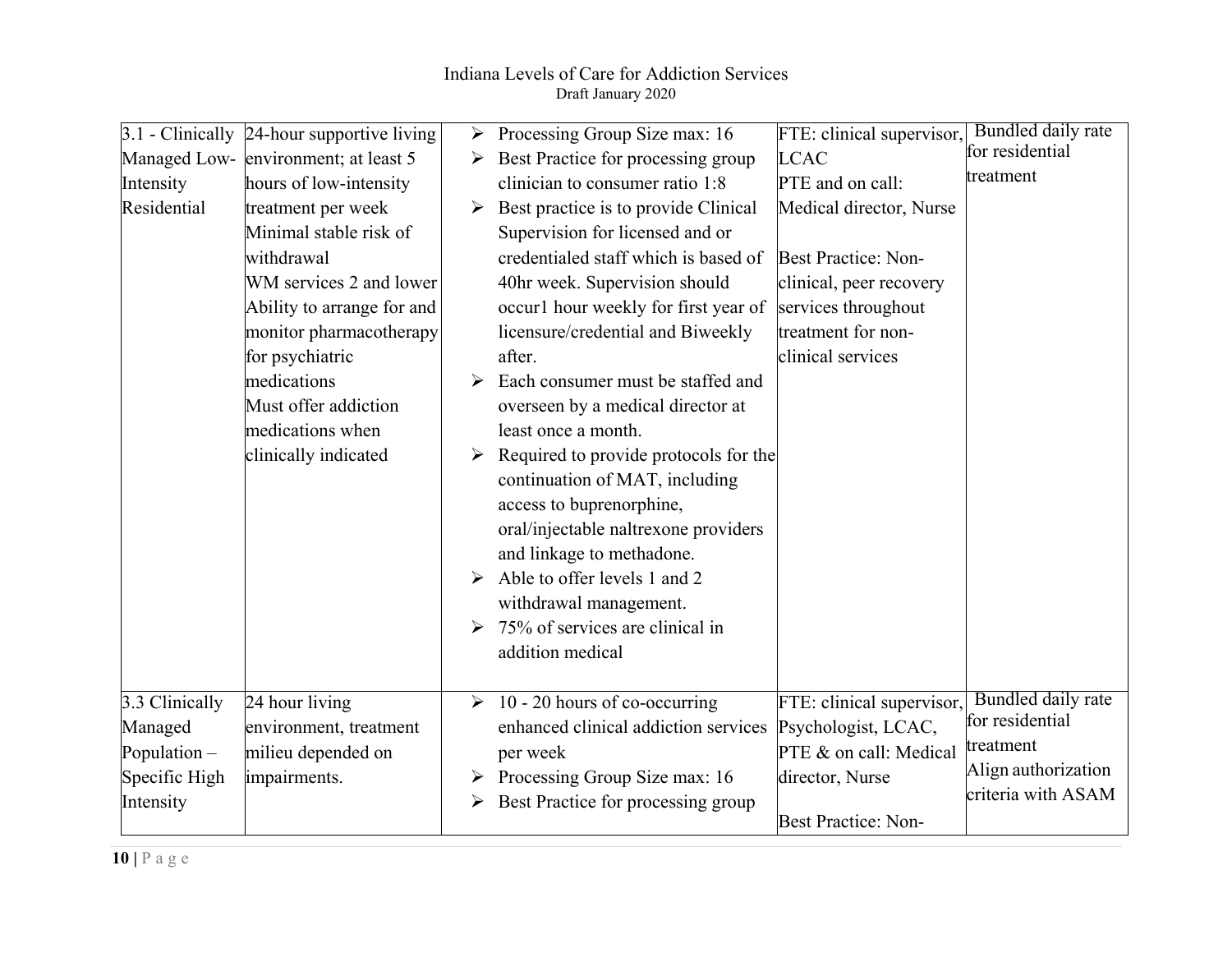| Residential                     |                                      |   | clinician to consumer ratio 1:8       | clinical, peer recovery    |                                       |
|---------------------------------|--------------------------------------|---|---------------------------------------|----------------------------|---------------------------------------|
| services                        |                                      | ➤ | Best practice is to provide Clinical  | services throughout        |                                       |
|                                 |                                      |   | Supervision for licensed and or       | treatment for non-         |                                       |
| (Adult only)                    |                                      |   | credentialed staff which is based of  | clinical services          |                                       |
|                                 |                                      |   | 40hr week. Supervision should         |                            |                                       |
|                                 |                                      |   | occurl hour weekly for first year of  |                            |                                       |
|                                 |                                      |   | licensure/credential and Biweekly     |                            |                                       |
|                                 |                                      |   | after.                                |                            |                                       |
|                                 |                                      |   | Each consumer must be staffed and     |                            |                                       |
|                                 |                                      |   | overseen by a medical director at     |                            |                                       |
|                                 |                                      |   | least twice a month.                  |                            |                                       |
|                                 |                                      | ➤ | Required to provide protocols for the |                            |                                       |
|                                 |                                      |   | continuation of MAT, including        |                            |                                       |
|                                 |                                      |   | access to buprenorphine, injectable   |                            |                                       |
|                                 |                                      |   | naltrexone and linkage to             |                            |                                       |
|                                 |                                      |   | methadone.                            |                            |                                       |
|                                 |                                      |   | Able to offer levels 1 and 2          |                            |                                       |
|                                 |                                      |   | withdrawal management.                |                            |                                       |
|                                 |                                      |   | 75% of services are clinical in       |                            |                                       |
|                                 |                                      |   | addition medical                      |                            |                                       |
|                                 |                                      |   |                                       |                            |                                       |
| 3.5 - Clinically 24-hour living |                                      | ➤ | 20 or more hours of clinical          | FTE: clinical supervisor,  | Bundled daily rate<br>for residential |
|                                 | Managed High-environment, more high- |   | addiction services per week           | LCAC,                      | treatment                             |
| Intensity                       | intensity                            | ➤ | Group Size max: 1:8 not to exceed     | PTE & on call: Medical     |                                       |
| Residential                     | treatment (level 3.7                 |   | 16                                    | director, Nurse            |                                       |
|                                 | without intensive medical            |   | Best practice is to provide Clinical  |                            |                                       |
|                                 | and nursing component)               |   | Supervision for licensed and or       | <b>Best Practice: Non-</b> |                                       |
|                                 | Minimal risk of severe               |   | credentialed staff which is based of  | clinical, peer recovery    |                                       |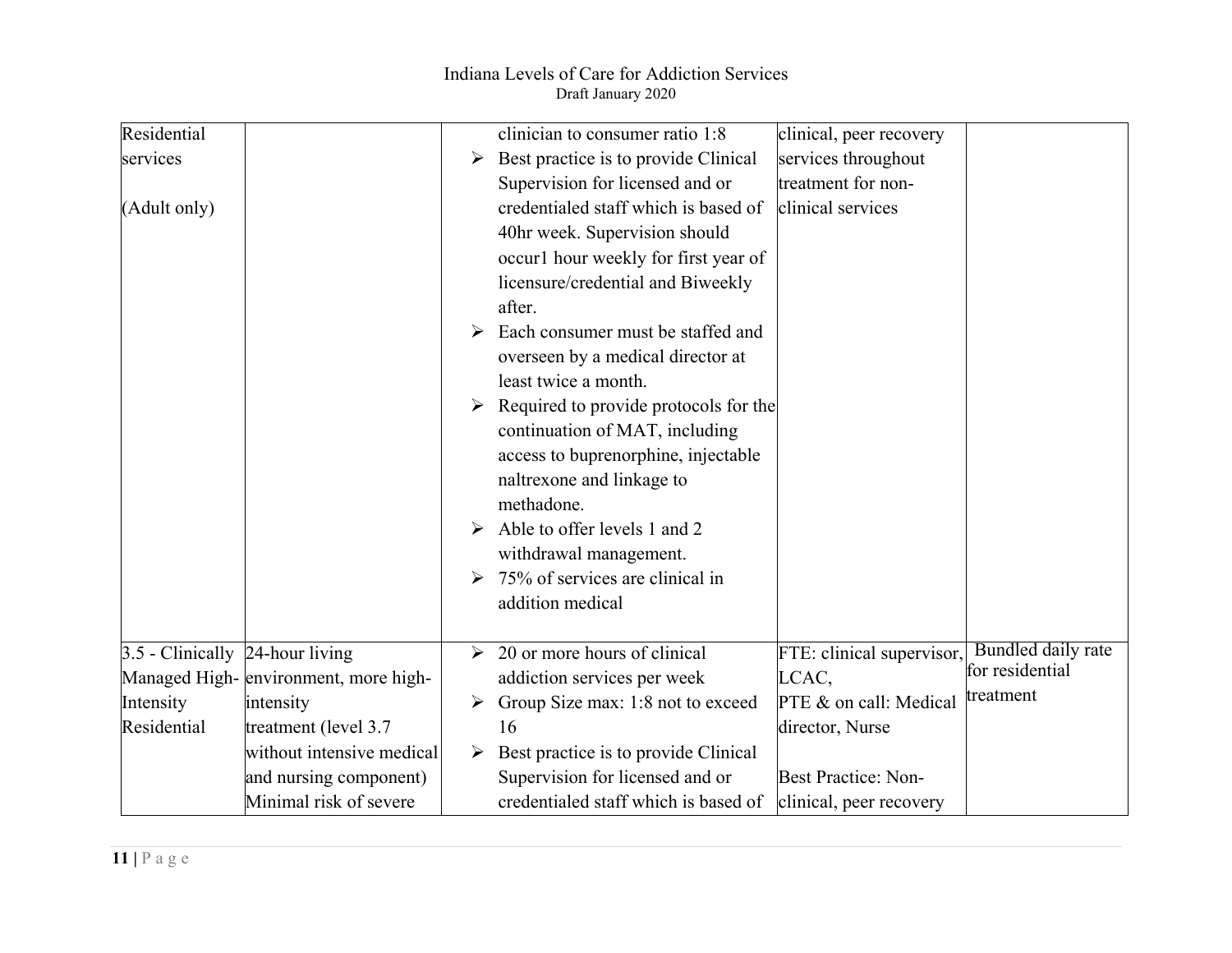|           | withdrawal                             |                       | 40hr week. Supervision should          | services throughout    |                     |
|-----------|----------------------------------------|-----------------------|----------------------------------------|------------------------|---------------------|
|           | WM services 3.2 and                    |                       | occurl hour weekly for first year of   | treatment for non-     |                     |
|           | lower                                  |                       | licensure/credential and Biweekly      | clinical services      |                     |
|           | Ability to arrange for and             |                       | after.                                 |                        |                     |
|           | monitor pharmacotherapy                | ➤                     | Each consumer must be staffed and      |                        |                     |
|           | for psychiatric or anti-               |                       | overseen by a medical director at      |                        |                     |
|           | addiction medications                  |                       | least twice a month.                   |                        |                     |
|           |                                        |                       | Required to provide protocols for the  |                        |                     |
|           |                                        |                       | continuation of addiction              |                        |                     |
|           |                                        |                       | medication, including direct           |                        |                     |
|           |                                        |                       | operational linkage or access to       |                        |                     |
|           |                                        |                       | methadone, buprenorphine,              |                        |                     |
|           |                                        |                       | injectable naltrexone providers        |                        |                     |
|           |                                        |                       | Able to offer levels 1, 2 and 3.2      |                        |                     |
|           |                                        |                       | withdrawal management.                 |                        |                     |
|           |                                        |                       | 75% of services are clinical in        |                        |                     |
|           |                                        |                       | addition to medical                    |                        |                     |
|           |                                        | ➤                     | Each consumer must meet with one       |                        |                     |
|           |                                        |                       | of the medical staff (physician,       |                        |                     |
|           |                                        |                       | physician assistant, or advanced       |                        |                     |
|           |                                        |                       | practice registered nurse every 7 day. |                        |                     |
|           |                                        |                       | Transpiration must be provided to      |                        |                     |
|           |                                        |                       | the next level of care if other        |                        |                     |
|           |                                        |                       | residential services are needed or if  |                        |                     |
|           |                                        |                       | outside services are needed.           |                        |                     |
|           | 3.7 - Medically 24-hour professionally | $\blacktriangleright$ | 10 or more hours of clinical           | FTE: Medical Director, |                     |
| Monitored | directed evaluation,                   |                       | addiction services and medical         | clinical supervisor,   | Align authorization |
| Intensive | observation, medical                   |                       | educational services per week          | Psychologist, Nurse,   | criteria with ASAM  |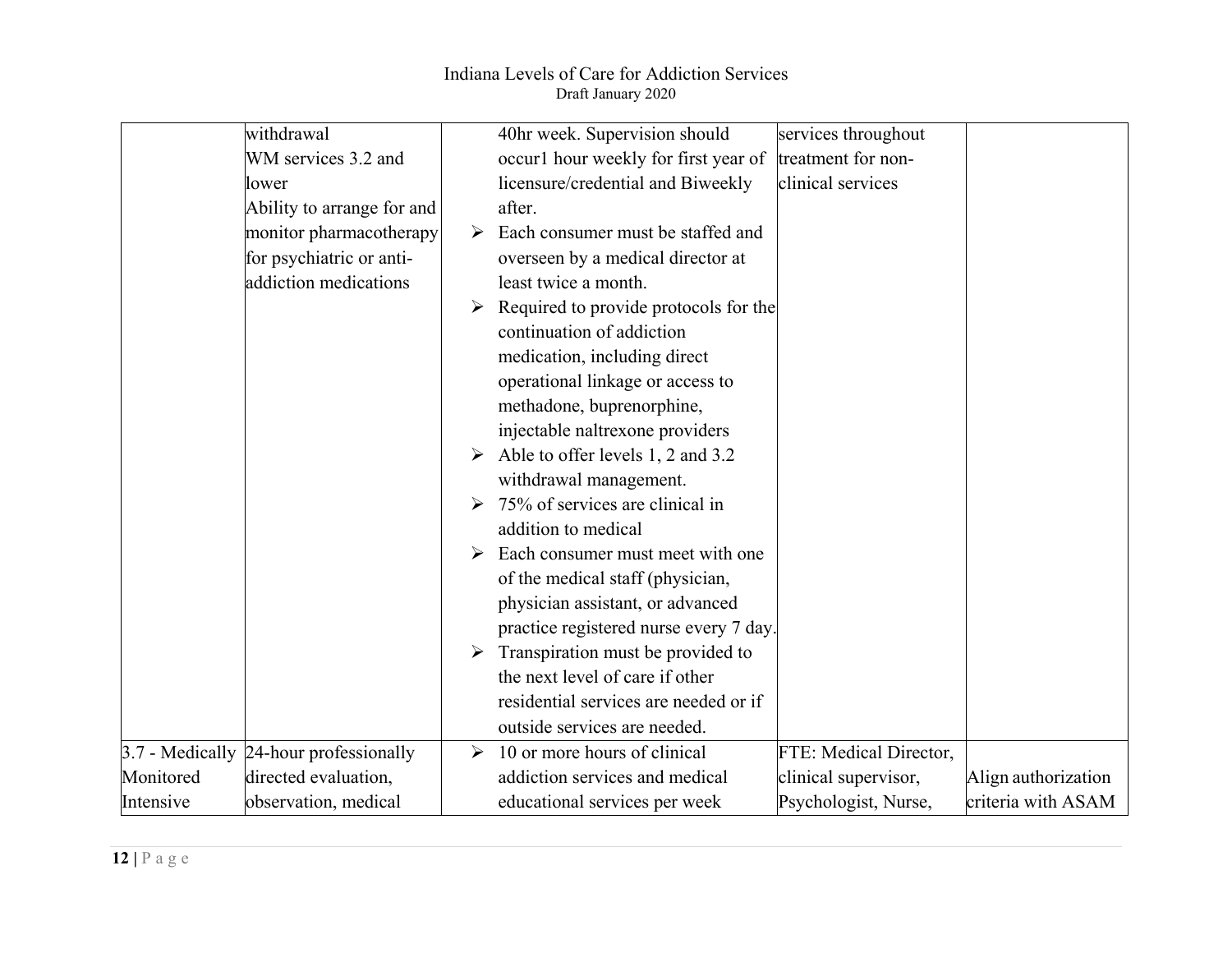| Inpatient | monitoring, and addiction  | ➤ | Group Size max: 1:8 not to exceed      | <b>LCAC</b>             |  |
|-----------|----------------------------|---|----------------------------------------|-------------------------|--|
| Services  | treatment in a hospital    |   | 16                                     |                         |  |
|           | setting                    | ➤ | Best practice is to provide Clinical   | Best Practice: Non-     |  |
|           | High risk Inpatient of     |   | Supervision for licensed and or        | clinical, peer recovery |  |
|           | severe withdrawal          |   | credentialed staff which is based of   | services throughout     |  |
|           | WM services 3.7 or lower   |   | 40hr week. Supervision should          | treatment for non-      |  |
|           | Ability to arrange for and |   | occurl hour weekly for first year of   | clinical services       |  |
|           | administer                 |   | licensure/credential and Biweekly      |                         |  |
|           | pharmacotherapy for        |   | after.                                 |                         |  |
|           | psychiatric or anti-       | ➤ | Each consumer must be staffed and      |                         |  |
|           | addiction medications      |   | overseen by a medical director at      |                         |  |
|           |                            |   | least twice a month.                   |                         |  |
|           |                            |   | Required to provide protocols for the  |                         |  |
|           |                            |   | continuation of MAT, including         |                         |  |
|           |                            |   | access to buprenorphine,               |                         |  |
|           |                            |   | oral/injectable naltrexone providers   |                         |  |
|           |                            |   | Able to offer levels 1, 2, 3.2 and 3.7 |                         |  |
|           |                            |   | withdrawal management.                 |                         |  |
|           |                            |   | 50% of services are medical in         |                         |  |
|           |                            |   | addition to clinical interventions     |                         |  |
|           |                            |   | Each consumer must meet with one       |                         |  |
|           |                            |   | of the medical staff (physician,       |                         |  |
|           |                            |   | physician assistant, or advanced       |                         |  |
|           |                            |   | practice registered nurse every day.   |                         |  |
|           |                            | ➤ | Transpiration must be provided to      |                         |  |
|           |                            |   | the next level of care if other        |                         |  |
|           |                            |   | residential services are needed or if  |                         |  |
|           |                            |   | outside services are needed.           |                         |  |
|           |                            |   |                                        |                         |  |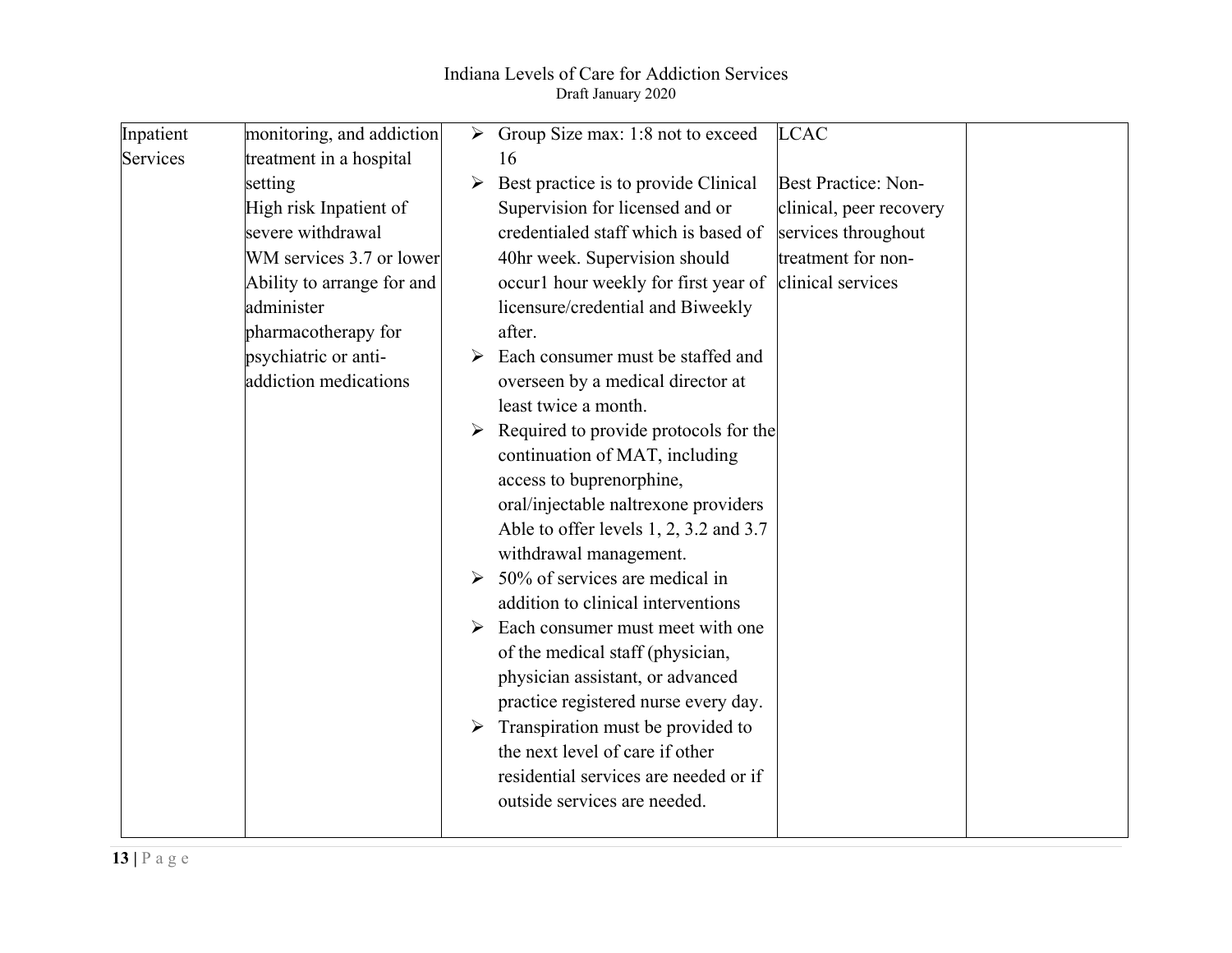|           | 4.0 - Medically 24-hour hospital setting | ➤                     | 10 or more hours of clinical                           | FTE, Medical Director,  |                     |
|-----------|------------------------------------------|-----------------------|--------------------------------------------------------|-------------------------|---------------------|
| Managed   | treatment requiring the                  |                       | addiction services and medical                         | Psychiatrist, clinical  | Align authorization |
| Intensive | full resources of an acute               |                       | educational services per week                          | supervisor, Nurse,      | criteria with ASAM  |
| Inpatient | care or psychiatric                      | $\blacktriangleright$ | Group Size max: 1:8 not to exceed                      | <b>LCAC</b>             |                     |
|           | hospital                                 |                       | 12                                                     |                         |                     |
|           | High risk of severe                      |                       | Best practice is to provide Clinical                   | Best Practice: Non-     |                     |
|           | withdrawal                               |                       | Supervision for licensed and or                        | clinical, peer recovery |                     |
|           | WM services 4 and lower                  |                       | credentialed staff which is based of                   | services throughout     |                     |
|           | Ability to prescribe and                 |                       | 40hr week. Supervision should                          | treatment for non-      |                     |
|           | administer                               |                       | occurl hour weekly for first year of clinical services |                         |                     |
|           | pharmacotherapy for                      |                       | licensure/credential and Biweekly                      |                         |                     |
|           | psychiatric or anti-                     |                       | after                                                  |                         |                     |
|           | addiction medications                    |                       | Each consumer must be staffed and                      |                         |                     |
|           |                                          |                       | overseen by a medical director or                      |                         |                     |
|           |                                          |                       | MD/Psychiatrist that has the medical                   |                         |                     |
|           |                                          |                       | director's approval to oversee at                      |                         |                     |
|           |                                          |                       | least three times a month.                             |                         |                     |
|           |                                          |                       | Able to offer levels $1, 2, 3.2, 3.7$ and              |                         |                     |
|           |                                          |                       | 4 withdrawal management.                               |                         |                     |
|           |                                          |                       | 75% of services are medical in                         |                         |                     |
|           |                                          |                       | addition to clinical interventions                     |                         |                     |
|           |                                          |                       | Each consumer must meet with one                       |                         |                     |
|           |                                          |                       | of the medical staff (physician,                       |                         |                     |
|           |                                          |                       | physician assistant, or advanced                       |                         |                     |
|           |                                          |                       | practice registered nurse every day.                   |                         |                     |
|           |                                          |                       | $\triangleright$ Transpiration must be provided to     |                         |                     |
|           |                                          |                       | the next level of care if other                        |                         |                     |
|           |                                          |                       | residential services are needed or if                  |                         |                     |
|           |                                          |                       | outside services are needed.                           |                         |                     |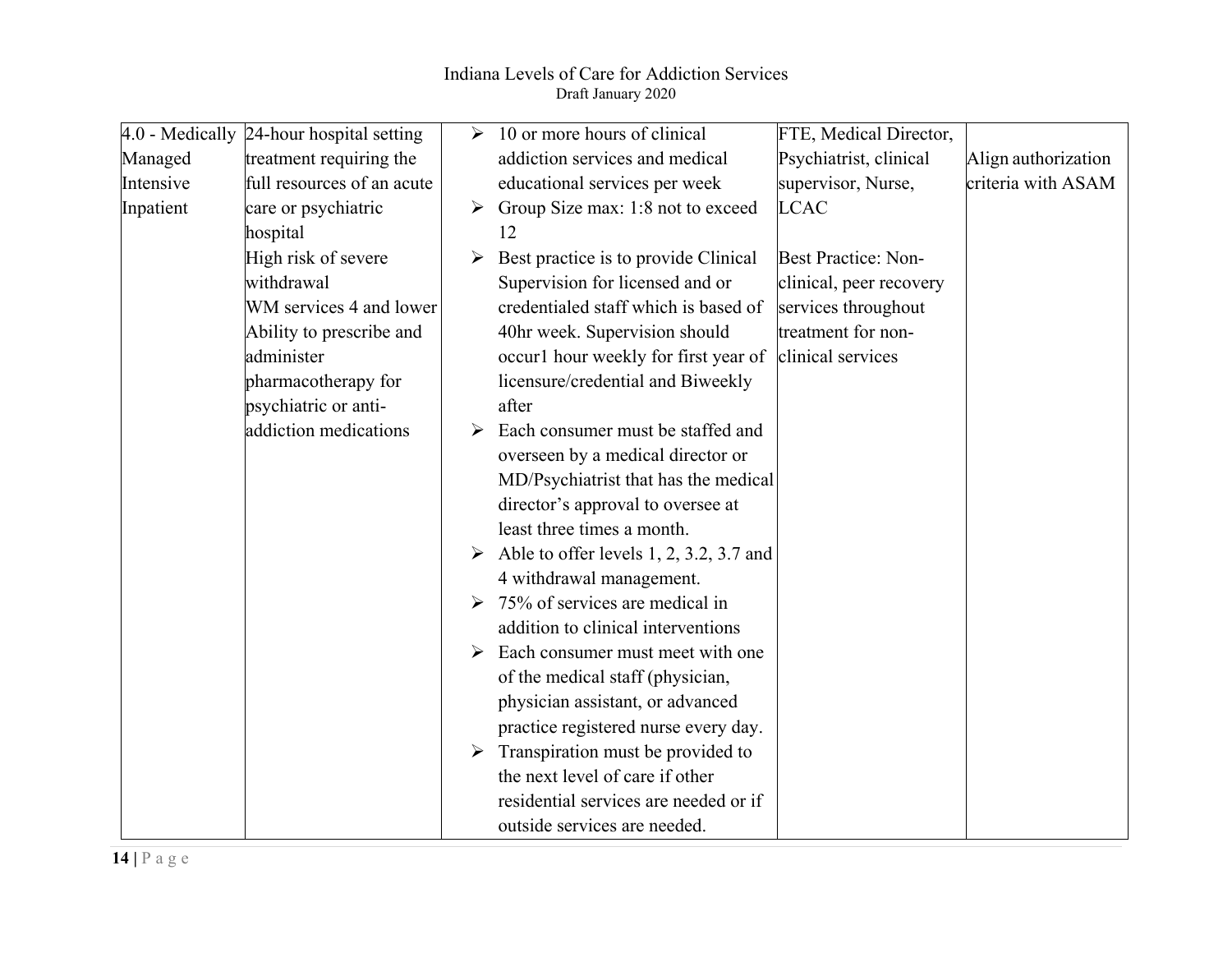| $1-WM -$<br>Ambulatory<br>Withdrawal<br>management | Outpatient setting with 24<br>hr. access to emergency<br>medical consultation.<br>Ability to arrange for and<br>monitor pharmacotherapy<br>for psychiatric or anti-<br>addiction medications                                                                  | $\triangleright$ Assessed and connected to<br>FTE, clinical supervisor, Align authorization<br>appropriate level of behavioral<br><b>LCAC</b><br>PTE & On call: Clinical<br>treatment.<br>Required to provide protocols for the Director, Nurse<br>➤<br>continuation of MAT, including<br>Best Practice: Non-<br>access to buprenorphine,<br>clinical, peer recovery<br>oral/injectable naltrexone providers<br>services throughout<br>Medical milieu<br>treatment for non-<br>clinical services                                                                                                                                                                                | criteria with ASAM |
|----------------------------------------------------|---------------------------------------------------------------------------------------------------------------------------------------------------------------------------------------------------------------------------------------------------------------|---------------------------------------------------------------------------------------------------------------------------------------------------------------------------------------------------------------------------------------------------------------------------------------------------------------------------------------------------------------------------------------------------------------------------------------------------------------------------------------------------------------------------------------------------------------------------------------------------------------------------------------------------------------------------------|--------------------|
| $2-WM -$<br>Ambulatory<br>Withdrawal<br>management | Outpatient setting with 24<br>hr. access to emergency<br>medical consultation and<br>access to psychological<br>and psychiatric<br>consultation<br>Ability to arrange for and<br>monitor pharmacotherapy<br>for psychiatric or anti-<br>addiction medications | $\triangleright$ Assessed and connected to<br>FTE: clinical supervisor, Align authorization<br><b>LCAC</b><br>appropriate level of behavioral<br>PTE/On call: Clinical<br>treatment.<br>$\triangleright$ Clinical Supervision occurs based of Director, Nurse<br>40hr week, occurs weekly for first<br>year of licensure. Biweekly after At Best Practice: Non-<br>least one 1:1 hour of supervision per clinical, peer recovery<br>services throughout<br>month.<br>Required to provide protocols for the treatment for non-<br>➤<br>continuation of MAT, including<br>clinical services<br>access to buprenorphine,<br>oral/injectable naltrexone providers<br>Medical milieu | criteria with ASAM |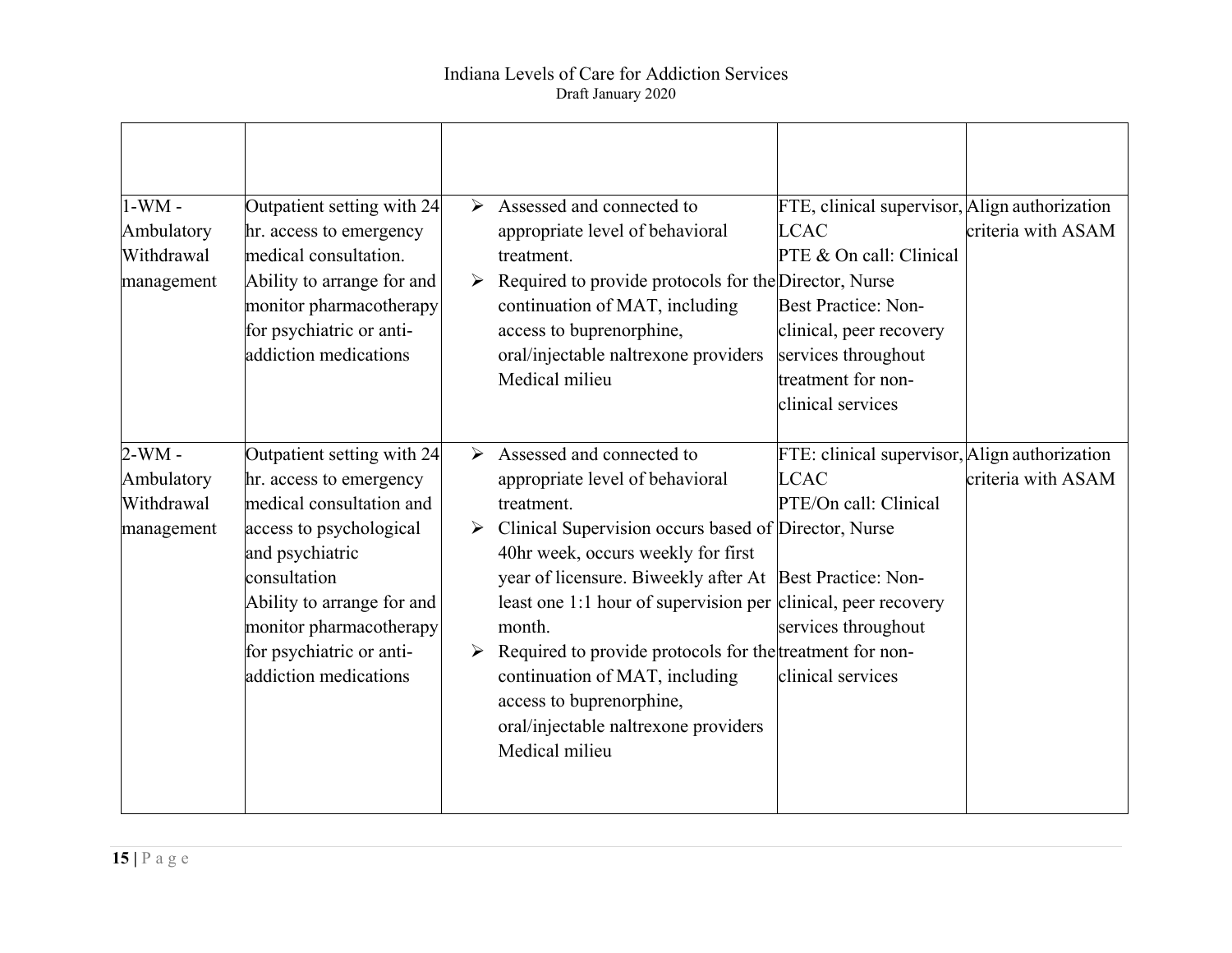| $3.2-WM -$ | Residential setting with   |   | Assessed and connected to                                                 | FTE, clinical supervisor, Align authorization |                     |
|------------|----------------------------|---|---------------------------------------------------------------------------|-----------------------------------------------|---------------------|
| Clinically | 24 hr. access to           |   | appropriate level of behavioral                                           | <b>LCAC</b>                                   | criteria with ASAM  |
| Managed    | emergency medical          |   | treatment.                                                                | PTE & on call: Clinical                       |                     |
| Withdrawal | consultation and access to | ➤ | Transpiration must be provided to                                         | Director, Nurse                               |                     |
| management | psychological and          |   | the next level of care if other                                           |                                               |                     |
|            | psychiatric consultation   |   | residential services are needed or if                                     | <b>Best Practice: Non-</b>                    |                     |
|            | Ability to arrange for and |   | outside services are needed.                                              | clinical, peer recovery                       |                     |
|            | monitor pharmacotherapy    |   | $\triangleright$ Clinical Supervision occurs based of services throughout |                                               |                     |
|            | for psychiatric or anti-   |   | 40hr week, occurs weekly for first                                        | treatment for non-                            |                     |
|            | addiction medications      |   | year of licensure. Biweekly after.                                        | clinical services                             |                     |
|            |                            |   | $\triangleright$ At least one 1:1 hour of supervision                     |                                               |                     |
|            |                            |   | per month.                                                                |                                               |                     |
|            |                            | ➤ | Required to provide protocols for the                                     |                                               |                     |
|            |                            |   | continuation of MAT, including                                            |                                               |                     |
|            |                            |   | access to buprenorphine,                                                  |                                               |                     |
|            |                            |   | oral/injectable naltrexone providers                                      |                                               |                     |
|            |                            |   | Medical milieu                                                            |                                               |                     |
|            |                            |   |                                                                           |                                               |                     |
| $3.7-WM -$ | Hospital setting with      | ➤ | Assessed and connected to                                                 | FTE: Medical Director,                        | Align authorization |
| Medically  | nursing care observation.  |   | appropriate level of behavioral                                           | clinical supervisor,                          | criteria with ASAM  |
| Monitored  | Ability to arrange for and |   | treatment, taking into account                                            | Nurse, LCAC                                   |                     |
| Inpatient  | administer                 |   | consumer abilities.                                                       |                                               |                     |
| Withdrawal | pharmacotherapy for        |   | Transpiration must be provided to                                         | <b>Best Practice: Non-</b>                    |                     |
| management | psychiatric or anti-       |   | the next level of care if other                                           | clinical, peer recovery                       |                     |
|            | addiction medications      |   | residential services are needed or if                                     | services throughout                           |                     |
|            |                            |   | outside services are needed.                                              | treatment for non-                            |                     |
|            |                            | ➤ | Clinical Supervision occurs based of clinical services                    |                                               |                     |
|            |                            |   | 40hr week, occurs weekly for first                                        |                                               |                     |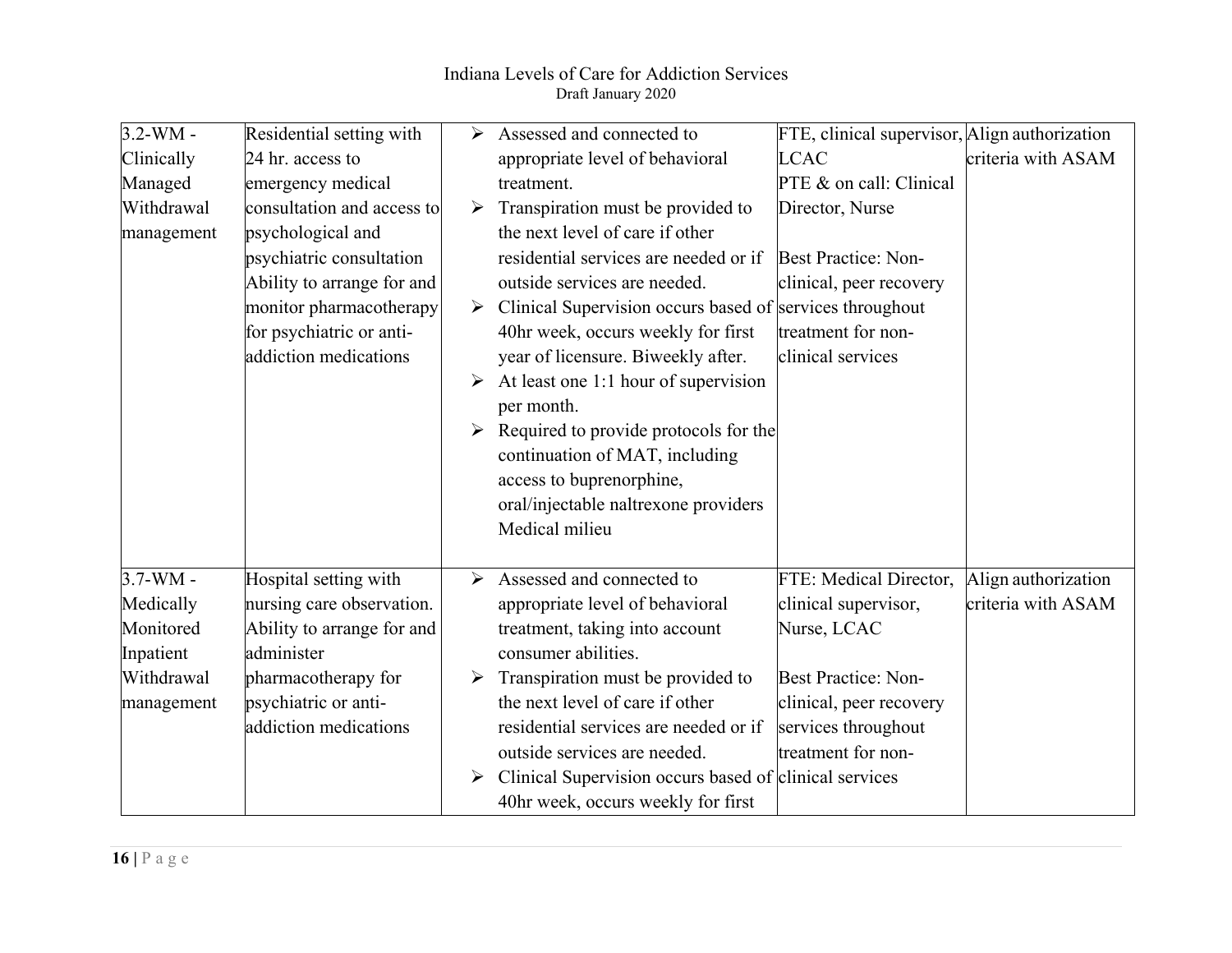|                                                                                          |                                                                                                                                                                    | year of licensure. Biweekly after At<br>least one 1:1 hour of supervision per<br>month.<br>Required to provide protocols for the<br>➤<br>continuation of MAT, including<br>direct operational linkage or access<br>to methadone, buprenorphine,<br>injectable naltrexone providers<br>Medical milieu<br>➤                                                                                                                                                                                                                                                                                                                                                                                                                                                                                                                                                                                |
|------------------------------------------------------------------------------------------|--------------------------------------------------------------------------------------------------------------------------------------------------------------------|------------------------------------------------------------------------------------------------------------------------------------------------------------------------------------------------------------------------------------------------------------------------------------------------------------------------------------------------------------------------------------------------------------------------------------------------------------------------------------------------------------------------------------------------------------------------------------------------------------------------------------------------------------------------------------------------------------------------------------------------------------------------------------------------------------------------------------------------------------------------------------------|
| $4-WM -$<br>Medically<br>Monitored<br>Intensive<br>Inpatient<br>Withdrawal<br>management | Hospital setting with full<br>medical acute care<br>Ability to prescribe and<br>administer<br>pharmacotherapy for<br>psychiatric or anti-<br>addiction medications | Assessed and connected to<br>FTE, Medical Director<br>Align authorization<br>➤<br>who is a Psychiatrist or<br>criteria with ASAM<br>appropriate level of behavioral<br>both, clinical supervisor,<br>treatment, taking into account<br>consumer abilities.<br>Nurse, LCAC<br>Clinical Supervision occurs based<br>➤<br>off 40hr week, occurs weekly for<br>first year of licensure. Biweekly after Best Practice: Non-<br>At least one 1:1 hour of supervision clinical, peer recovery<br>services throughout<br>per month.<br>treatment for non-<br>Transpiration must be provided to<br>the next level of care if other<br>clinical services<br>residential services are needed or if<br>outside services are needed.<br>Required to provide protocols for the<br>continuation of MAT, including<br>access to buprenorphine,<br>oral/injectable naltrexone providers<br>Medical milieu |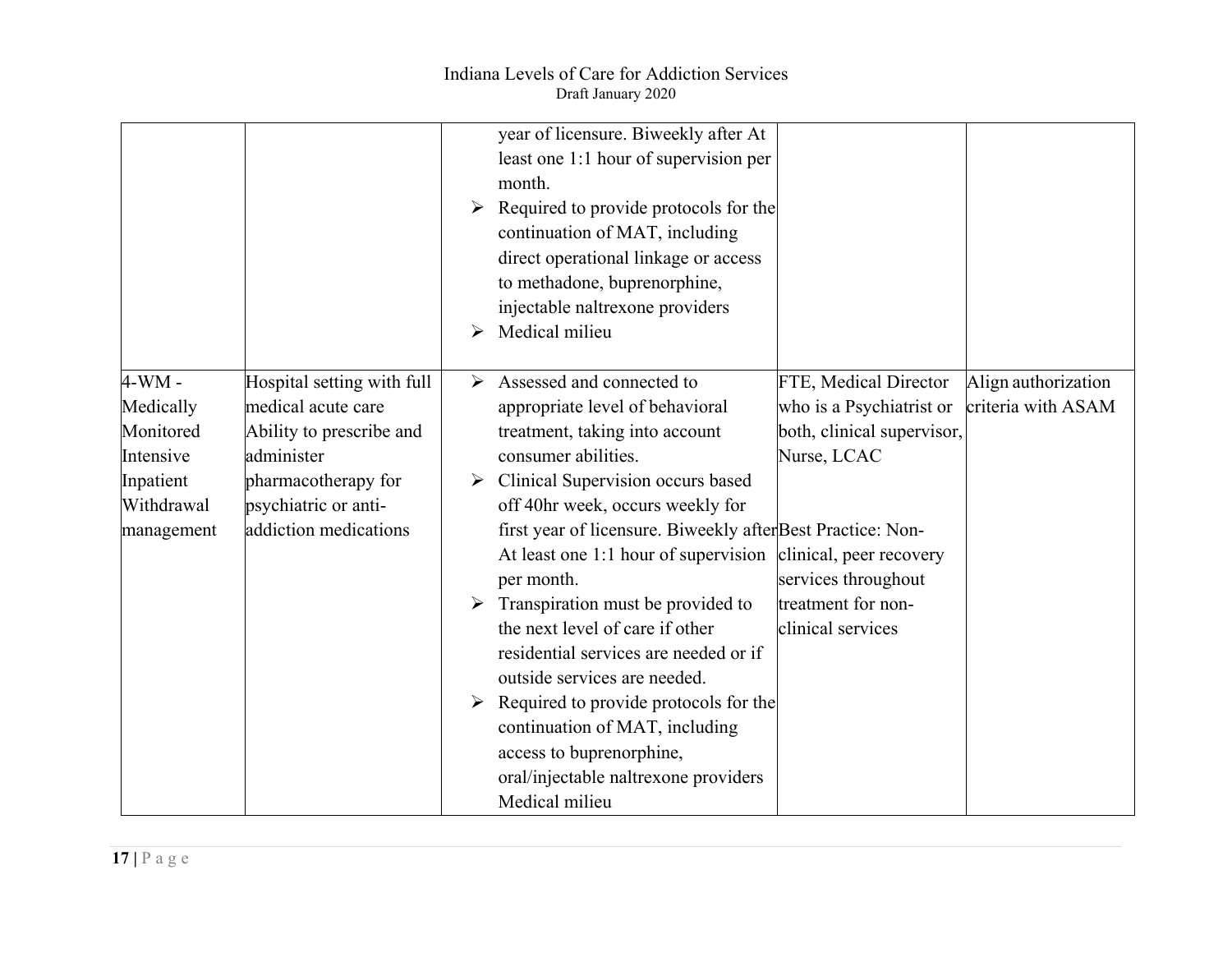| Sub-Support | Staff depended upon<br>$\triangleright$ Services to help people overcome | Covered for all |
|-------------|--------------------------------------------------------------------------|-----------------|
| Addiction   | level and can be<br>personal and environmental                           | individuals     |
| Recovery    | obstacles to recovery, assist the<br>identified through                  |                 |
| Management  | newly recovering person into the<br>inarr.org.                           |                 |
| Services    | recovering community. Some                                               |                 |
| (Recovery)  | clinical addictions services which are Best Practice: Non-               |                 |
| Residence)  | clinical, peer recovery<br>approved and overseen by DMHA.                |                 |
|             | services throughout                                                      |                 |
|             | treatment for non-                                                       |                 |
|             | clinical services                                                        |                 |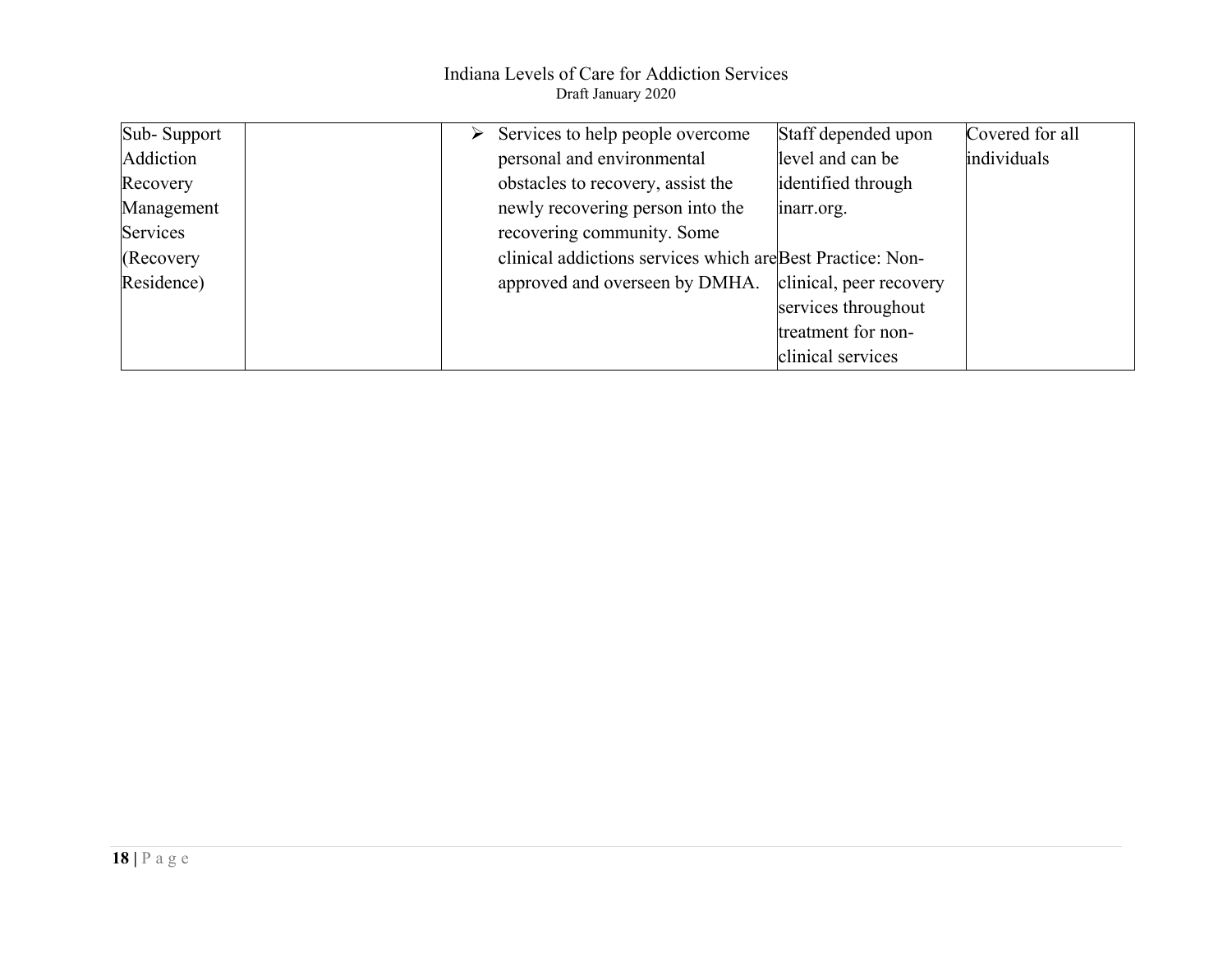# **Quality of Care**

SAMHSA has clear, ethical and practical ways of creating and implementing quality and to fidelity co-occurring substance use disorder services. SAMHSA continually updates relevant research and identifies best practices. The TIP, TAP and various evidence based approaches are a great resource when developing or changing addiction services. The Evidence-Based Resource Center<sup>[1](#page-18-0)</sup> can guide quality practice coupled with the Assertive Community Treatment Evidence-Based Practices KIT<sup>[2](#page-18-1)</sup> will guide a program to a sound practice of substance use disorder treatment.

SAMHSA resources need to be used as baseline. This will provide a basic expectation of treatment. If there are any concerns about publications or future publications, the Division of Mental Health and Addiction has the ability to speak to any disagreements. However, fidelity, best practice and what will offer the vulnerable, the person suffering from substance use disorder and or co-occurring disorder will be ethically considered and more than likely favored in any decision making.

Comprehensive care needs to be at the forefront of assessing, treating and referring individuals seeking, being treated or referred to addiction services. The National Institute on Drug Abuse gives a clear example of what this would look like<sup>[3](#page-18-2)</sup>. SAMHSA also supports an integrated approach. [4](#page-18-3)

American Society of Addiction Medicine is a nation leader in addiction services. They are a medical society representing over 6,000 professions ranging from physicians to associate professionals. ASAM has been dedicated to increasing access to treatment, improving the quality of treatment, education, research and prevention. Since 1954, ASAM has advocated and led in promotion of the appropriate treatment regime for the person with a substance use disorder.

ASAM has developed criteria which identifies the level of care needed for the individual needing addiction services. It also identifies what each level of care is. This is criteria offers a succinct and universal approach to identifying the level of care needed which can work for an entire system of care.

Trauma Informed, Recovery Oriented Systems of Care are needed throughout the treatment process. Identifying trauma is evident in everyone's life and how the person is cooping but most importantly, what is the staff's approach to working with those with trauma. Some advanced cases of trauma, such as PTSD, would require specialized therapist training in trauma therapeutic interventions and approaches to treat the person as a whole. While Recovery Oriented Systems of Care focus on the consumer receiving recovery support, terminology and long term focus of

<span id="page-18-0"></span> <sup>1</sup> https://www.samhsa.gov/ebp-resource-center

<span id="page-18-1"></span><sup>2</sup> https://store.samhsa.gov/product/Assertive-Community-Treatment-ACT-Evidence-Based-Practices-EBP-KIT/sma08-4345

<span id="page-18-2"></span><sup>3</sup> https://www.drugabuse.gov/publications/teaching-packets/understanding-drug-abuse-addiction/section-iii/4 components-comprehensive-drug-addiction-treatm

<span id="page-18-3"></span><sup>4</sup> https://www.integration.samhsa.gov/about-us/esolutions-newsletter/integrating-substance-abuse-and-primary-careservices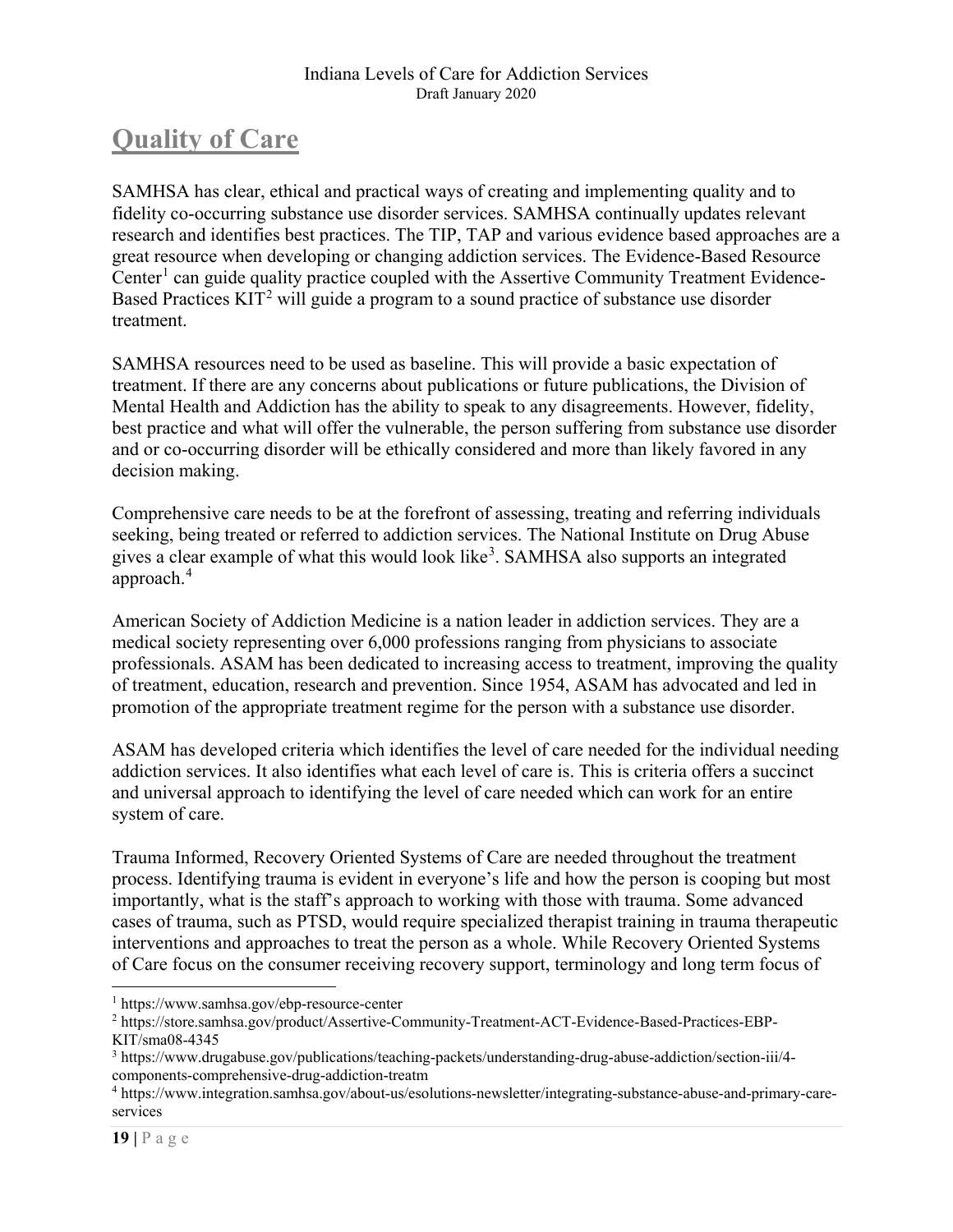recovery as a part of treatment.<sup>[5](#page-19-0)</sup>

## **Co-occurring disorders**

Addressing co-occurring disorders is a necessary and integral part of any addiction service. Cooccurring can mean medical or mental health disorders to accompany a substance use disorder. Having trained master level clinicians, psychologist or psychiatrist to assess mental health beyond substance use disorder is imperative. The use of a psychologist would be best practice when assessing for co-occurring behavioral disorders. This would include a detailed diagnostic impression to be based off the current DSM and any other higher level testing needed. This could include higher level psychologist testing to verify or rule out other disorder(s).

Understanding the severity of mental health and the differing needs to assess and address, needs to be common knowledge amongst addiction services. If the addiction service is less intensive outpatient service or a less intensive residential service, there are still going to be a number of persons with severe mental health issues that are stable or could become unstable that would need the appropriate treatment to address. At the very least, a robust screening and referral process to insure the whole person is being treated. Mental health needs and addiction needs have to be met and one severity does not necessarily increase the other. A person with a severe unstable mental health condition does not meet inpatient or residential addiction service criteria without that level of care needed for addiction services.

All co-occurring needs to be considered when treating a whole person. Serious mental health and medical complications need to be closely monitored, assessed and documented. This entails an appropriate level of training and education to assess the severity of the condition. Depending upon the complexity and need of the individual, the professional needs education and experience to appropriately, ethically and efficiently address the need of the individual in need of services. This would include co-occurring curriculum which SAMHSA provides guidance with their TIP 42.<sup>[6](#page-19-1)</sup> Co-occurring disorder treatments will be required to have the appropriate licensure deemed by IPLA to treat addiction disorders and other mental health disorders. This type of treatment is distinctly different to address the interwoven complexities of the multiple disorders and treating the person as whole.

Safety plans are necessary for most if not all induvial seeking addiction services. This would be a detailed plan created with the individual and counselor on how to best address any complications. For instance, suicide is more than just asking about if a person has thoughts of hurting themselves. It's directly asking if there have been thoughts of taking their own life, digging into their history, identifying risk factors such as co-occurring disorders, past attempts and lethality of past attempts or even ideation. A basic suicide assessment can be found on

<span id="page-19-0"></span> <sup>5</sup> [https://www.in.gov/fssa/dmha/files/TI\\_ROSC\\_Toolkit\\_FINAL.PDF](https://www.in.gov/fssa/dmha/files/TI_ROSC_Toolkit_FINAL.PDF)

<span id="page-19-1"></span><sup>6</sup> https://store.samhsa.gov/system/files/sma13-3992.pdf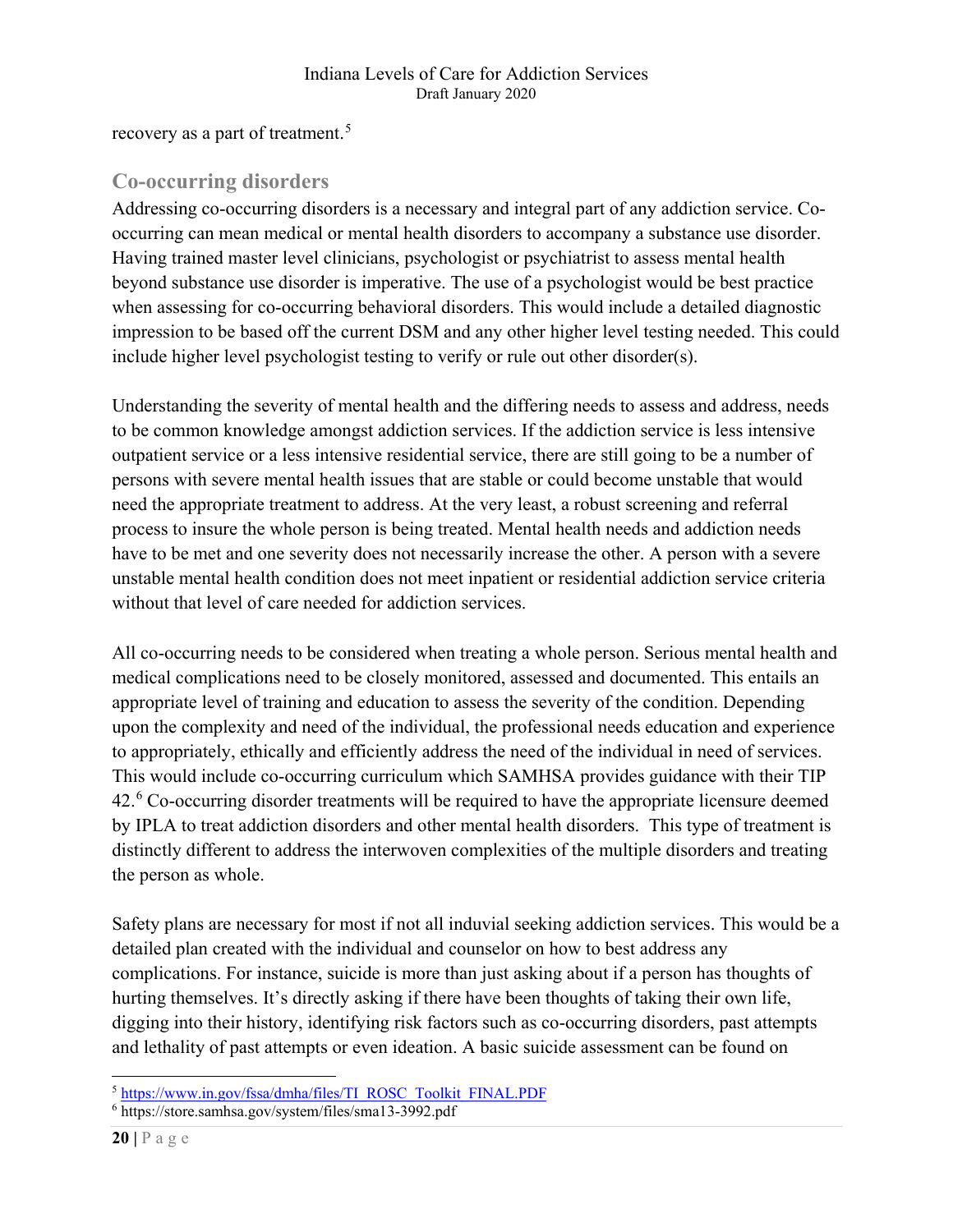SAMHSA's website. [7](#page-20-0) For suicide screening training, DMHA can provide Question Persuade Refer (QPR) training upon request. Having suicide prevention and intervention training is imperative and is required for all clinical staff. Organizational protocols and trainings to normalize this process are needed to build a safe intervention, observational and referral processes.

Safety plans should have a detailed plan to indicate that the individual is aware of how to best address any documented co-occurring disorder. This would also allow staff to be aware of how to best treat the induvial in addiction services if a co-occurring condition were become problematic. This would include a crisis intervention plan which can be identified on SAMHSA's website<sup>[8](#page-20-1)</sup>. More information about crisis intervention can be found on SAMHSA's website such as "Effectiveness, Cost-Effectiveness and Funding Strategies for Behavioral Health Crisis Services."[9](#page-20-2)

### **All populations**

Those in need of addiction services represent the entire population and range of individuals throughout the life time spectrum. Needing to address each person's needs may be difficult but must be considered. Having culturally competent employees, curriculum and approaches are necessary. Some populations such as our older generation, LBGTQ, those seeking refuge in America, English as a second language may need different approaches, more care, different care but the approaches should be that which doesn't demean the person receiving the services.

Ensuring your organization has the capability to identify, treat and work with the consumer in a person centered, humble, empathetic approach is necessary. Specific, continued education is necessary to best treat all Hoosiers.

#### **Documentation**

There is an imperative need for appropriate and accurate documentation for all levels of care. Progress notes must be made to reflect all individual sessions, group session, organizational compliance and progress for every induvial receiving services chart.

There must be the following for induvial documentation: Screening to show why individual is at the current level of care prior to admission, a biopsychosocial assessment with a treatment plan which his comprehensive and multidimensional within three days of admission, and this must include all co-occurring disorders. Best practice is to complete the biopsychosocial assessment prior to admission. Specific current ASAM, DSM and other evidence based diagnostic tools and diagnosis's need to be included. The person assessing and signing off on this legal documentation must have the appropriate licensure based on the level of care and services being offered.

<span id="page-20-0"></span> <sup>7</sup> https://store.samhsa.gov/system/files/sma09-4432.pdf

<span id="page-20-1"></span><sup>8</sup> https://store.samhsa.gov/product/Crisis-Intervention-Team-CIT-Methods-for-Using-Data-to-Inform-Practice- /sma18-5065

<span id="page-20-2"></span><sup>9</sup> https://store.samhsa.gov/system/files/sma14-4848.pdf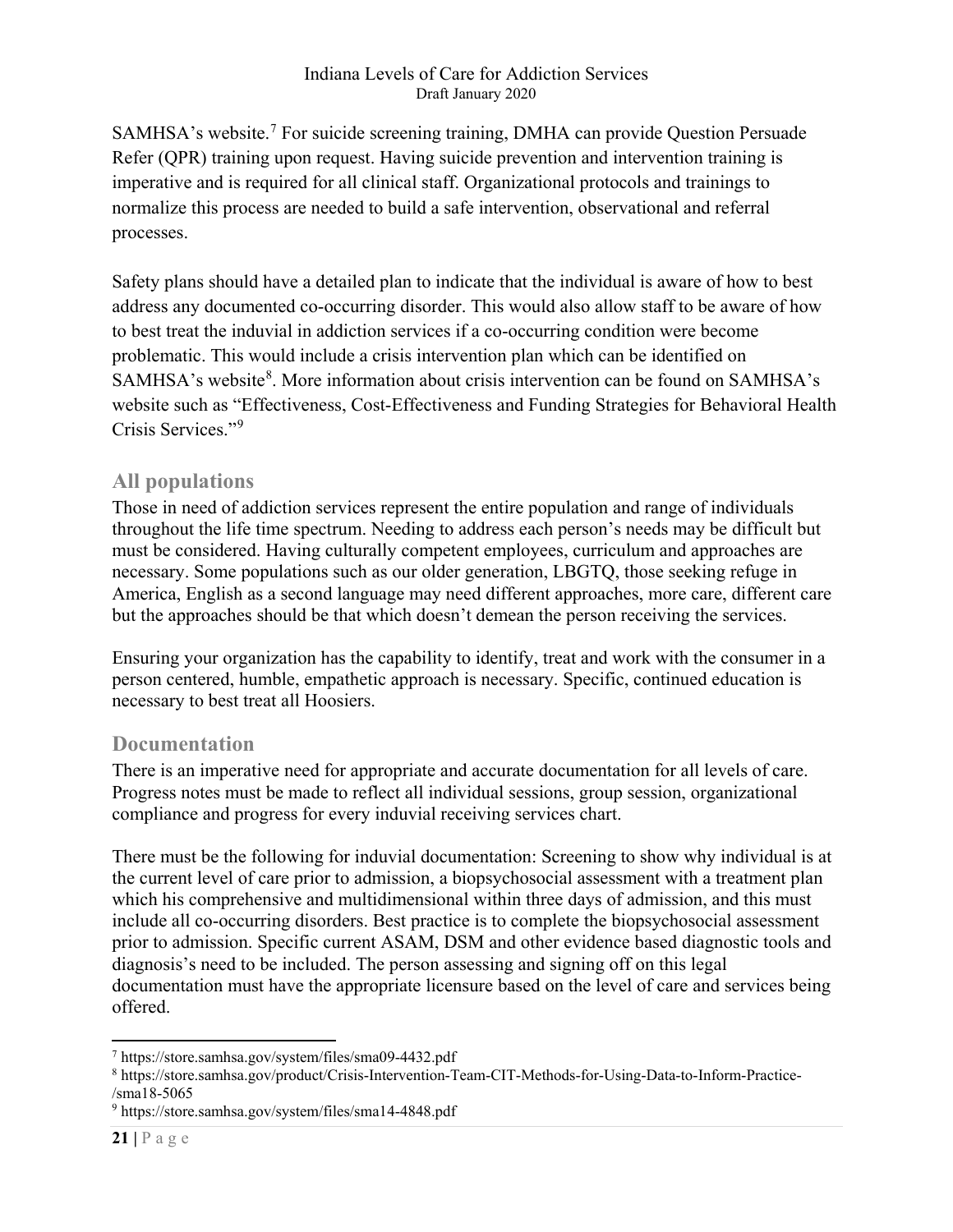Progress notes are to include documentation on all disorders, medical, referrals and collaboration with referrals. This would be progress in treatment or that the treatment is ineffective to then include other interventions to address the ineffective treatment. All notes should be reflective of the consumers diagnose(s). It is the organizations responsibility to ensure all there staff are documenting appropriately based on their level of expertise. Ensuring clinicians, making clinical notes with other observational or referral notes. Medical can make medical notes with other observational or referral clinical. Non clinical making non clinical or non-medical notes, just observational or credential based such as a peer. Based upon the person's expertise, licensure(s) and practice will determine what notation is ethically appropriate.

There are three different types of progress notes. Their basic overview would be:

- 1. Non clinical
	- a. This would include non-clinical staff such as non-licensed or non DMHA certified to practice addiction counseling services. Individuals such as degreed or non-degreed staff that are support staff, not involved in group counseling/therapy, individual counseling/therapy or completing assessments. This group of people should only be documenting on observation, basic screening such as drug screening and compliance related topics.
- 2. Clinical
	- a. This is all staff with a clinical degree, license and or DMHA approved credential or working toward their license or credential. This group of professionals should be conducting the group counseling/therapy, individual counseling/therapy and completing assessments.
- 3. Medical
	- a. This is all staff who have a medical based degree such as a nurse, physician or psychiatrist. These notes should be pertaining to medical impressions, procedures, progress and diagnosis.

If the treatment is ineffective, assessment and documentation of alternative routes needs to be clear and concise. The relationship between all disorders needs documentation and approaches to treat the complexity of the diagnoses. This will assist with treating each consumer as a whole.

Each diagnosis needs to be signed off by an appropriate entity based on Indiana's current code. All doctors involved with signing off of diagnoses must also sign off on the awareness of the other diagnosis's which the induvial has, is being treated for, coupled with the approaches being used. These approaches are to include any pharmacotherapy, counseling and medical treatments. This is to prevent multiple doctors singing off on differing observations and even different pharmacotherapy approaches. Overall, to collaborate with all providers to ensure all providers are working toward the same goals.

#### **Clinical Supervision and Medical Director**

Addiction is a medical condition and substance use disorder that is a treatable. Having appropriate clinical and medical supervision is imperative to quality care. There are basic expertise needs for quality of care which would include the clinical supervision and medical oversight.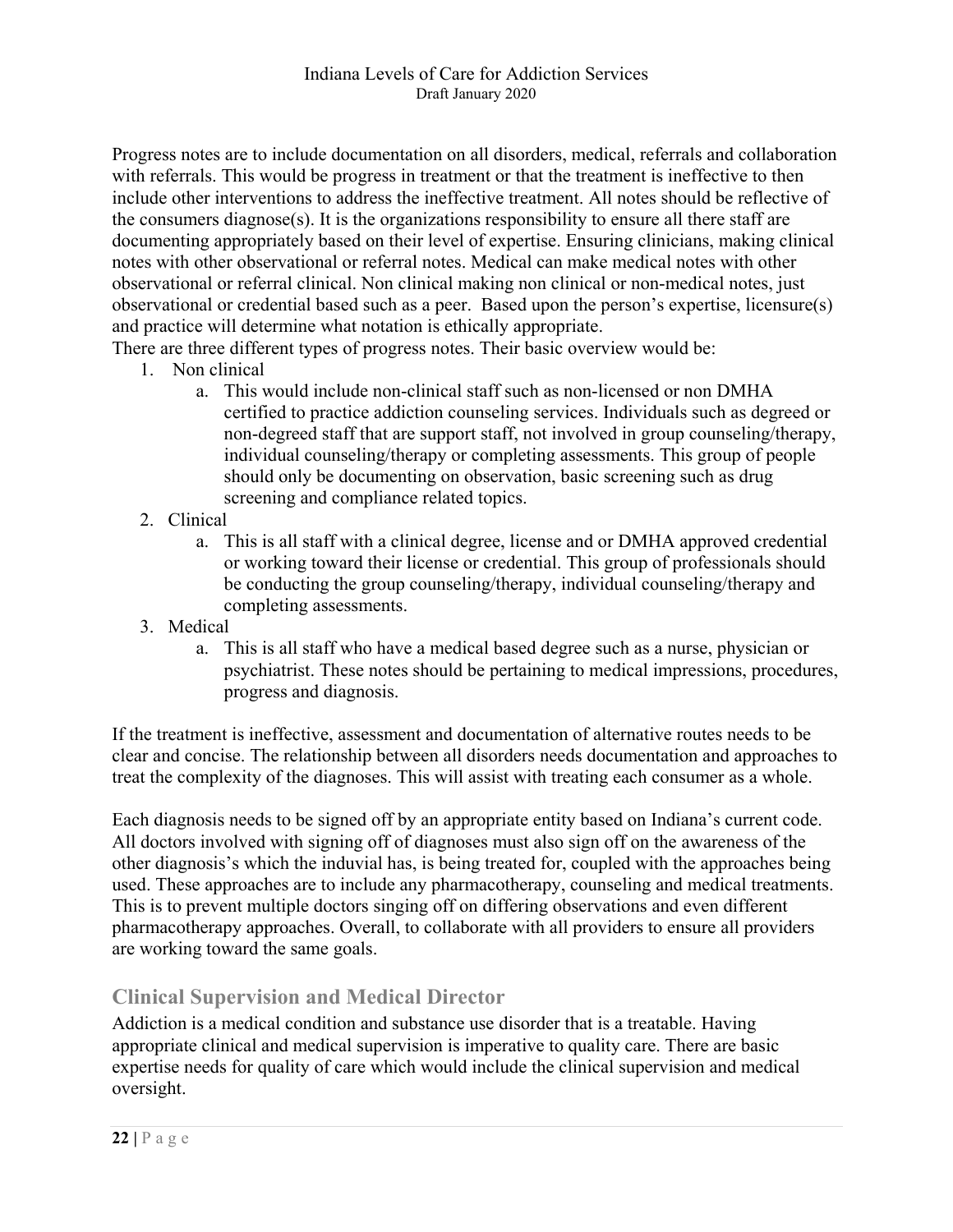#### **Clinical Supervisor**

A clinical supervisor for addiction services needs to have at least a master level counseling degree incorporated with addiction and supervision education. SAMHSA continues to update and print reputable and usable instruction for clinical supervisors. For instance, TAP 21-A specifies what an addiction supervisor competencies should entail<sup>[10](#page-22-0)</sup> while TIP 52 specifies the professional development of those the clinical supervisor is overseeing. This education and approach is expected when providing clinical supervision. It's the clinical supervisor's role to ensure sustainable clinician to counselor ratio for caseloads and group size based on the severity and chronicity of the current consumer population.

#### **Medical Director**

Due to the complexities of SUD and co-occurring disorders, medical oversight is needed for most levels of care. At least a part time medical director to oversee the individual's medical and psychological needs will suffice in programs which are less intensive or not large in size to justify a full time medical director.

A medical director should be reviewing monthly: diagnostics, co-occurring disorders and progress of each induvial in services. This person will need addiction specific training, credentialing, ASAM certification, approved by DMHA. This could also be the trained person to prescribe buprenorphine and other addiction medications.

### **Transferring Levels of Care**

Transferring levels of care needs to be considered a continuum of care and needs to be a part of services provided. Providing one level of care without documentation of what is needed next is unethical and could be considered malpractice. Ensure that the person being treated is at the appropriate level of care and to increase or decrease the level of care based upon regular assessment.

Transfer of care is to be considered part of the treatment process and the organizations responsibility to ensure or to the best of their ability assist with the actual transfer. With regular assessments occurring the individual receiving addiction services will be identified as needing the same level of care, increase or decrease level of care. The transfer to a different level of care will require different levels of involvement from providers. All privacy expectations are still to take place during a transfer, including a release of information. This ROI needs be too signed and dated to transfer the amount of information needed to complete the next level of care and will expire after a year or the time which is less than year designated on the ROI.

The transfer from inpatient (or any other type of non-emergency hospitalization) to residential or to a residential to inpatient (or any other type of non-emergency hospitalization) of care should include a transportation by current provider or referral provider. This transfer should be including a discussion with consumer, referring clinical staff and referral clinical staff prior to

<span id="page-22-0"></span> <sup>10</sup> https://store.samhsa.gov/system/files/sma14-4435.pdf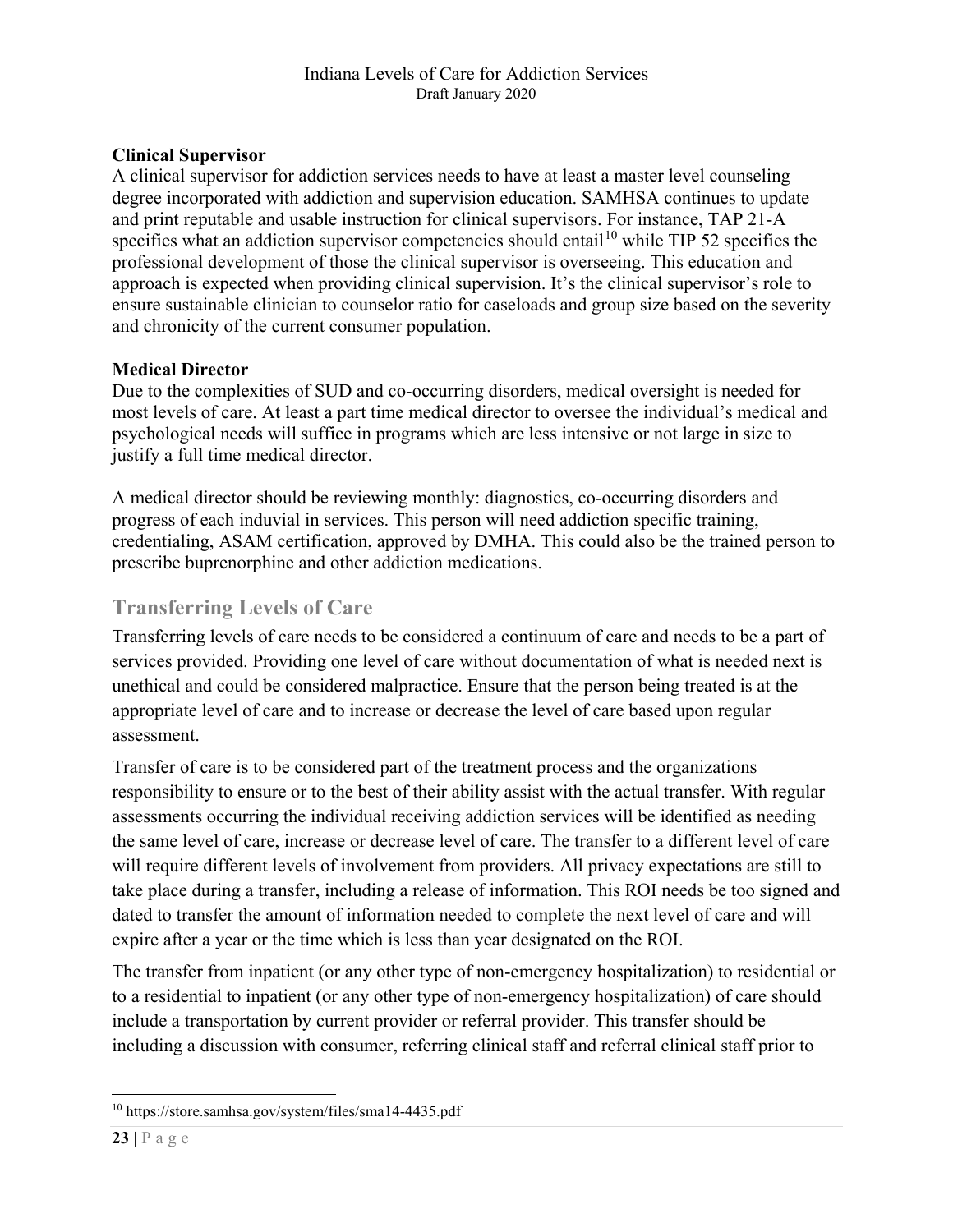transfer.

Recovery residences are a separate type of service but can be included into a person's recovery process after or during treatment. Recovery residences provide a safe living environment with a focus on peer support and connection to other recovery services and community. There are four levels with different criteria. Recovery residences are overseen by Indiana Affiliation of Recovery Residences, contracted by DMHA.

#### **Assessment**

Individuals seeking substance use treatment for all ASAM levels of care, including, intervention, outpatient, residential, withdrawal management and inpatient, will be required to undergo a biopsychosocial assessment that will be used for the completion of a plan of treatment. As part of the assessment, providers will be required to address all six dimensions of multidimensional assessment, including the following:

- Dimension 1: Acute intoxication and/or withdrawal potential
- Dimension 2: conditions and complications
- Dimension 3: Emotional, behavioral, or cognitive conditions and complications
- Dimension 4: Readiness to change
- Dimension 5: Relapse, continued use, or continued problem potential
- Dimension 6: Recovery/living environment

Each of the six dimensions plays a critical role in assigning an individual to the most appropriate level of care. These dimensions are predominantly current reasons for current level of care for treatment. The following should also be included in a complete biopsychosocial assessment:

- 1. Background—family, trauma history, history of domestic violence (either as a batterer or as a battered person), marital status, legal involvement and financial situation, health, education, housing status, strengths and resources, and employment
- 2. Substance use—age of first use, primary drugs used (including alcohol, patterns of drug use, and treatment episodes), and family history of substance use problems
- 3. Mental health problems—family history of mental health problems, consumer history of mental health problems including diagnosis, hospitalization and other treatment, current symptoms and mental status, medications, and medication adherence

This assessment is paramount when working with the consumer on creating a treatment plan and assessment tools can be used to compliment, verify diagnosis's, refer and develop a treatment plan.

Regular biopsychosocial assessments are a need and should occur before admission but no less than three days after admission. Medical and adverse circumstances will be taken into account. If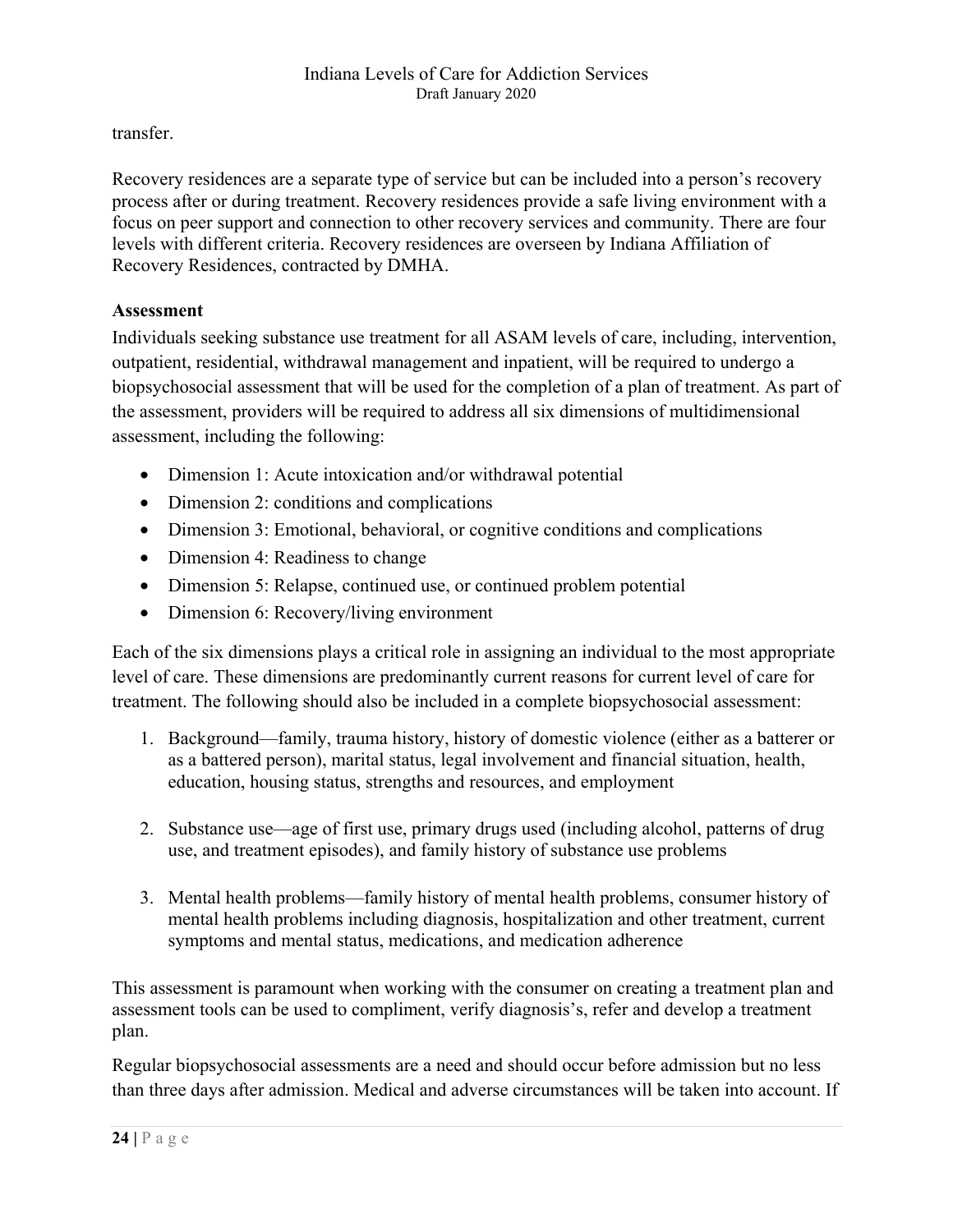there is a medical reason such as (individual was not tracking conversation due to acute alcohol withdrawals), then appropriate documentation and proof of the individuals inability to participate is needed.

Level of care need should be assessed weekly to monthly depending upon the level of care and need of consumer. ASAM levels 3.5-4 (high intensity residential and inpatient) should have no less than weekly level of care updates. While level 1-2 (outpatient) should receive no less than monthly level of care assessments. Every updated assessment should be based off the six dimensions in ASAM criteria. This should complement the treatment plan and consumers inclusion of discharge planning.

Co-occurring disorders should be included throughout the assessment process. This would include medical and other mental health disorders. A co-occurring disorder is not indicative to increase the level of addiction treatment, rather, the addiction treatment should be indicative of the assessment. The co-occurring disorder should be treated simultaneously but specifically with a treatment modality to match the disorder(s). Just a higher level of addiction treatment would not necessarily treat the co-occurring disorder. Reiterating the importance and need to have treatment specificity for each disorder. For instance, SAMHSA's specific publication on co-occurring disorders.<sup>[11](#page-24-0)</sup> At the very least, treating the SUD and mental health during the same treatment episode but separate EBP.

Recovery needs to be a considering factor within the discharge planning. The consumers discharge plan needs to be completed with the consumer prior to discharge. This will include any needed treatment, medical and psychological treatments. A social support is to be identified and all needed appointments set up by the consumer or if consumer is unable with assistance from a staff member to ensure connection to services. The discharge summary should include: the biopsychosocial assessment, treatments offered, progress on treatments, goals set and documentation on goals.

Peer supports are a large benefit which can assist in the transfer of care and discharge into a consumer driven recovery. Ensuring the consumer is set up for long term recovery plan is just as important as the initial treatment and needs to be considered high priority.

## **Technology Based Services**

FSSA/DMHA recognizes the advancement in technology, unforeseen technology and the use of it to treat substance use disorders and co-occurring disorders. Under this premise, DMHA would recognize clinically approached and well documented use of why traditional in person treatment

<span id="page-24-0"></span> <sup>11</sup> https://store.samhsa.gov/product/TIP-42-Substance-Abuse-Treatment-for-Persons-With-Co-Occurring-Disorders/SMA13-3992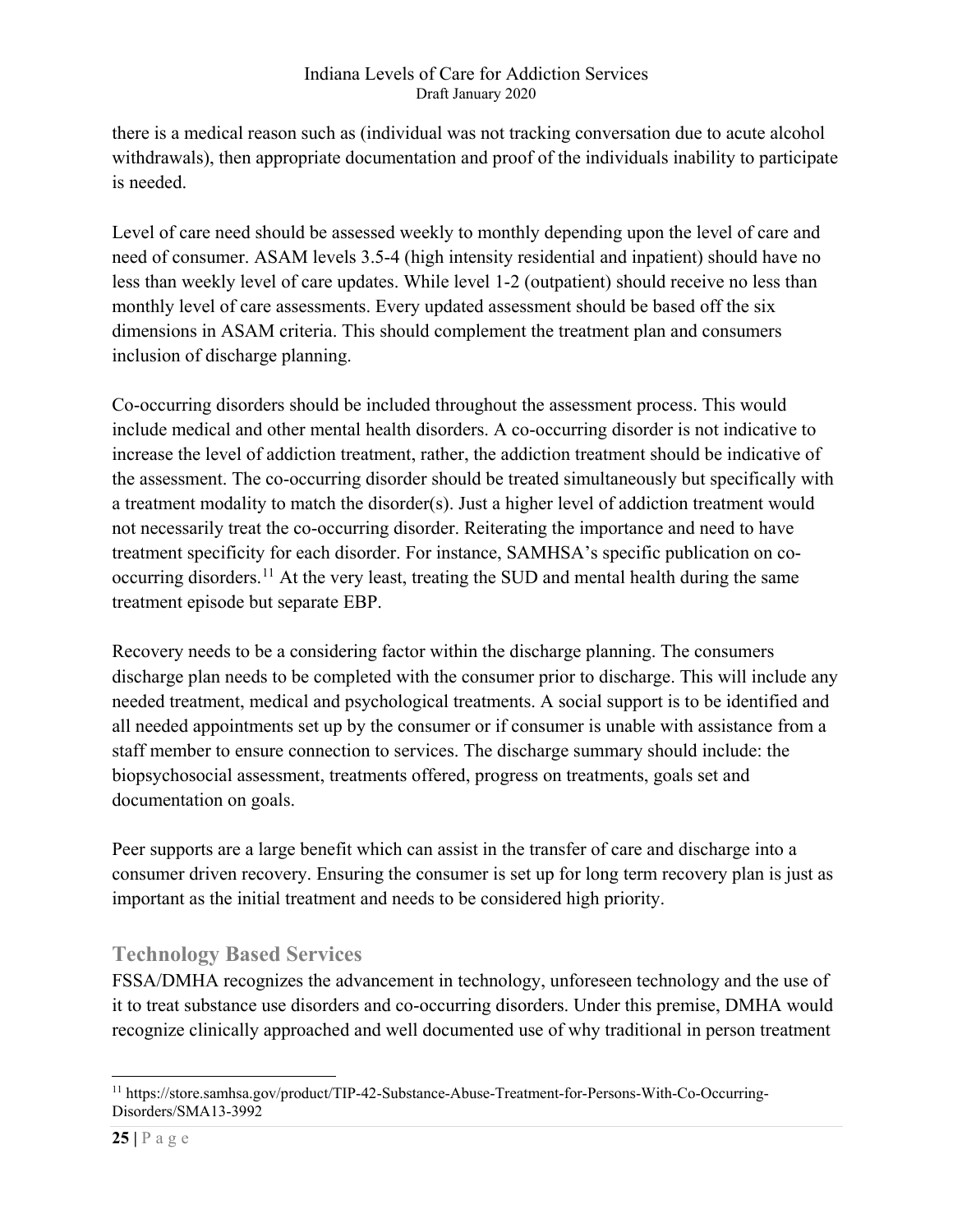is not being used. At this point in the advancement of technology, extreme caution needs to be taken to ensure 42 CFR Part 2 and Health Insurance Portability and Accountability Act are upheld, the technology has been thoroughly assessed as appropriate for the level of care. Treatments that would not be considered appropriate for Telehealth/remote/non in person services would be a residential, inpatient and persons with risks with withdrawal management or co-occurring disorders.

The use of ECHO has been a large training benefactor for professionals in need of training. An example would be these types of tracks could be used for an educational interactive series for treatment. Ensuring the professional requirements are being met for all levels of care. This is beneficial for non-local professionals which are offered

With the complexity of substance use disorder and co-occurring disorders, technology based treatment for the primary service should be considered last resort to treat. However, Indiana being a rural state, the need for technically based services is acknowledged.

Telehealth is one of routes being used which if used ethically and appropriately can be effective. These types of services need clear documentation of why they are being used and only used when necessary. Until more research is done to show the effectiveness of technology based services, it should not be considered interchangeable with in person treatment. A clear implementation, tracking and following of 42 CFR will be expected. See SAMHSA's guide for more instruction.<sup>[12](#page-25-0)</sup>

## **Levels of Care Details**

## **Adult Levels of Care**

### **Level of Care: 0.5 (Early Intervention)**

**Definition:** A level of clinical education which addresses the current behavior which is causing interference is a person's life. These services are not differentiated by the number of hours received during a week. The amount and type of services provided are based on individual needs including consideration of both the consumer's motivation to change and other risk factors that may be present. This level of care is typically mandated through an impaired driving program or underage drinking that requires completion before reinstating driving privileges or reconciliation of infraction. Prior to admission, a diagnostic assessment should be performed in conjunction with a comprehensive multidimensional assessment to determine whether the person meets the admission criteria for Level 0.5, which requires that the person does not meet the requirements for a substance use disorder. If new information, through the reassessment process indicates substance use

<span id="page-25-0"></span><sup>&</sup>lt;sup>12</sup> https://www.integration.samhsa.gov/hit/telehealthguide\_final\_0.pdf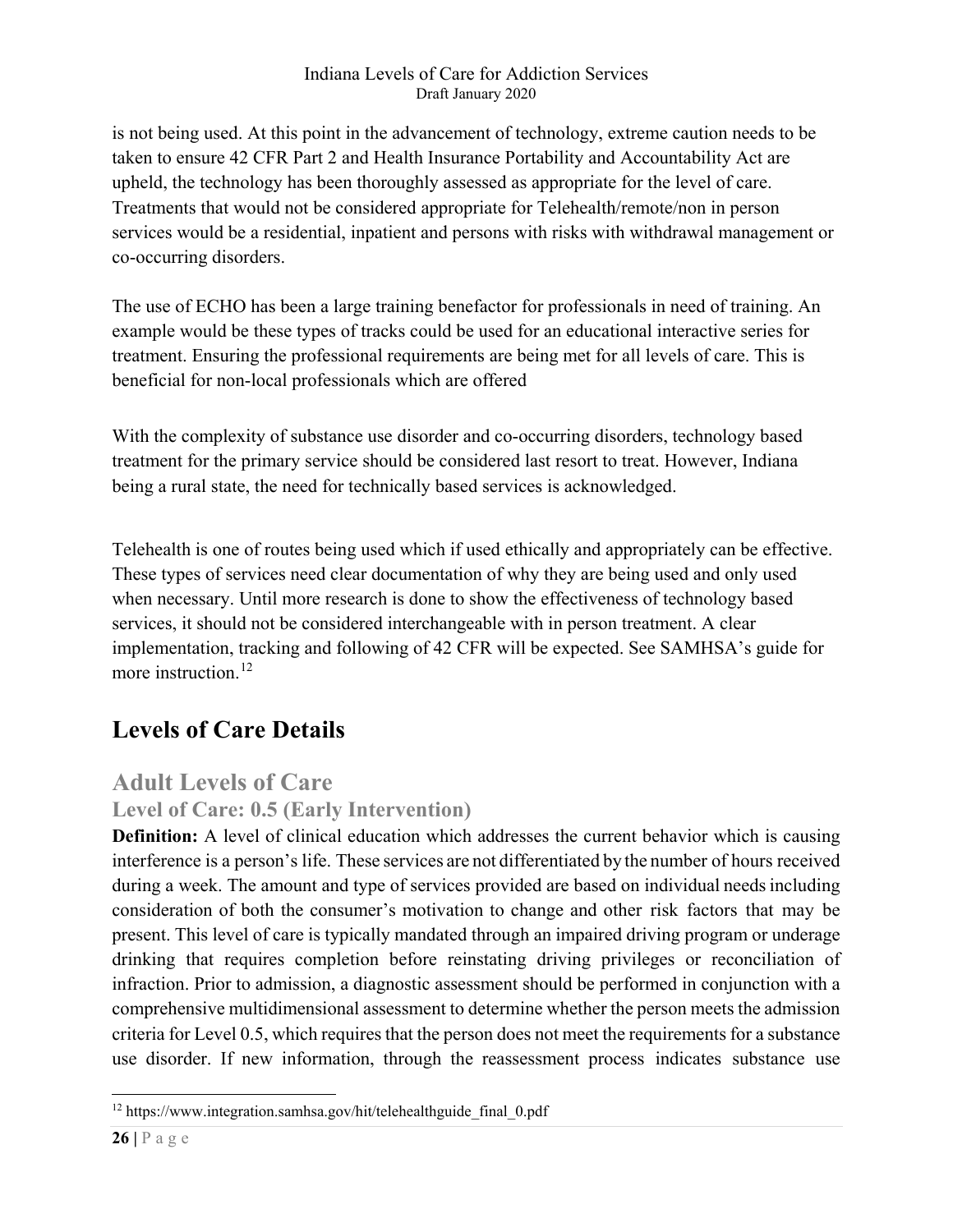disorder, and the person needs treatment, there are two options:

- 1. Transfer individual to a clinically appropriate level of care
- 2. Facilitate treatment at required 0.5 Level of care.

Length of service at this level depends on an individual's ability to comprehend the information they are provided and use the information to make behavior changes, if the person acquires new problems and needs additional treatment, or regulatory mandated service.

#### **Staff**

1. At least one full time licensed addictions counselor to provide appropriate clinical oversight with educational standards to beast deliver services. This will ensure the assessment and education of the individual will be suffice to provide level 0.5 service, coupled with the knowledge of how to assess and refer to a higher level of care. This could be one of the most important assessments in a person's life which could prevent or slow the escalation the disease of addiction.

#### **Approaches:**

- 1. Education on the disease of addiction which could include:
	- a) progression, increased risk of a use disorder due to biological, sociological and psychological factors,
	- b) warning sings a use disorder may be starting,
	- c) co-occurring disorders
- 2. Speakers, such as someone who started in the current stage of life but may have been in denial and progressed into addiction,
- 3. Additional services such as: Screening, Brief Intervention and Referral to Treatment (SBIRT) can be used

#### **Other appropriate staff:**

- 1. Peer Recovery staff with DMHA approved certification
- 2. Other addiction credentials to provide services would be considered DMHA approved certification. Proof of education and working knowledge of: Addiction education, biopsychosocial multidimensional assessment, mental health screening and identification, consultation and referral.

#### **Necessary supports:**

- 1. Direct affiliations or close coordination through referral to other services, such as IOP, vocational services, literacy training and adult education.
- 2. Social supports to assist in a healthy lifestyle

#### **Level of Care: 1.0 (Outpatient Services)**

**Definition:** This level of care offers less than nine hours per week but must be at least one hour monthly. Also could be considered "aftercare" when a higher level of treatment has been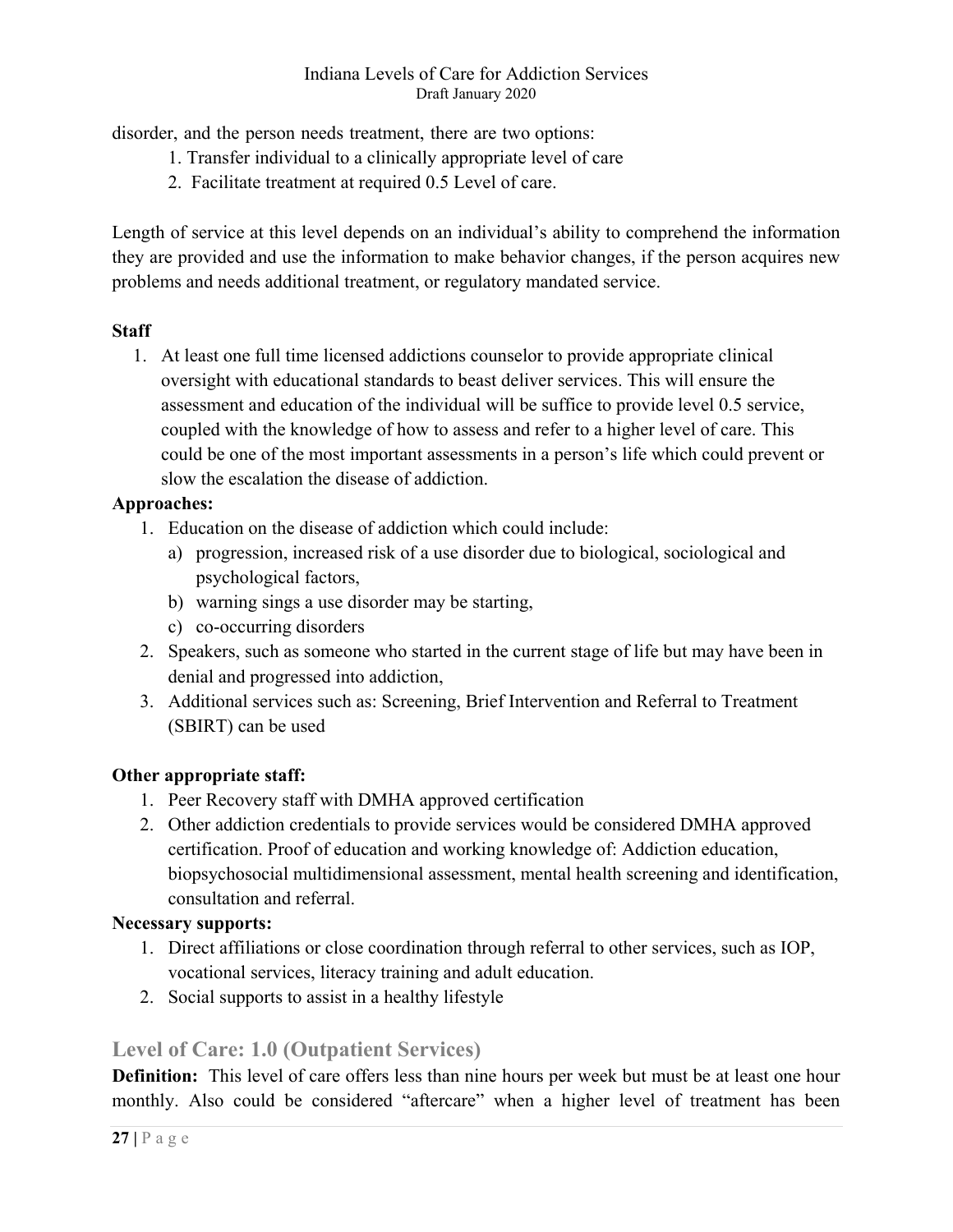completed. This addiction service can be delivered in a wide variety of settings which will provide a regular biopsychosocial assessment with recovery and disease management throughout treatment. Most importantly, a mental health screening to determine if there are other mental health needs to treat co-occurring disorders together. With a behavioral treatment approach not to exceed eight contact hours. Level 1.0 services are to be individually tailored based on their stage of change, needs, collaborative goal setting and co-occurring disorder(s). Mental health disorders at this level of care should be stable or a co-occurring specific group that focuses heavily on mental health needs to be incorporated. If new information, through the reassessment process indicates substance use disorder, and the person needs treatment, there are two options:

- 1. Increase the level of care that is clinically appropriate
- 2. Facilitate treatment at required level of care

Length of service will be determined by the severity of the individuals SUD(s), mental health disorder(s) and their response to treatment.

#### **Staff**

- 1. Should include at least one full time licensed clinical addictions counselor to provide appropriate clinical oversight with educational standards to best deliver services. This will ensure the education of the individual will be suffice to provide level 1 service, clinical supervision if more employees coupled with the knowledge of how to assess and refer to a higher level of care. Other counseling staff could include licensed addiction counselors.
- 2. A part time medical director may be necessary if there are severe mental health disorders, unstable mental health disorders or medical conditions.
- 3. Other addiction credentials approved by DMHA to provide addiction counseling would be considered with a master's degree in a counseling type specialty.

#### **Therapies and Addiction Services offered by the facility (can be contracted)**

- 1. Can be considered (after care) and not just used for those who have not progressed in their use disorder.
- 2. "Skills development" services designed to improve the consumer's ability to structure and organize the tasks of daily living and recovery, such as personal responsibility, personal appearance and punctuality.
- 3. Addiction pharmacotherapy
- 4. Random drug screening
- 5. Motivational enhancement or engagement strategies
- 6. Counseling and clinical monitoring to support successful involvement in regular, productive activity
- 7. Education to include but not limited to:
	- a) Co-occurring disorders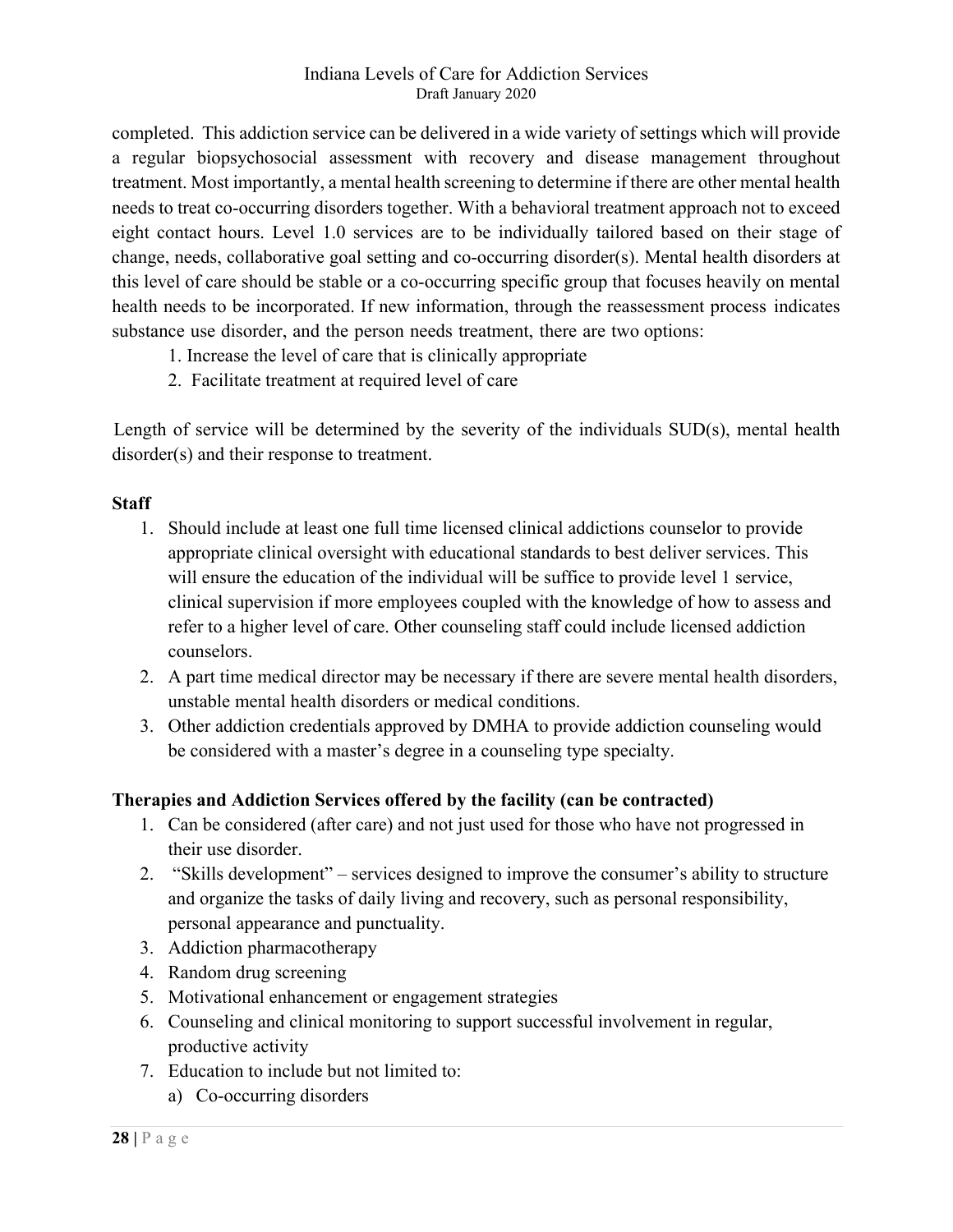- b) Cross addiction
- c) Balancing life
	- i) Health
	- ii) Diet
	- iii) Physical
	- iv) Emotional
	- v) Health Care
- d) Pharmacotherapy specific to needs
- 8. Regular monitoring of consumer's medication adherence
- 9. Speakers, such as someone who started in the current level of care but may have been in denial and progressed into addiction,
- 10. Recovery support services
- 11. Services for consumer's family and significant others, as appropriate
- 12. Opportunities for consumer to be introduced to the potential benefits of addiction pharmacotherapies as a tool to manage his or her addiction.

#### **Other appropriate staff:**

- 1. Licensed Addiction counselors.
- 2. Peer Recovery staff with DMHA approved certification
- 3. Allied health professionals, such as peer recovery coaches, peer recovery coaches, peer recovery coaches, counselor aides and group living workers who are available on-site 24 hours a day or as required by licensing regulations.
- 4. Clinical staff who are knowledgeable about biological and psychosocial dimensions of substance use disorders and their treatment and are able to identify the signs and symptoms of acute psychiatric conditions, including psychiatric decompensation.
- 5. A team comprised of appropriately trained and credentialed medical, addiction and mental health professionals.
- 6. An addiction physician should review admission decisions to confirm clinical necessity of services.

#### **Necessary supports:**

- 1. Telephone or in –person consultation with physician and emergency services, available 24 hours a day, seven days a week.
- 2. Direct affiliations or close coordination through referral to other services, such as IOP, vocational services, literacy training and adult education.
- 3. Ability to schedule needed procedures (labs ad toxicology tests) as appropriate
- 4. Ability to arrange for pharmacotherapy for psychiatric and anti-addiction medication.

**Level of Care: 2.1 (Intensive Outpatient Services)**

#### **Definition:**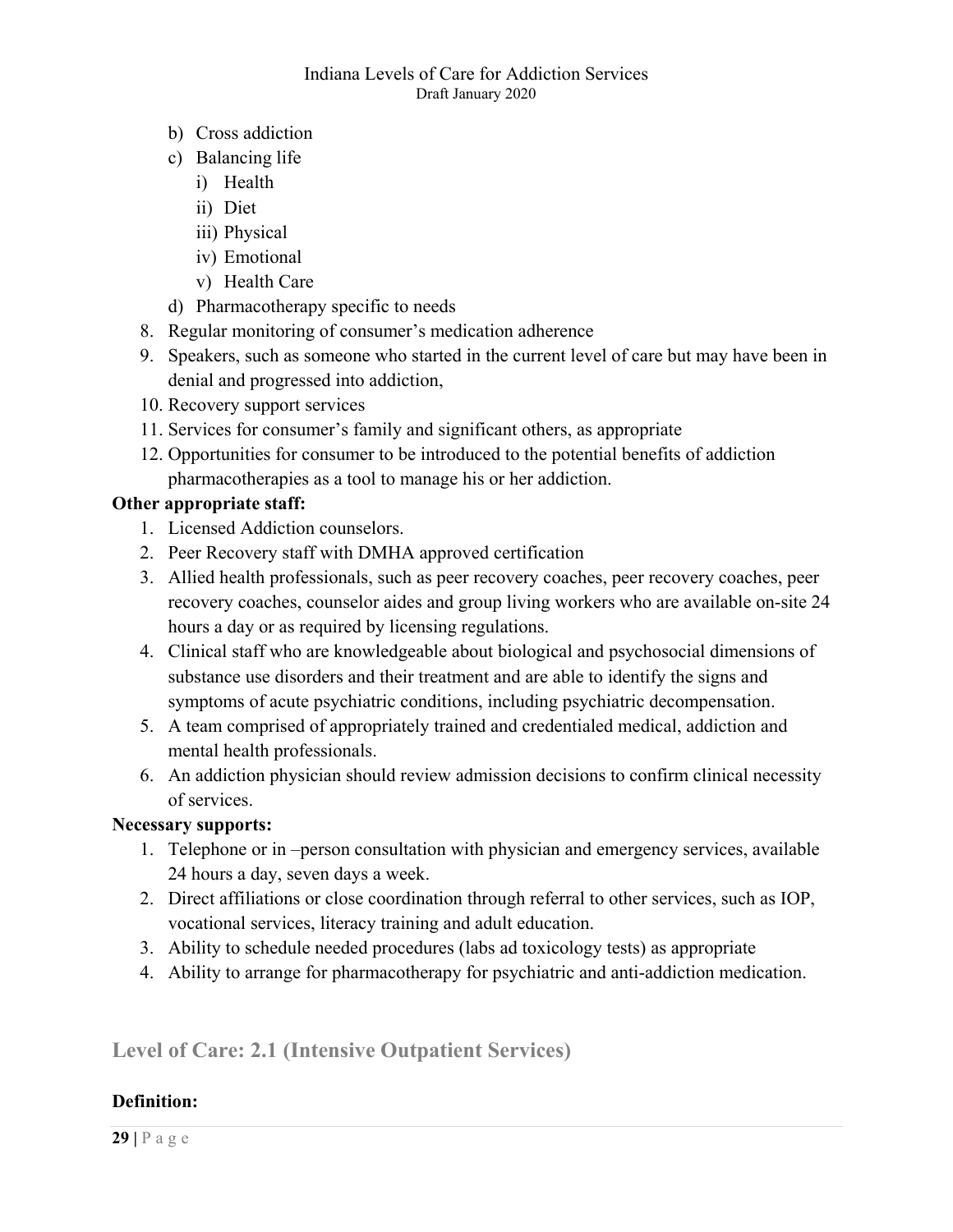This level of care is between 9-19 hours of addiction services per week. Assessing for co-occurring disorders and addressing each added disorder with appropriately related evidence based programing. Determining if there are other mental or physical health needs and collaborating on how to treat co-occurring disorders together is imperative. Level 2.1 service are to be individually tailored based on their stage of change, needs, collaborative goal setting and co-occurring disorder(s). Mental health disorders at this level of care should be stable or a co-occurring specific group that focuses heavily on mental health needs to be incorporated. If new information, through the reassessment process indicates substance use disorder, and the person needs treatment, there are two options:

- 1. Increase or decrease the level of care that is clinically appropriate
- 2. Facilitate treatment at required level of care

Length of service will be determined by the severity of the individuals SUD(s), mental health disorder(s) and their response to treatment.

#### **Therapies and Addiction Services offered by the facility (can be contracted)**

- 1. "Skills development" services designed to improve the consumer's ability to structure and organize the tasks of daily living and recovery, such as personal responsibility, personal appearance, and punctuality.
- 2. Addiction pharmacotherapy
- 3. Random drug screening
- 4. Motivational enhancement or engagement strategies such as:
	- a) Motivational Interviewing
	- b) Stages of change
	- c) Dialectic Behavioral Therapy
- 6. Counseling and clinical monitoring to support successful involvement in regular, productive activity
- 7. Education to include but not limited to:
	- a) Co-occurring disorders
	- b) Cross addiction
	- c) Balancing life
		- i) Health
		- ii) Diet
		- iii) Physical
		- iv) Emotional
		- v) Health Care
	- d) Pharmacotherapy specific to needs
- 8. Regular monitoring of consumer's medication adherence
- 9. Speakers, such as someone who started in the current level of care but may have been in denial and progressed into addiction,
- 10. Services for consumer's family and significant others, as appropriate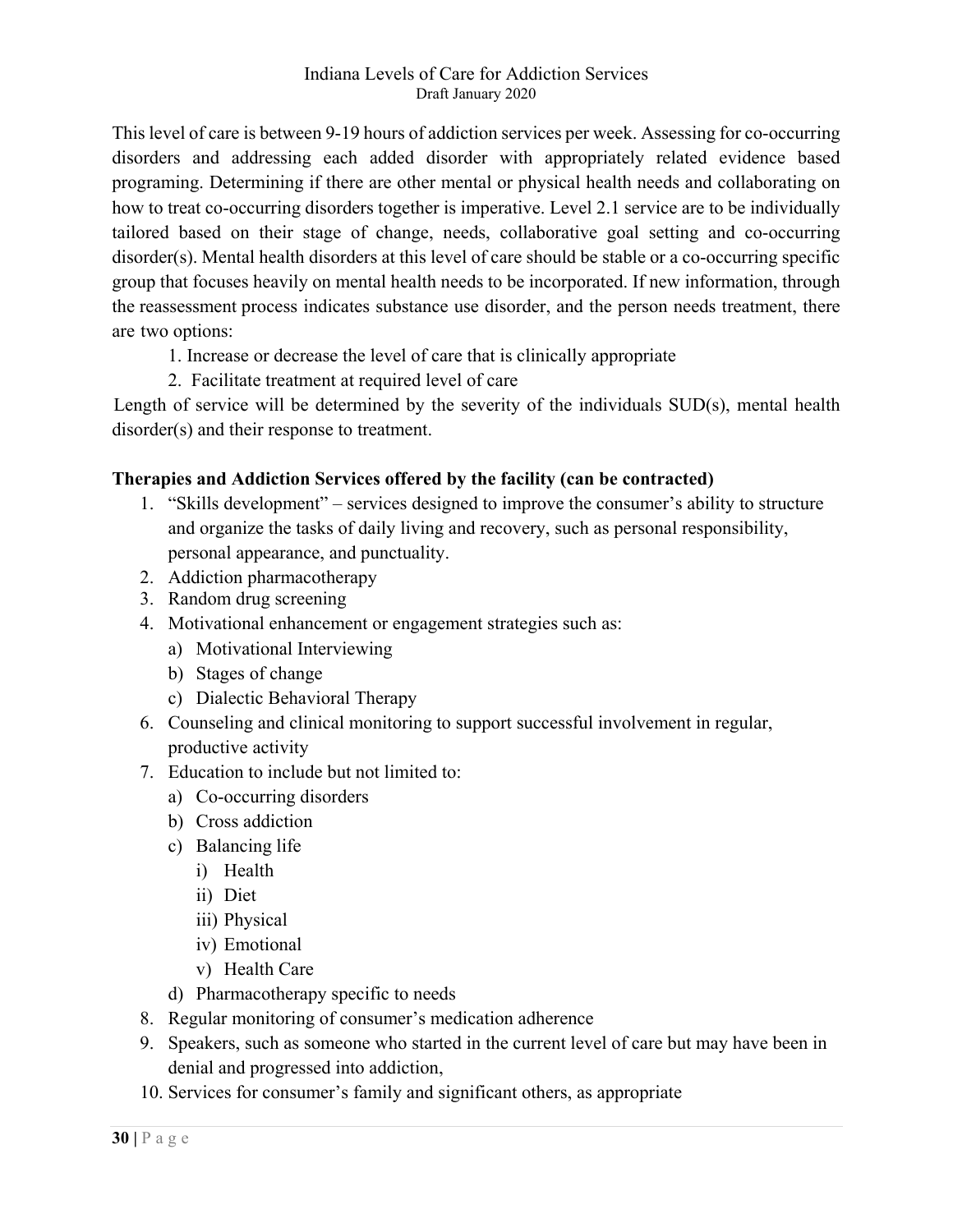11. Opportunities for consumer to be introduced to the potential benefits of addiction pharmacotherapies as a tool to manage his or her addiction.

#### **Staffed by**

1) Staff: Should include at least one full time licensed clinical addictions counselor to provide appropriate clinical oversight with educational standards to beast deliver services. A clinical supervisor who could be the LCAC to oversee all clinical practices. Part time staff/contracted to be considered and recommended is a medical director (physician) with addiction certification/training to provide medical oversight. This would be to assist with severe mental health disorders, unstable mental health disorders and or medical conditions.

#### **Other appropriate staff:**

- 1. Licensed addiction counselors.
- 2. Allied health professionals, such as peer recovery coaches, peer recovery coaches, peer recovery coaches, counselor aides and group living workers who are available on-site 24 hours a day or as required by licensing regulations.
- 3. Clinical staff who are knowledgeable about biological and psychosocial dimensions of substance use disorders and their treatment and are able to identify the signs and symptoms of acute psychiatric conditions, including psychiatric decompensation such as master level clinicians with and addictions certification.
- 4. A team comprised of appropriately trained and credentialed medical, addiction and mental health professionals.

#### **Necessary supports:**

- 1. Telephone or in –person consultation with physician and emergency services, available 24 hours a day, seven days a week.
- 2. Direct affiliations or close coordination through referral to other services, such as IOP, vocational services, literacy training and adult education.
- 3. Ability to schedule needed procedures (labs ad toxicology tests) as appropriate
- 4. Ability to arrange for pharmacotherapy for psychiatric and anti-addiction medication.

#### Level of care: 2.5 (Partial Hospitalization)

#### **Definition:**

This level of care is between 20 or more hours of addiction services per week. This level is specific to co-occurring disorders which need direct access to psychiatric, medical and laboratory services. Assessing for co-occurring disorders and addressing each added disorder with appropriately related evidence based programing. Level 2.5 service are to be individually tailored based on their stage of change, needs, collaborative goal setting and co-occurring disorder(s). Mental health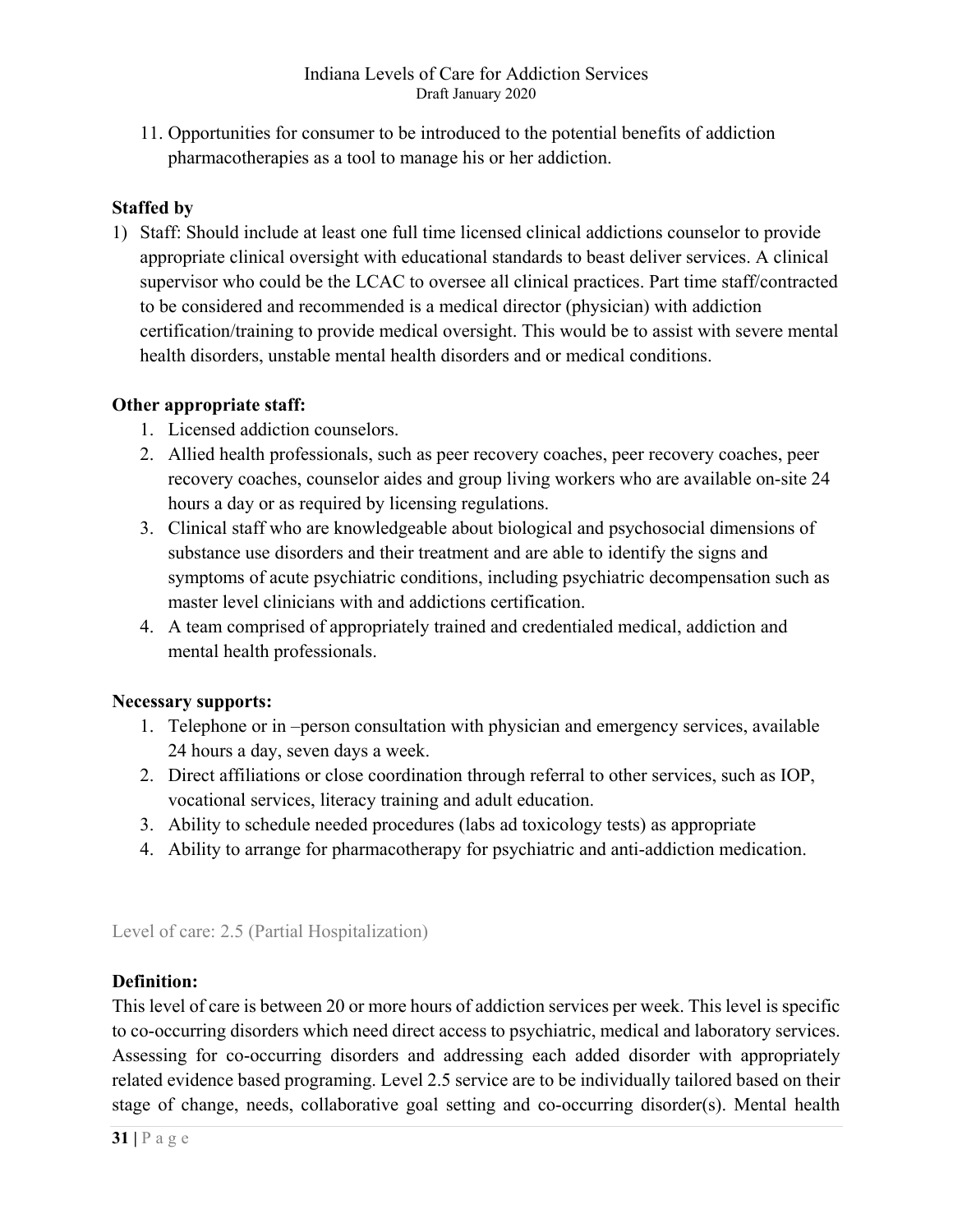disorders at this level of care do not have to be stable but a co-occurring specific group that focuses heavily on mental health needs to be incorporated. If new information, through the reassessment process indicates substance use disorder, and the person needs treatment, there are two options:

- 1. Increase or decrease the level of care that is clinically appropriate
- 2. Facilitate treatment at required level of care

Length of service will be determined by the severity of the individuals SUD(s), mental health disorder(s) and their response to treatment

#### **Therapies and Addiction Services offered by the facility (can be contracted)**

- 1. Specific co-occurring milieu which reflects the persons diagnostics
- 2. At least 1 hour per week of individual therapy with a master level appropriately designated therapist.
- 3. "Skills development" services designed to improve the consumer's ability to structure and organize the tasks of daily living and recovery, such as personal responsibility, personal appearance, and punctuality.
- 4. Addiction pharmacotherapy
- 5. Random drug screening
- 6. Motivational enhancement or engagement strategies
- 7. Counseling and clinical monitoring to support successful involvement in regular, productive activity
- 8. Education to include but not limited to:
	- a) Co-occurring disorders
	- b) Cross addiction
	- c) Balancing life
		- i) Health
		- ii) Diet
		- iii) Physical
		- iv) Emotional
		- v) Health Care
	- d) Pharmacotherapy specific to needs
- 9. Speakers, such as someone who started in the current level of care but may have been in denial and progressed into addiction,
- 10. Regular monitoring and possibly management of consumer's medication adherence
- 11. Recovery support services
- 12. Services for consumer's family and significant others, as appropriate
- 13. Opportunities for consumer to be introduced to the potential benefits of addiction pharmacotherapies as a tool to manage his or her addiction.

#### **Staffed by:**

1. Staffing minimums: Should include at least one full time licensed psychologist HSPP to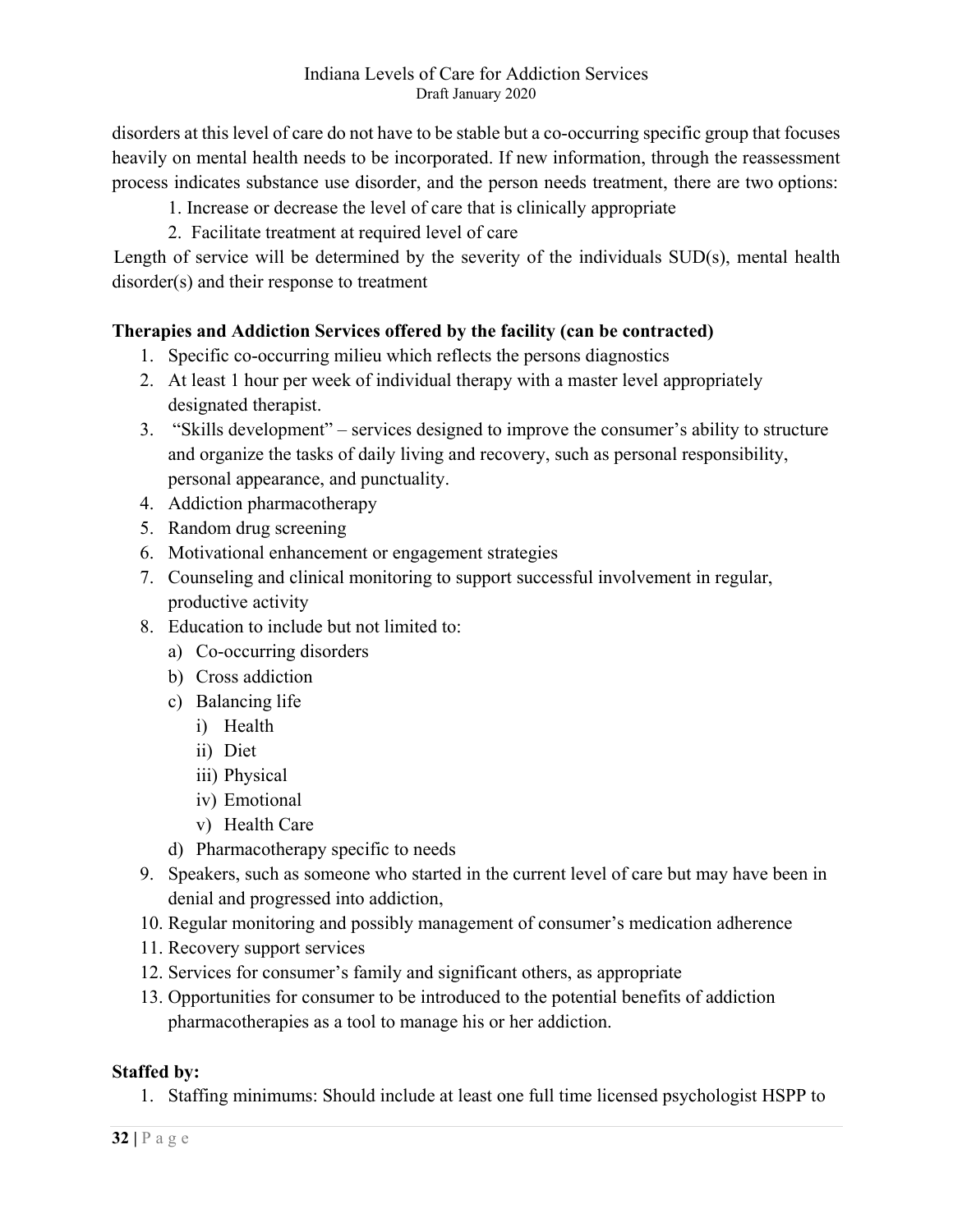provide appropriate clinical oversight with educational standards to beast deliver services. A clinical supervisor who could be the LCAC to oversee all clinical practices. Part time staff/contracted a medical director (physician) with addiction certification/training to provide medical oversight. This would be to assist with severe mental health disorders, unstable mental health disorders and or medical conditions.

#### **Other appropriate staff:**

- 1. Licensed addiction counselors.
- 2. Allied health professionals, such as peer recovery coaches, peer recovery coaches, peer recovery coaches, counselor aides and group living workers who are available on-site 24 hours a day or as required by licensing regulations.
- 3. Clinical staff who are knowledgeable about biological and psychosocial dimensions of substance use disorders, their treatment, are able to identify the signs and symptoms of acute psychiatric conditions, including psychiatric decompensation such as master level clinicians with and addictions certification deemed appropriate by the Division of Mental Health and Addiction.
- 4. A team comprised of appropriately trained and credentialed medical, addiction and mental health professionals

#### **Necessary supports:**

- 1. Telephone or in person consultation with physician and emergency services, available 24 hours a day, seven days a week.
- 2. Direct affiliations or close coordination through referral to other services, such as IOP, vocational services, literacy training and adult education.
- 3. Ability to schedule needed procedures (labs ad toxicology tests) as appropriate
- 4. Ability to arrange for pharmacotherapy for psychiatric and anti-addiction medication.

#### Level of care: 3.1 (Clinically Managed Low-Intensity Residential)

Individuals admitted to this level of care should have been seen in level 1 or 2 in the past or clear documentation why this level of care is needed.

**Definition:** Provides ongoing therapeutic environment for the treatment of substance-related disorders with treatment specifically focused on applying recovery skills, relapse prevention, improvement of emotional functioning, promoting personal responsibility and reintegration of the individual into work, education and family life. Programs must offer a minimum of five hours per week of low-intensity services onsite or by contractual arrangement. Individuals may be in an early stage of change which requires additional monitoring and motivational strategies to engage them in their recovery process, or suffering from long-term chronic addiction with need for establishing a network that promotes long-term recovery. The residential component of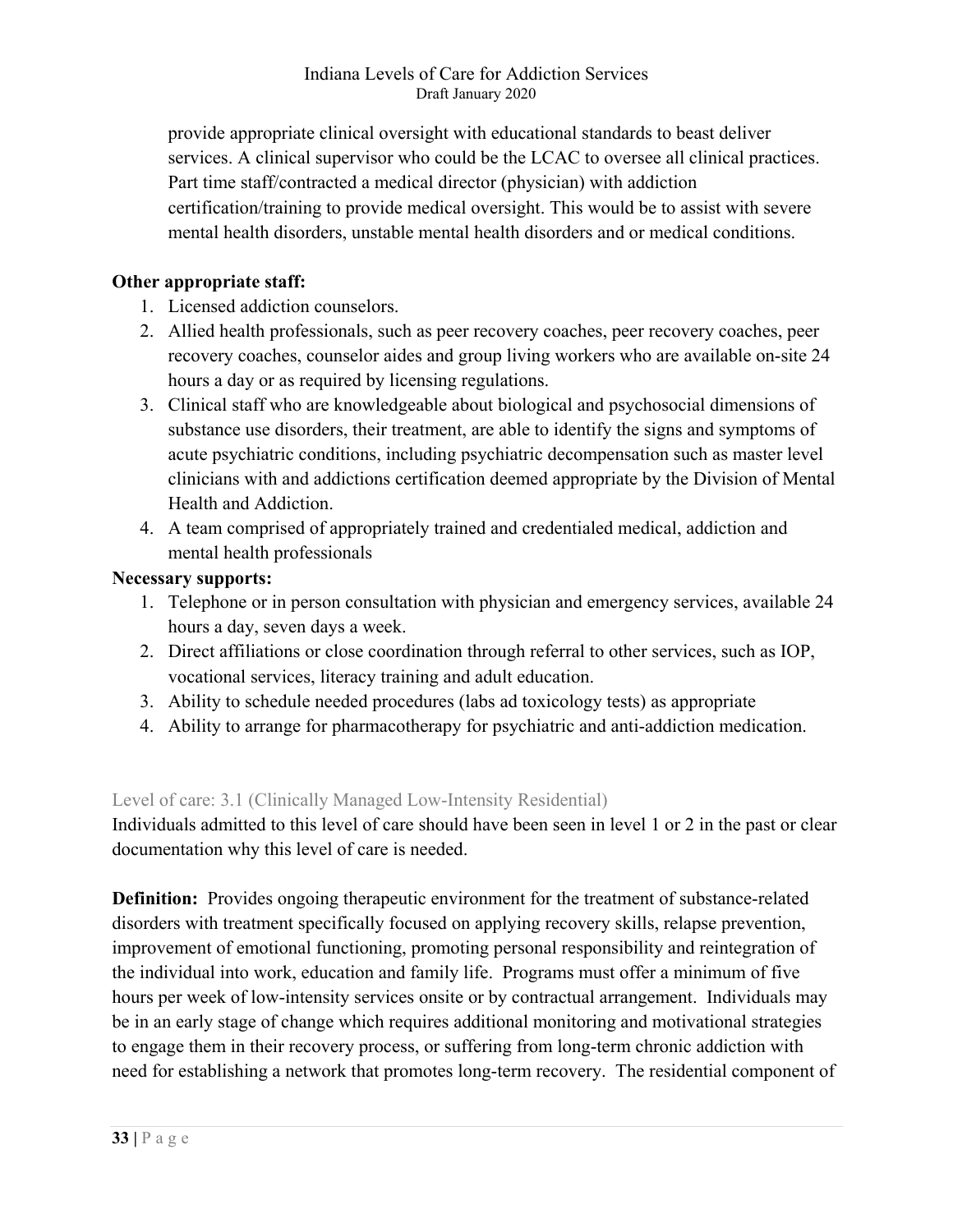clinically managed low-intensity residential services may be combined with low-intensity outpatient, intensive outpatient, or day treatment.

**Therapies and Addiction Services offered by the facility (can be contracted)**

- 1. "Skills development" services designed to improve the consumer's ability to structure and organize the tasks of daily living and recovery, such as personal responsibility, personal appearance, and punctuality.
- 2. Addiction pharmacotherapy
- 3. Random drug screening
- 4. Motivational enhancement or engagement strategies
- 5. Counseling and clinical monitoring to support successful involvement in regular, productive activity
- 6. Education to include but not limited to:
	- a) Co-occurring disorders
	- b) Cross addiction
	- c) Balancing life
		- i) Health
		- ii) Diet
		- iii) Physical
		- iv) Emotional
		- v) Health Care
	- d) Pharmacotherapy specific to needs
- 7. Regular monitoring of consumer's medication adherence
- 8. Recovery support services
- 9. Services for consumer's family and significant others, as appropriate
- 10. Opportunities for consumer to be introduced to the potential benefits of addiction pharmacotherapies as a tool to manage his or her addiction.

#### **Staffed by:**

Staffing minimums: Should include at least one full time licensed clinical addictions Counselor to provide appropriate clinical oversight with educational standards to beast deliver services. A clinical supervisor who could be the LCAC to oversee all clinical practices. Part time staff/contracted a medical director (physician) with addiction certification/training to provide medical oversight. This would be to assist with severe mental health disorders, unstable mental health disorders and or medical conditions. Other counseling staff could include licensed addiction counselors.

#### **Other appropriate staff:**

- 1. Psychologist
- 2. Nurses
- 3. Licensed addiction counselors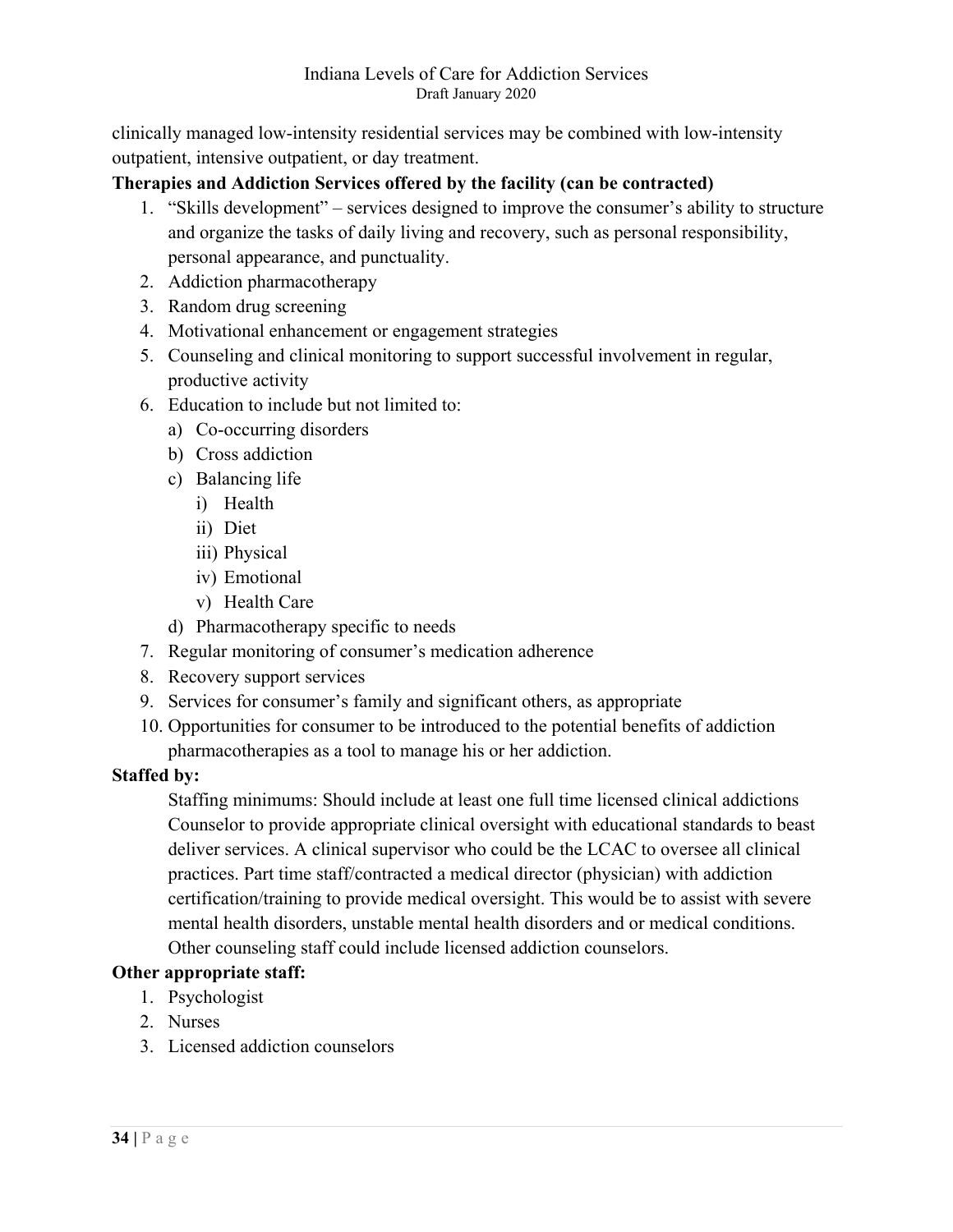- 4. Allied health professionals, such as peer recovery coaches, peer recovery coaches, peer recovery coaches, counselor aides and group living workers who are available on-site 24 hours a day or as required by licensing regulations.
- 5. Clinical staff who are knowledgeable about biological and psychosocial dimensions of substance use disorders and their treatment and are able to identify the signs and symptoms of acute psychiatric conditions, including psychiatric decompensation such as master level clinicians with and addictions certification.
- 6. A team comprised of appropriately trained and credentialed medical, addiction and mental health professionals.

#### **Necessary supports:**

- 1. Telephone or in –person consultation with physician and emergency services, available 24 hours a day, seven days a week.
- 2. Direct affiliations or close coordination through referral to other services, such as IOP, vocational services, literacy training and adult education.
- 3. Ability to schedule needed procedures (labs ad toxicology tests) as appropriate
- 4. Ability to arrange for pharmacotherapy for psychiatric and anti-addiction medication.

## Level of care: 3.3 (Clinically Managed Population Specific High-Intensity Residential)

Individuals admitted to this level of care could have been seen in level 1, 2 or 3.1 in the past or clear documentation why this level of care is needed.

**Definition** This level of care should have 10-20 hours of specialized co-occurring enhanced services. Supportive 24 hour therapeutic environment who are imminently dangerous manner upon transfer to less restrictive environment. This is for the populations which cognition, mental health and or medical health temporarily or permanently limiting their functions. Programming is focused on stabilization of dangerous addiction signs and symptoms, initiation or restoration of a recovery process, and preparation for ongoing recovery in the broad continuum of care with the goals of treatment being to promote abstinence from substance use, reduce other addictive and antisocial behaviors, and effect change in participant's lifestyles, attitudes and values.

#### **Therapies and Addiction Services offered include:**

- 1. Planned clinical program activities to stabilize and maintain stabilization of consumer's addiction symptoms.
- 2. "Skills development" daily clinical services to improve the consumer's ability to structure and organize the tasks of daily living and recovery, such as personal responsibility, personal appearance, and punctuality.
- 3. Counseling and clinical monitoring to support successful involvement in regular, productive activity
- 4. Random drug screening
- 5. A range of evidence-based cognitive, behavioral and other therapies, including addiction pharmacology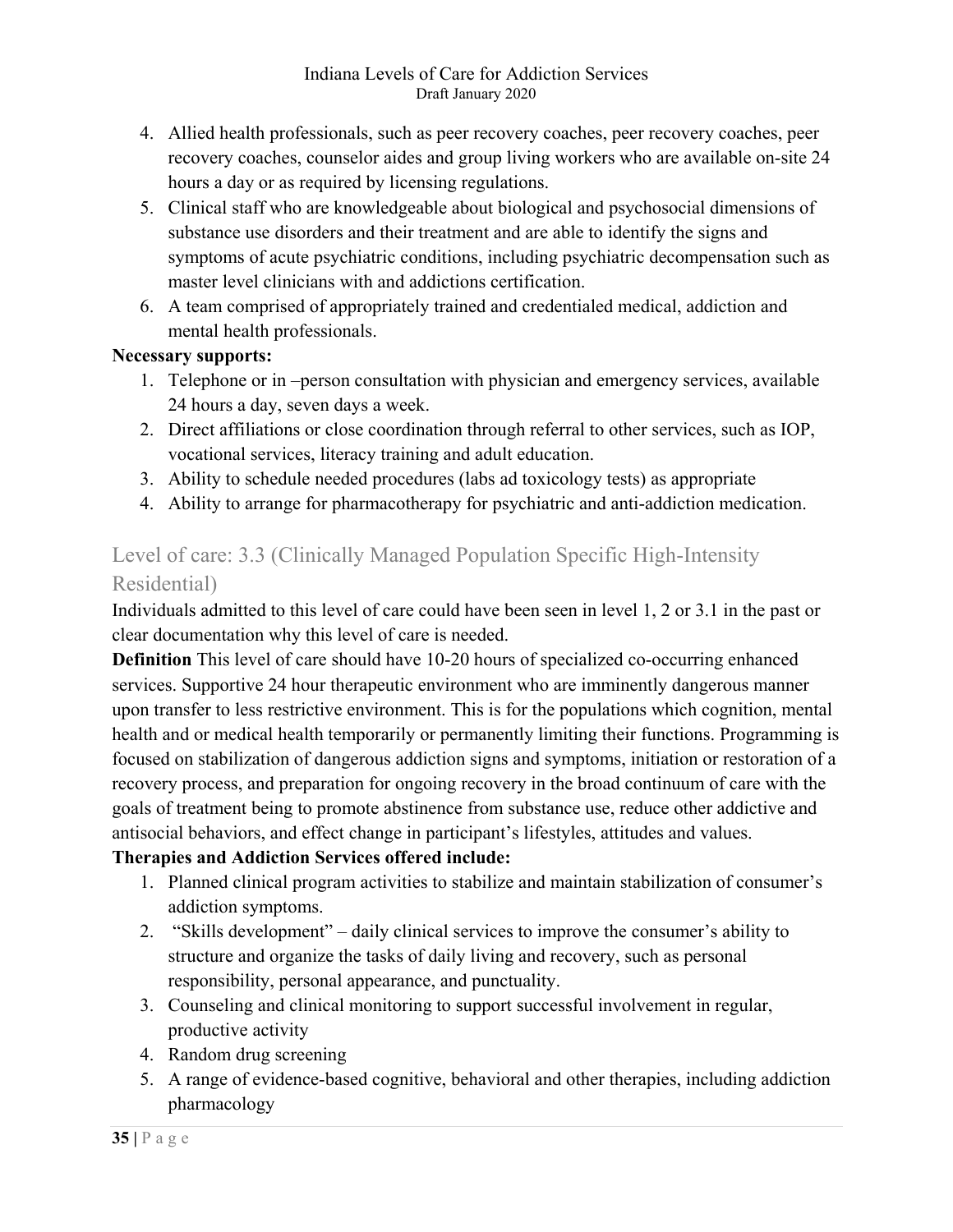- 6. Motivational enhancement or engagement strategies
- 7. Counseling and clinical interventions to facilitate teaching the consumer the skills necessary for productive daily activities
- 8. Education to include but not limited to:
	- a) Co-occurring disorders
	- b) Cross addiction
	- c) Balancing life
		- i) Health
		- ii) Diet
		- iii) Physical
		- iv) Emotional
		- v) Health Care
	- d) Pharmacotherapy specific to needs
- 9. Speakers, such as someone who started in the current level of care but may have been in denial and progressed into addiction,
- 10. Monitoring and or management of consumer's medication adherence
- 11. Planned clinical activities to enhance the consumer's understanding of his or her substance use and/or mental disorders
- 12. Daily scheduled professional services
- 13. Planned community reinforcement designed to foster prosocial values and milieu or community living skills.
- 14. Services for consumer's family and significant others.

#### **Staffed by:**

Staffing minimums: Should include at least one full time psychologist, licensed clinical addictions counselor to provide appropriate clinical oversight with educational standards to beast deliver services. A clinical supervisor who is the psychologist is to oversee all clinical practices. Nurse to oversee the medication milieu and individuals in this level of care medical needs. Part time staff/contracted a medical director (physician) with addiction certification/training to provide medical oversight. This would be to assist with severe mental health disorders, unstable mental health disorders and or medical conditions. Part-time staff: a nurse as defined by Indiana's Professional Licensing agency. Other addiction credentials to provide addiction services would be considered with a master's degree in a counseling.

#### **Other appropriate staff:**

1. Clinical staff who are knowledgeable about biological and psychosocial dimensions of substance use disorders and their treatment and are able to identify the signs and symptoms of acute psychiatric conditions, including psychiatric decompensation such as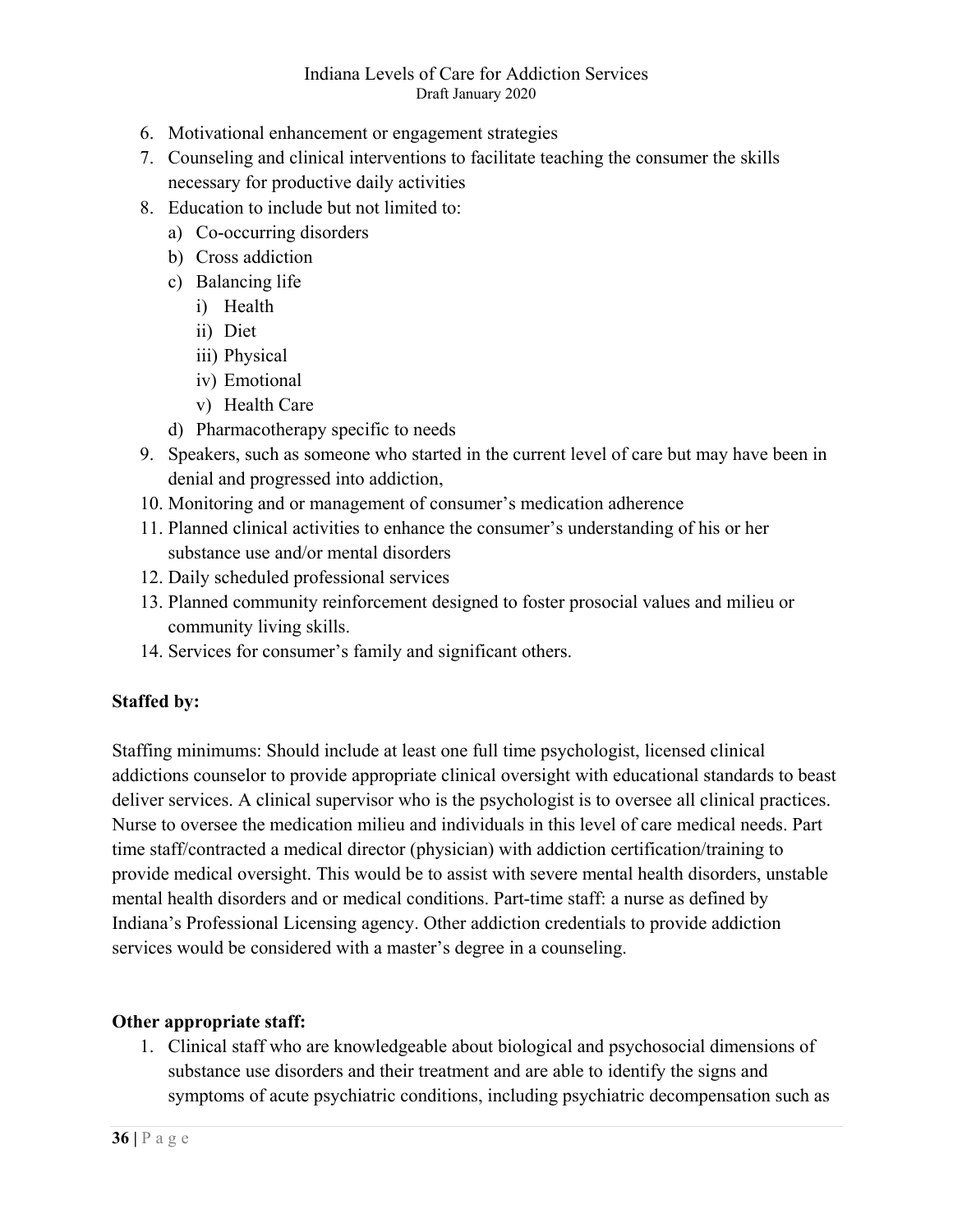master level clinicians with and addictions certification deemed appropriate by the Division of Mental Health and Addiction.

- 2. Allied health professionals, such as peer recovery coaches, peer recovery coaches, peer recovery coaches, counselor aides and group living workers who are available on-site 24 hours a day or as required by licensing regulations
- 3. A team comprised of appropriately trained and credentialed medical, addiction and mental health professionals
- 4. Clinical staff knowledgeable about biological and psychosocial dimensions of substance use and mental health disorders and their treatment. They are able to identify the signs and symptoms of acute psychiatric conditions, including psychiatric decompensation. Staff have specialized training in behavior management techniques.

5. Biomedical enhanced services are delivered by appropriately credentialed medical staff.

### **Necessary supports:**

- 1. Telephone or in –person consultation with physician, a physician assistance or nurse practitioner and emergency services, available 24 hours a day, seven days a week.
- 2. Direct affiliations or close coordination through referral to other services, such as IOP, vocational services, literacy training and adult education.
- 3. Arranged medical, psychiatric, psychological, laboratory, and toxicology services, as appropriate to the severity and urgency of the consumer's condition.
- 4. Have infrastructure for withdrawal management up to 3.2 or access to. This is not including ability for emergency withdrawal services.

# Level of care: 3.5 (Clinically Managed High-Intensity Residential)

**Definition** Individuals admitted to this level of care could have been seen in level 1, 2 or 3.1 in the past or clear documentation why this level of care is needed. This level of care is to provide at least 20 hours of addiction services. Supportive 24 hour therapeutic environment to initiate or continue a recovery process for individuals that are at risk of relapse or will continue to use in an imminently dangerous manner upon transfer to less restrictive environment. Programming is focused on stabilization of dangerous addiction signs and symptoms, initiation or restoration of a recovery process, and preparation for ongoing recovery in the broad continuum of care with the goals of treatment being to promote abstinence from substance use, reduce other addictive and antisocial behaviors and effect change in participant's lifestyles, attitudes and values.

# **Therapies and Addiction Services offered include:**

- 1. Planned clinical program activities to stabilize and maintain stabilization of consumer's addiction symptoms.
- 2. "Skills development" daily clinical services to improve the consumer's ability to structure and organize the tasks of daily living and recovery, such as personal responsibility, personal appearance and punctuality.
- 3. Counseling and clinical monitoring to support successful involvement in regular, productive activity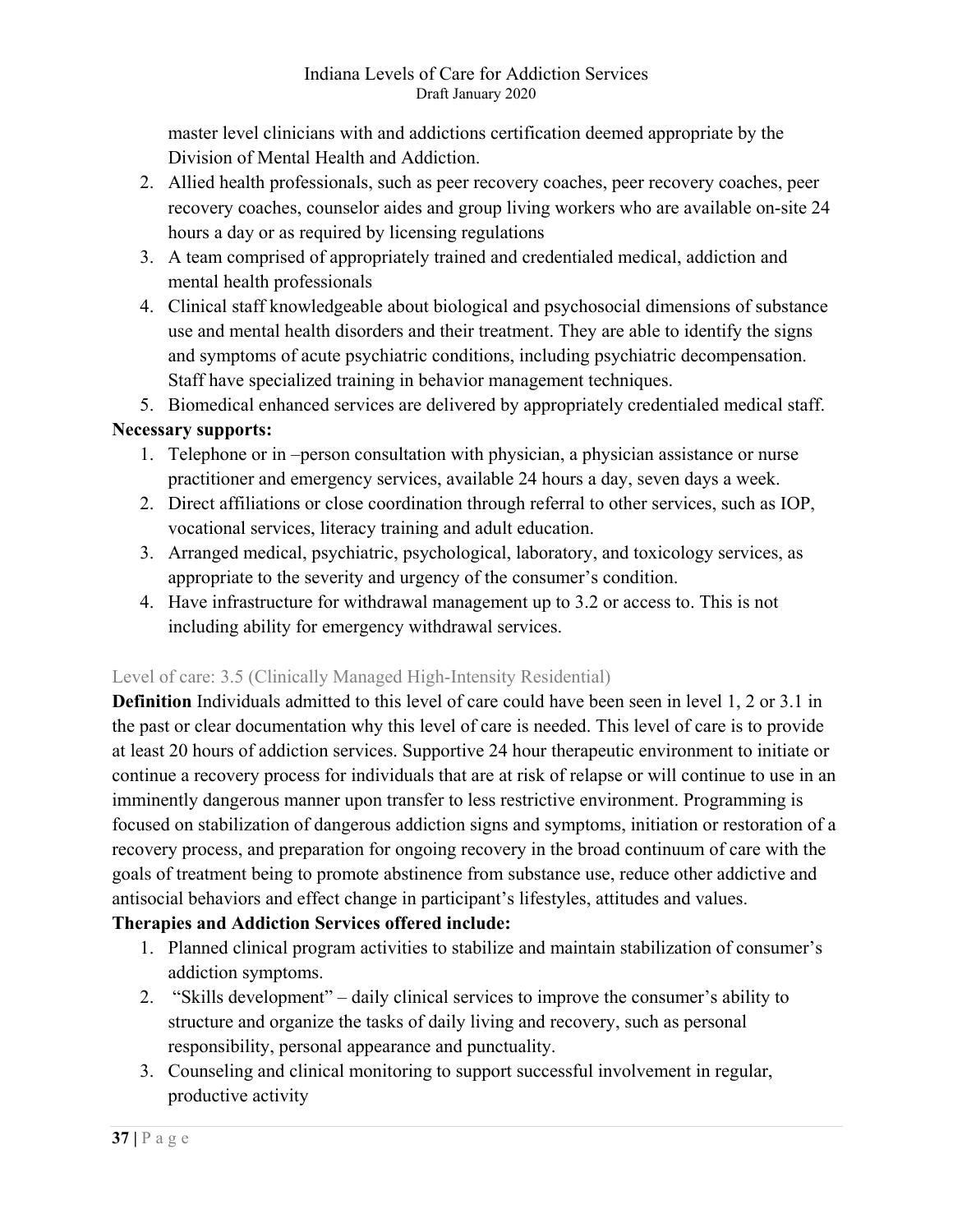- 4. Random drug screening
- 5. A range of evidence-based cognitive, behavioral and other therapies, including addiction pharmacology
- 6. Motivational enhancement or engagement strategies
- 7. Counseling and clinical interventions to facilitate teaching the consumer the skills necessary for productive daily activities
- 8. Education to include but not limited to:
	- a) Co-occurring disorders
	- b) Cross addiction
	- c) Balancing life
		- i) Health
		- ii) Diet
		- iii) Physical
		- iv) Emotional
		- v) Health Care
	- d) Pharmacotherapy specific to needs
- 9. Speakers, such as someone who started in the current level of care but may have been in denial and progressed into addiction,
- 10. Monitoring of consumer's medication adherence
- 11. Planned clinical activities to enhance the consumer's understanding of his or her substance use and/or mental disorders
- 12. Daily scheduled professional services
- 13. Planned community reinforcement designed to foster prosocial values and milieu or community living skills.
- 14. Services for consumer's family and significant others.

### **Staffed by:**

Staffing minimums: Should include at least one full time licensed clinical addictions counselor to provide appropriate clinical oversight with educational standards to beast deliver services. A clinical supervisor who could be the LCAC to oversee all clinical practices. Part-time staff/contracted a medical director (physician) with addiction certification/training to provide medical oversight. This would be to assist with severe mental health disorders, unstable mental health disorders and or medical conditions. Part-time staff: a nurse as defined by Indiana's Professional Licensing agency. Other addiction credentials to provide addiction services would be considered with a master's degree in a counseling.

### **Other appropriate staff:**

6. Clinical staff who are knowledgeable about biological and psychosocial dimensions of substance use disorders and their treatment and are able to identify the signs and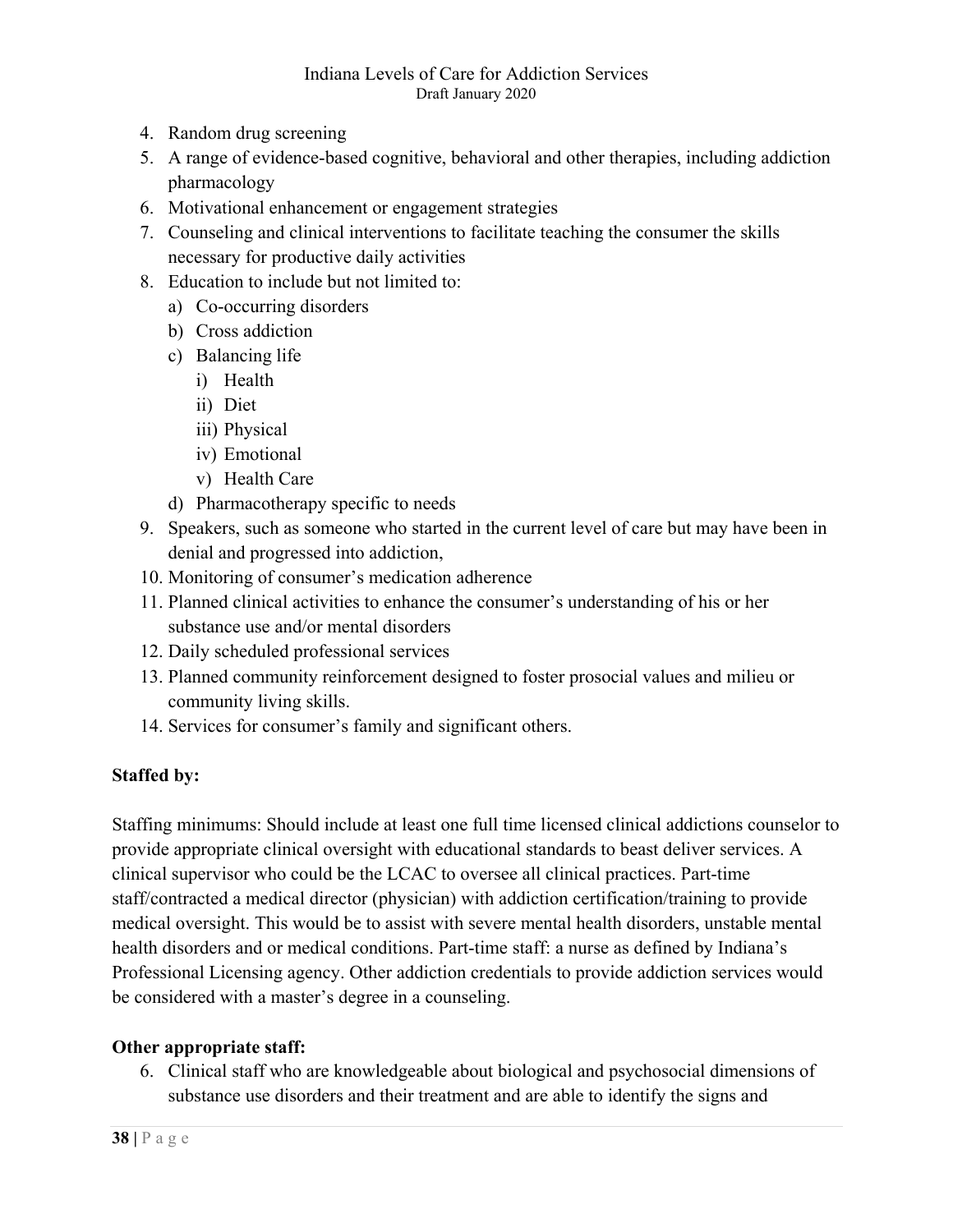symptoms of acute psychiatric conditions, including psychiatric decompensation such as master level clinicians with and addictions certification deemed appropriate by the Division of Mental Health and Addiction.

- 7. Allied health professionals, such as peer recovery coaches, peer recovery coaches, peer recovery coaches, counselor aides and group living workers who are available on-site 24 hours a day or as required by licensing regulations
- 8. A team comprised of appropriately trained and credentialed medical, addiction and mental health professionals
- 9. Clinical staff knowledgeable about biological and psychosocial dimensions of substance use and mental health disorders and their treatment. They are able to identify the signs and symptoms of acute psychiatric conditions, including psychiatric decompensation. Staff have specialized training in behavior management techniques.
- 10. Biomedical enhanced services are delivered by appropriately credentialed medical staff.

### **Necessary supports:**

- 5. Telephone or in –person consultation with physician, a physician assistance or nurse practitioner and emergency services, available 24 hours a day, seven days a week.
- 6. Direct affiliations or close coordination through referral to other services, such as IOP, vocational services, literacy training and adult education.
- 7. Arranged medical, psychiatric, psychological, laboratory and toxicology services, as appropriate to the severity and urgency of the consumer's condition.
- 8. Have infrastructure for withdrawal management up to 3.2 or access to. This is not including ability for emergency withdrawal services.

# Level of care: 3.7 Medically Monitored Intensive Inpatient

**Definition:** Medically monitored is a step below medical management which this level would provide planned, structure and medical regimen for 24 hour care to provide addiction treatment. This would could be considered an appropriate step down from level 4 to provide less medical oversight as the person is progress through their treatment.

# **Staffed by:**

Staffing minimums: Should include at least one full time licensed clinical addictions counselor to provide appropriate clinical oversight with educational standards to beast deliver services. A clinical supervisor who could be the LCAC to oversee all clinical practices. Part-time staff/contracted a medical director (physician) with addiction certification/training to provide medical oversight. This would be to assist with severe mental health disorders, unstable mental health disorders and or medical conditions. Part-time staff: a nurse as defined by Indiana's Professional Licensing agency. Other addiction credentials to provide addiction services would be considered with a master's degree in a counseling.

# **Other appropriate staff:**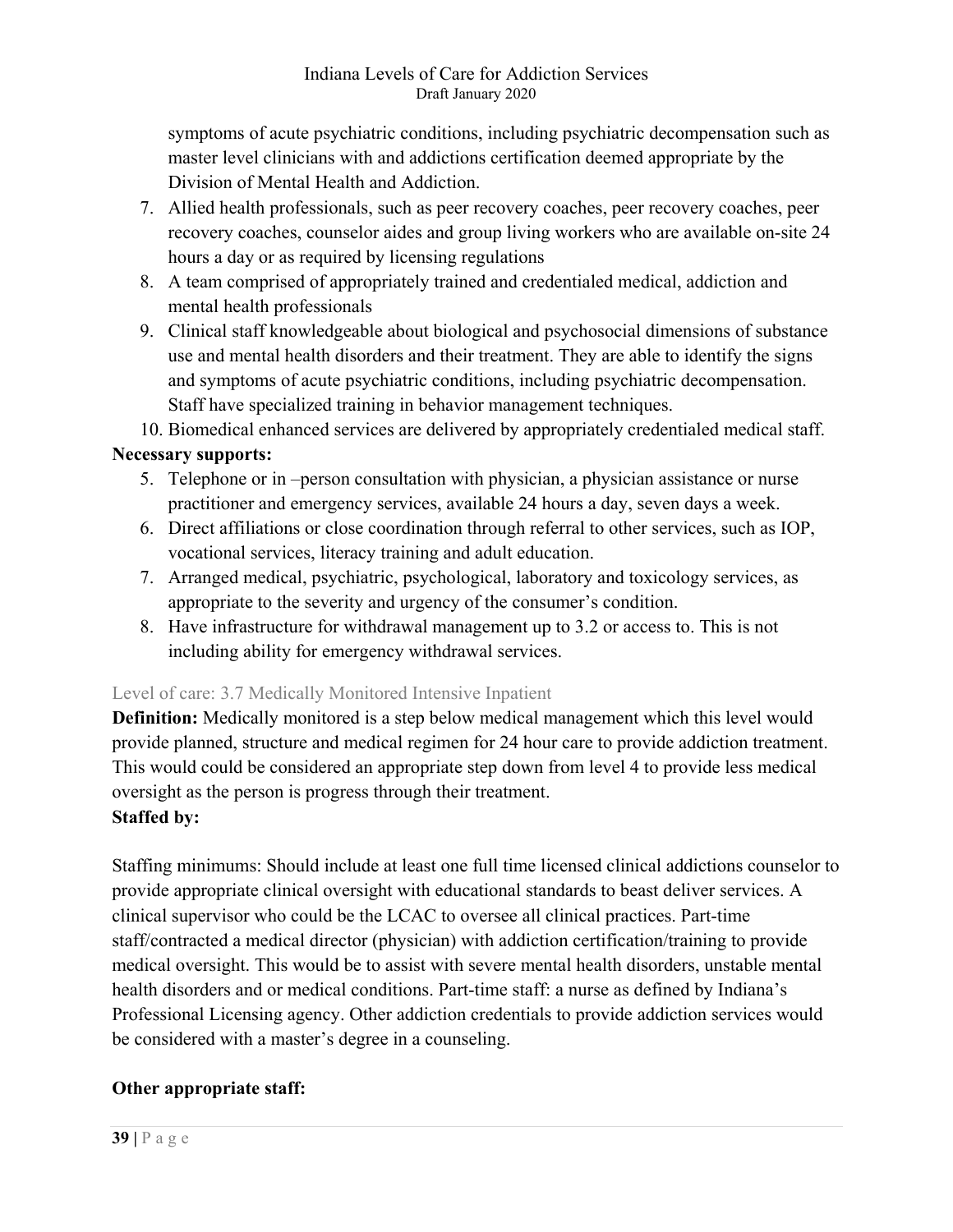- 1. Clinical staff who are knowledgeable about biological and psychosocial dimensions of substance use disorders and their treatment and are able to identify the signs and symptoms of acute psychiatric conditions, including psychiatric decompensation such as master level clinicians with and addictions certification deemed appropriate by the Division of Mental Health and Addiction.
- 2. Allied health professionals, such as peer recovery coaches, peer recovery coaches, peer recovery coaches, counselor aides and group living workers who are available on-site 24 hours a day or as required by licensing regulations
- 3. A team comprised of appropriately trained and credentialed medical, addiction and mental health professionals
- 4. Clinical staff knowledgeable about biological and psychosocial dimensions of substance use and mental health disorders and their treatment. They are able to identify the signs and symptoms of acute psychiatric conditions, including psychiatric decompensation. Staff have specialized training in behavior management techniques.
- 5. Biomedical enhanced services are delivered by appropriately credentialed medical staff.

### **Therapies and Addiction Services offered include:**

- 1. Planned clinical program activities to stabilize and maintain stabilization of consumer's addiction symptoms.
- 2. "Skills development" daily clinical services to improve the consumer's ability to structure and organize the tasks of daily living and recovery, such as personal responsibility, personal appearance and punctuality.
- 3. Counseling and clinical monitoring to support successful involvement in regular, productive activity
- 4. Random drug screening
- 5. A range of evidence-based cognitive, behavioral and other therapies, including addiction pharmacology
- 6. Motivational enhancement or engagement strategies
- 7. Counseling and clinical interventions to facilitate teaching the consumer the skills necessary for productive daily activities
- 8. Education to include but not limited to:
	- a) Co-occurring disorders
	- b) Cross addiction
	- c) Balancing life
		- i) Health
		- ii) Diet
		- iii) Physical
		- iv) Emotional
		- v) Health Care
	- d) Pharmacotherapy specific to needs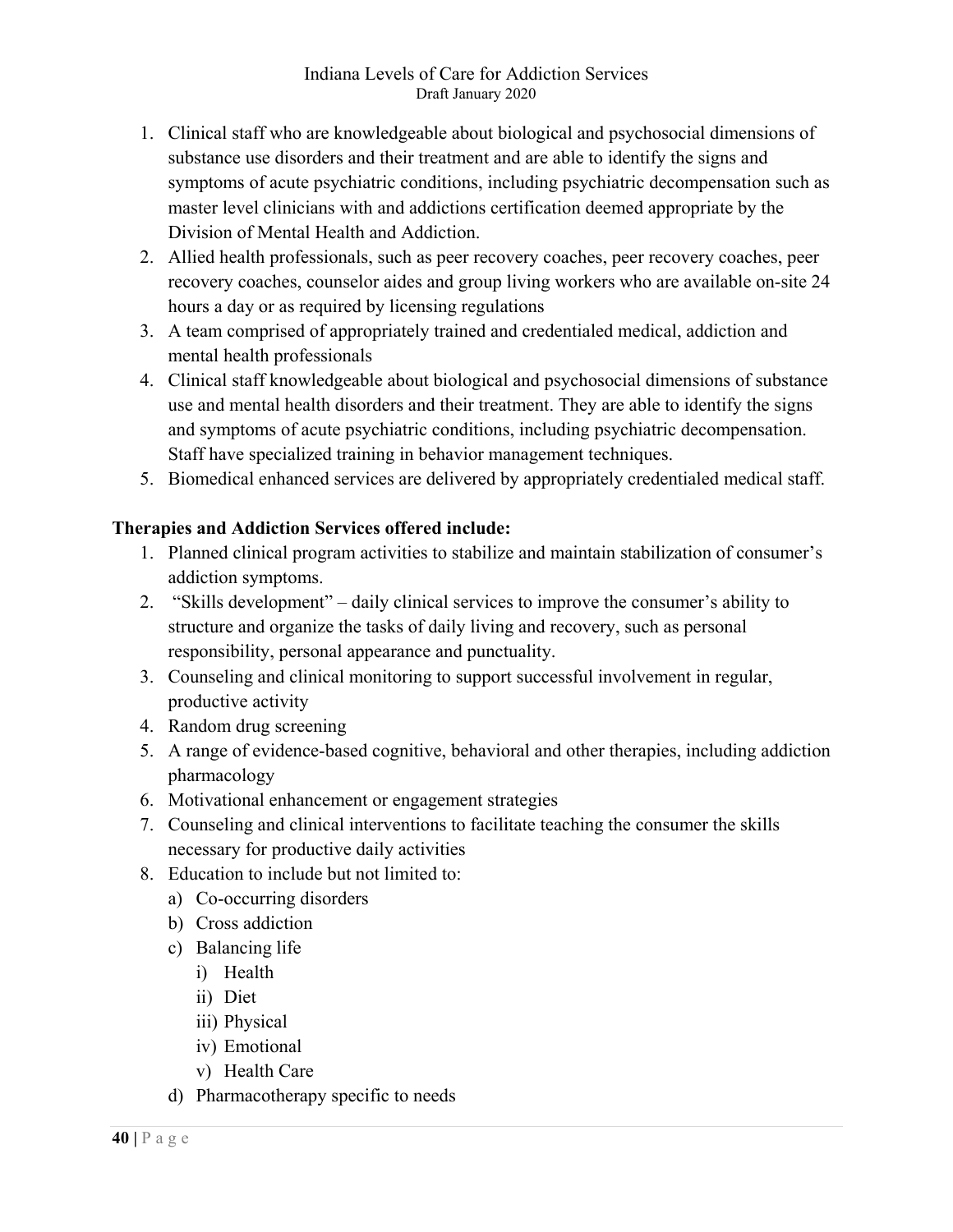- 9. Speakers, such as someone who started in the current level of care but may have been in denial and progressed into addiction,
- 10. Monitoring of consumer's medication adherence
- 11. Planned clinical activities to enhance the consumer's understanding of his or her substance use and/or mental disorders
- 12. Daily scheduled professional services
- 13. Planned community reinforcement designed to foster prosocial values and milieu or community living skills.
- 14. Services for consumer's family and significant others.

### **Necessary supports:**

- 1. Telephone or in-person consultation with physician, a physician assistance or nurse practitioner and emergency services, available 24 hours a day, 7 days a week.
- 2. Direct affiliations or close coordination through referral to other services, such as IOP, vocational services, literacy training and adult education.
- 3. Arranged medical, psychiatric, psychological, laboratory, and toxicology services, as appropriate to the severity and urgency of the consumer's condition.
- 4. Have infrastructure for withdrawal management up to 3.2 or access to. This is not including ability for emergency withdrawal services.

# **Level of care: 4.0 (Medically Managed Intensive Inpatient)**

**Definition:** Medically managed is an acute hospital setting to treat severe complications within the substance use disorder spectrum. This would be for individuals with acute biomedical, emotional, behavioral and cognitive problems that the severity require primary medical and nursing care. This would include a regimen of medically directed care, evaluation and treatment services.

Staffing minimums:

- 1. Should include at least one full time: medical director, psychologist and licensed clinical addictions counselor to provide appropriate clinical oversight with educational standards to beast deliver services. A clinical supervisor should have a LCAC or psychologist to oversee all clinical practices, medical director (physician, preferably addictions psychiatrist) with addiction certification/training to provide medical oversight. This would be to assist with severe mental health disorders, unstable mental health disorders and or medical conditions. A nurse to provide medical practices and 24 hour medical oversight. These roles are as defined by Indiana's Professional Licensing agency.
	- a. Other addiction credentials approved by DMHA to provide addiction counseling would be considered with a master's degree in a counseling type specialty

# **Other appropriate staff:**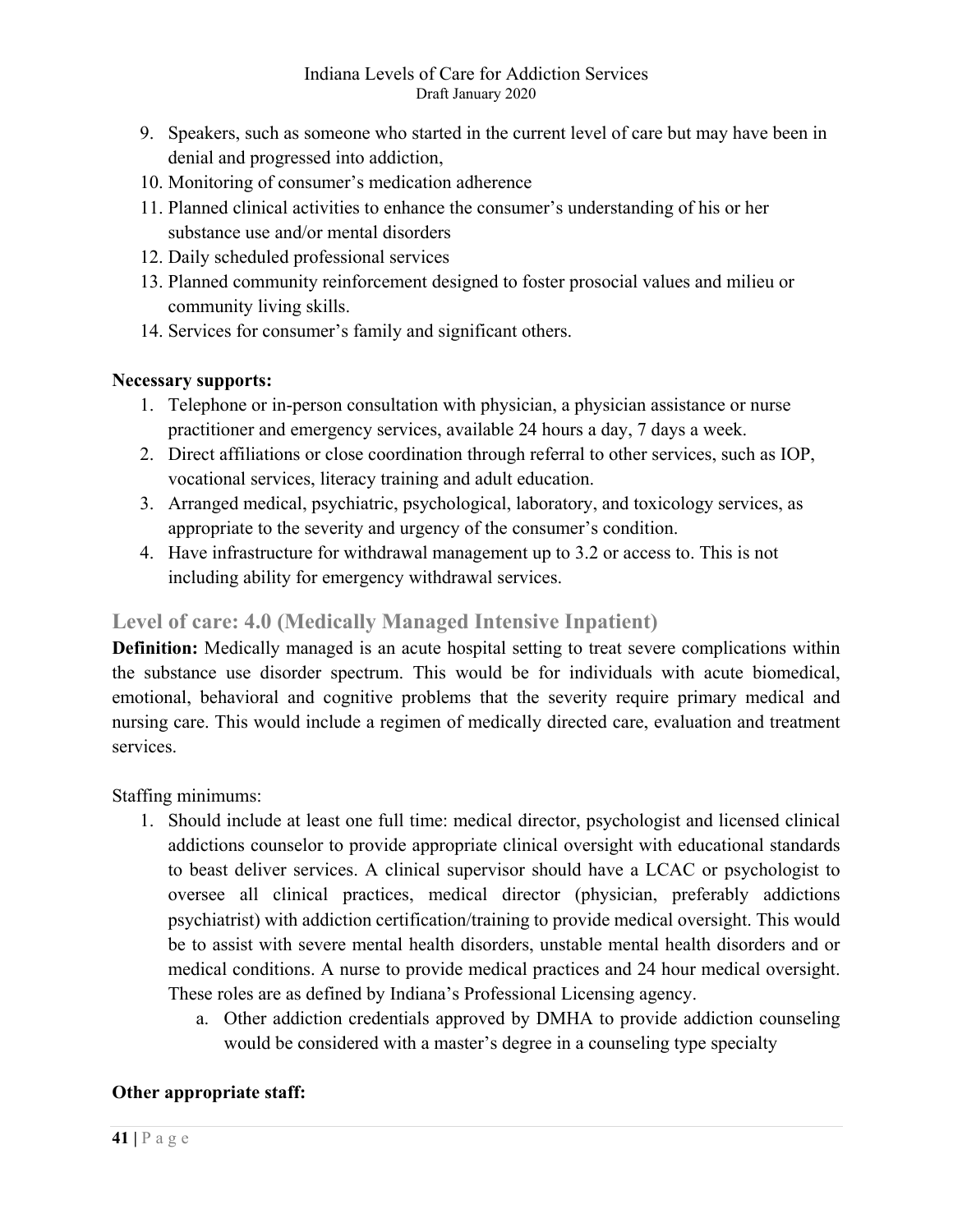- 1. Allied health professionals, such as peer recovery coaches, peer recovery coaches, peer recovery coaches, counselor aides and group living workers who are available on-site 24 hours a day or as required by licensing regulations.
- 2. Clinical staff who are knowledgeable about biological and psychosocial dimensions of substance use disorders and their treatment and are able to identify the signs and symptoms of acute psychiatric conditions, including psychiatric decompensation such as master level clinicians with and addictions certification deemed appropriate by the Division of Mental Health and Addiction.
- **3.** A team comprised of appropriately trained and credentialed medical, addiction and mental health professionals
- 4. Allied health professionals, such as peer recovery coaches, peer recovery coaches, peer recovery coaches, counselor aides and group living workers. One or more clinicians with competence in the treatment of substance use disorders are available on-site or by telephone 24 hours a day.
- 5. Biomedical enhanced services are delivered by appropriately credentialed medical staff.

# **Adolescence Levels of Care**

Adolescent addiction services needs a different approach than adults. The staff need specific training on human development, disorder manifestation amongst an undeveloped brain, best practice treatment and appropriate clinical approaches. All those working with adolescent need to have continued education to adolescence and the populations they are working with.

When treating the adolescent population, it may be better to treat at a less intensive addiction services on an individual bases. If group is deemed appropriate, understanding the need for appropriate group counseling culture and that there will be a different, more delicate approach to setting up and running a group. Insuring the group is at or close to the same motivation or stage of change which would need to be a higher level such as action and above.

### **ASAM Level 0.5: Early Intervention – Adolescent**

**Definition:** These services are not differentiated by the number of hours received during a week. The amount and type of services provided are based on individual needs including consideration of both the consumer's motivation to change and other risk factors that may be present. This level of care is typically mandated through an impaired driving program or underage drinking that requires completion before reinstating driving privileges or reconciliation of infraction. Prior to admission, a diagnostic assessment should be performed in conjunction with a comprehensive multidimensional assessment to determine whether the person meets the admission criteria for Level 0.5, which requires that the person does not meet the requirements for a substance use disorder. If new information, through the reassessment process indicates substance use disorder, and the person needs treatment, there are two options: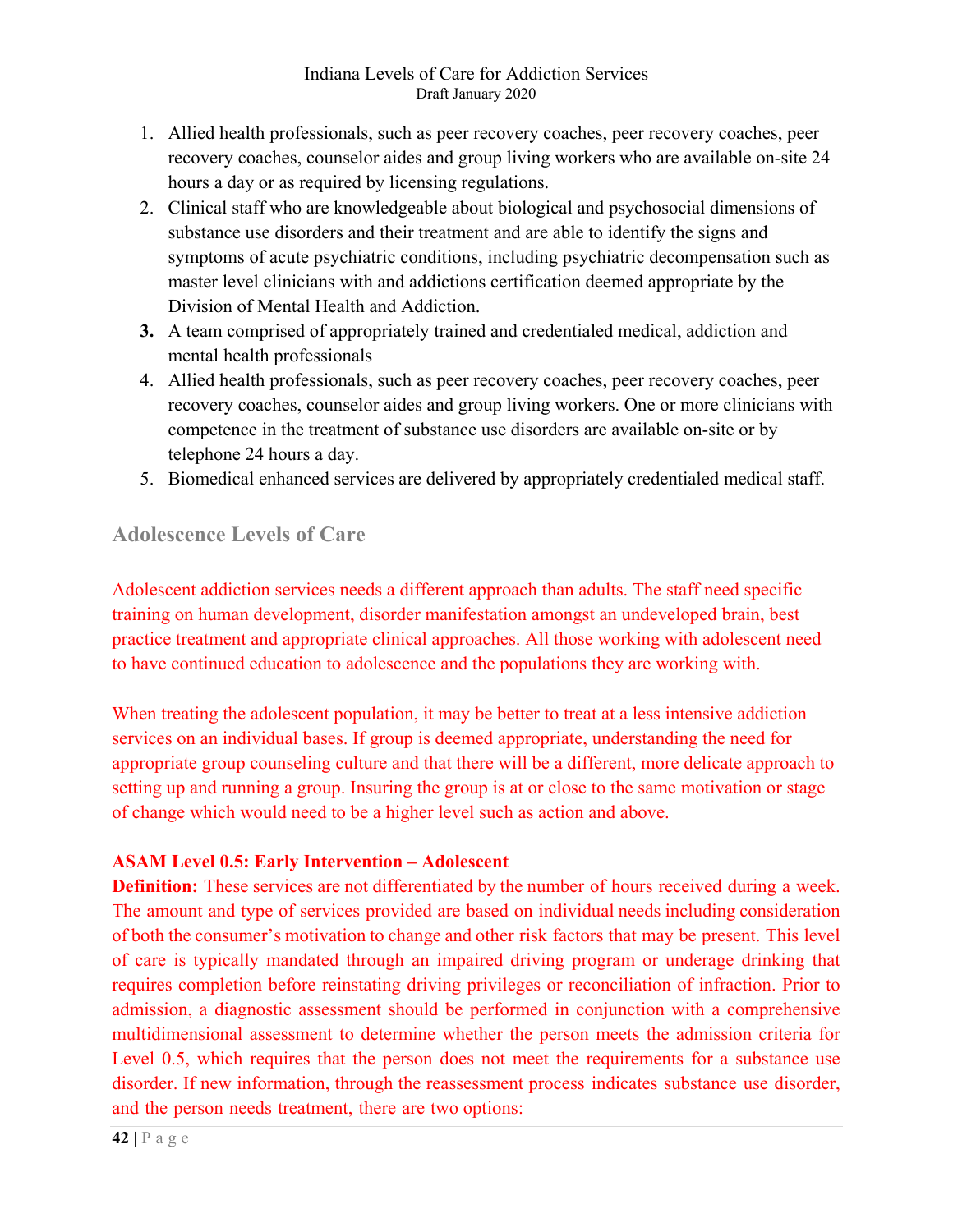- 1. Transfer individual to a clinically appropriate level of care
- 2. Facilitate treatment at required 0.5 Level of care.

Length of service at this level depends on an individual's ability to comprehend the information they are provided and use the information to make behavior changes, if the person acquires new problems and needs additional treatment, or regulatory mandated service.

### **Staff**

Staffing minimums: At least one full time clinical licensed addictions counselor to provide appropriate clinical oversight with educational standards to beast deliver services. This will ensure the assessment and education of the individual will be suffice to provide level 0.5 service, coupled with the knowledge of how to assess and refer to a higher level of care. This could be one of the most important assessments in a person's life which could prevent or slow the escalation the disease of addiction. It would be best practice to have access to a child psychologist and or child psychiatrist.

### **Approaches:**

- 1. Education on the disease of addiction which could include:
	- a) progression, increased risk of a use disorder due to biological, sociological and psychological factors,
	- b) warning sings a use disorder may be starting,
	- c) co-occurring disorders
- 2. Speakers, such as someone who started in the current stage of life but may have been in denial and progressed into addiction,
- 3. Additional services such as: screening, brief intervention and referral to treatment can be used

### **Other appropriate staff:**

- 1. Peer Recovery staff with DMHA approved certification
- 2. Other addiction credentials to provide services would be considered DMHA approved certification. Proof of education and working knowledge of: Addiction education, biopsychosocial multidimensional assessment, mental health screening and identification, consultation, and referral.

### **Necessary supports:**

- 1. Direct affiliations or close coordination through referral to other services, such as IOP, vocational services, literacy training and adult education.
- 2. Social supports to assist in a healthy lifestyle

# **ASAM Level 1.0: Outpatient – Adolescent**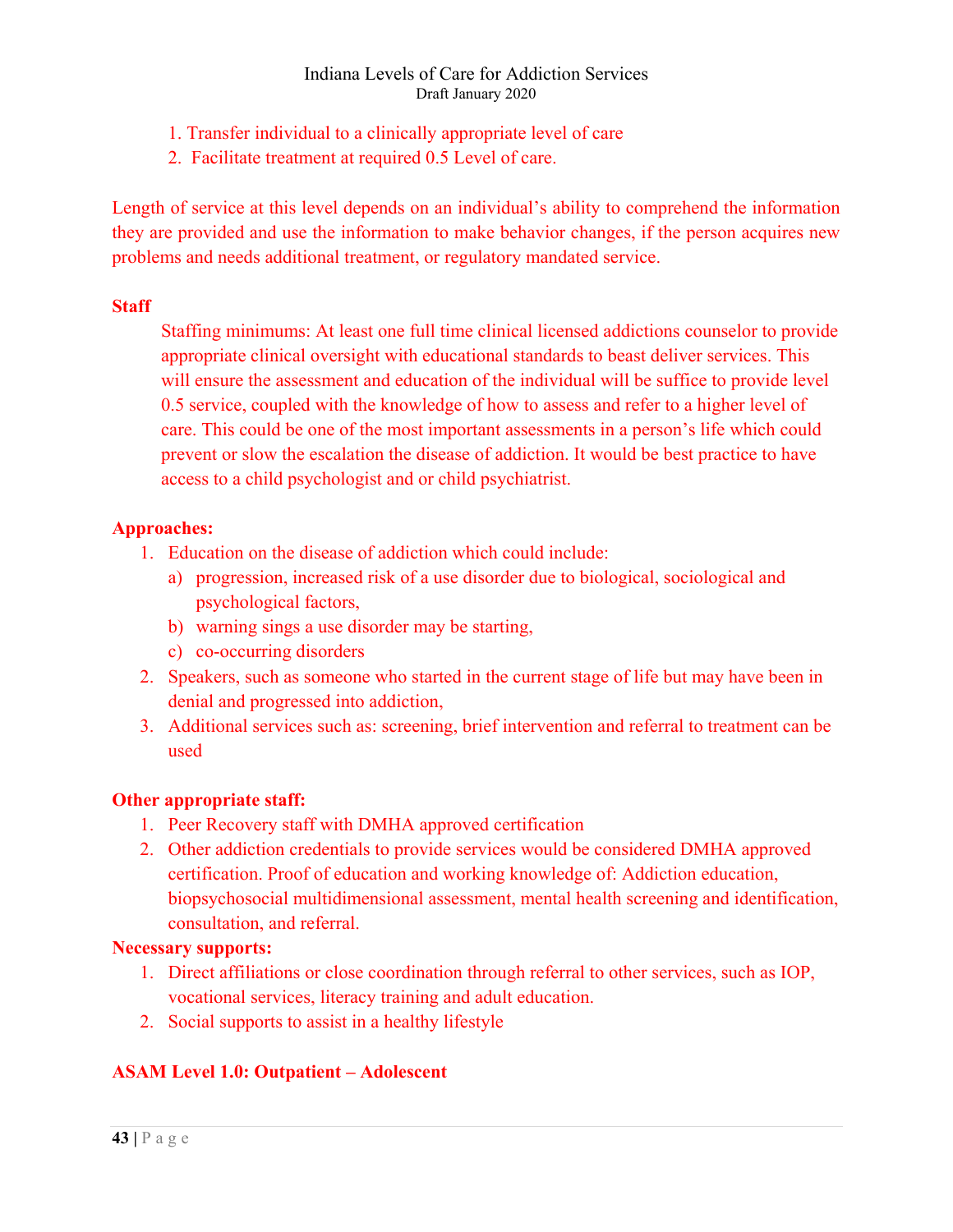**Definition:** This level of care provides less than six hours per week of ongoing therapeutic environment for the treatment of substance-related disorders with treatment specifically focused on applying recovery skills, relapse prevention, improvement of emotional functioning, promoting personal responsibility and reintegration of the individual into school, education and family life.

Adolescent outpatient is designed for the adolescent requiring low level but long term treatment to sustain and further therapeutic gains made at a more intensive level of care because of the consumer's functional deficits such as developmental immaturity, greater than average susceptibility to peer influence, or lack of impulse control.

# **Therapies and Addiction Services offered include:**

- 1. "Skills development" services designed to improve the consumer's ability to structure and organize the tasks of daily living and recovery, such as personal responsibility, personal appearance and punctuality.
- 2. Addiction pharmacotherapy
- 3. Random drug screening
- 4. Motivational enhancement or engagement strategies
- 5. Counseling and clinical monitoring to support successful involvement in regular, productive activity
- 6. Health education
- 7. Regular monitoring of consumer's medication adherence
- 8. Recovery support services
- 9. Services for consumer's family and significant others, as appropriate
- 10. Opportunities for consumer to be introduced to the potential benefits of addiction pharmacotherapies as a tool to manage his or her addiction.

# **Staffed by**

Staffing minimums: Should include at least one full time licensed clinical addictions counselor to provide appropriate clinical oversight with educational standards to beast deliver services. A clinical supervisor who could be the LCAC to oversee all clinical practices. Medical director (physician) with addiction certification/training and adolescent training to provide medical oversight. This would be to assist with severe mental health disorders, unstable mental health disorders and or medical conditions. Part-time staff: a nurse as defined by Indiana's Professional Licensing agency.

# **Other appropriate staff**

- 1. Allied health professionals, such as peer recovery coaches, peer recovery coaches, peer recovery coaches, counselor aides and group living workers who are available on-site 24 hours a day or as required by licensing regulations.
- 2. Staff must be knowledgeable about adolescent development with experience in engaging and working with adolescents.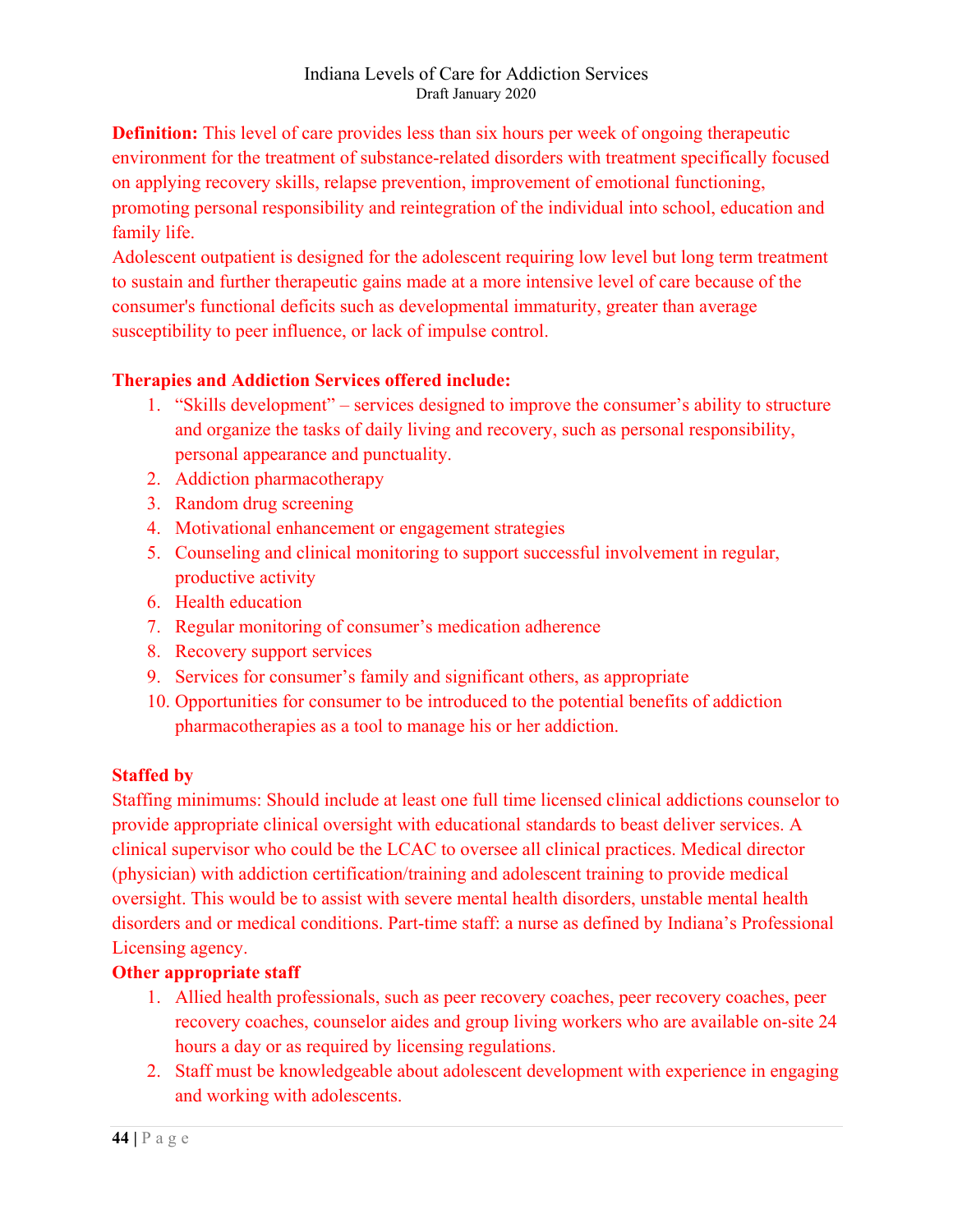- 3. Clinical staff who are knowledgeable about biological and psychosocial dimensions of substance use disorders in adolescents and their treatment and are able to identify the signs and symptoms of acute psychiatric conditions, including psychiatric decompensation, in adolescents.
- 4. A team comprised of appropriately trained and credentialed medical, addiction and mental health professionals.
- 5. An addiction physician should review admission decisions to confirm clinical necessity of services.

# **Necessary Supports**

- 1. Telephone or in-person consultation with physician and emergency services, available 24 hours a day, 7 days a week.
- 2. Direct affiliations or close coordination through referral to other services, such as IOP, vocational services, literacy training and continued education.
- 3. Ability to schedule needed procedures (labs ad toxicology tests) as appropriate
- 4. Ability to arrange for pharmacotherapy for psychiatric and anti-addiction medication.

# **ASAM Level 2.1: Intensive Outpatient – Adolescent**

Individuals admitted to this level of care should have been seen in level 1 or 2 in the past or clear documentation why this level of care is needed.

**Definition:** Provides ongoing therapeutic environment for the treatment of substance-related disorders with treatment specifically focused on applying recovery skills, relapse prevention, improvement of emotional functioning, promoting personal responsibility and reintegration of the individual into work, education and family life. Programs must offer a minimum of five hours per week of low-intensity services onsite or by contractual arrangement. Clinically managed low-intensity residential services is designed for the adolescent requiring extended treatment to sustain and further therapeutic gains made at a more intensive level of care because of the consumer's functional deficits such as developmental immaturity, greater than average susceptibility to peer influence, or lack of impulse control. This level is also sometimes warranted as a substitute for or supplement to the deficits in the adolescent's recovery environment such as chaotic home situation, drug-using caretakers or siblings, or a lack of daily structured activities such as school. The residential component of clinically managed lowintensity residential services may be combined with low-intensity outpatient, intensive outpatient, or day treatment.

# **Therapies and Addiction Services offered include:**

- 1. Offers at least five hours of professionally directed treatment of substance-related disorders
- 2. "Skills development" services designed to improve the consumer's ability to structure and organize the tasks of daily living and recovery, such as personal responsibility, personal appearance and punctuality.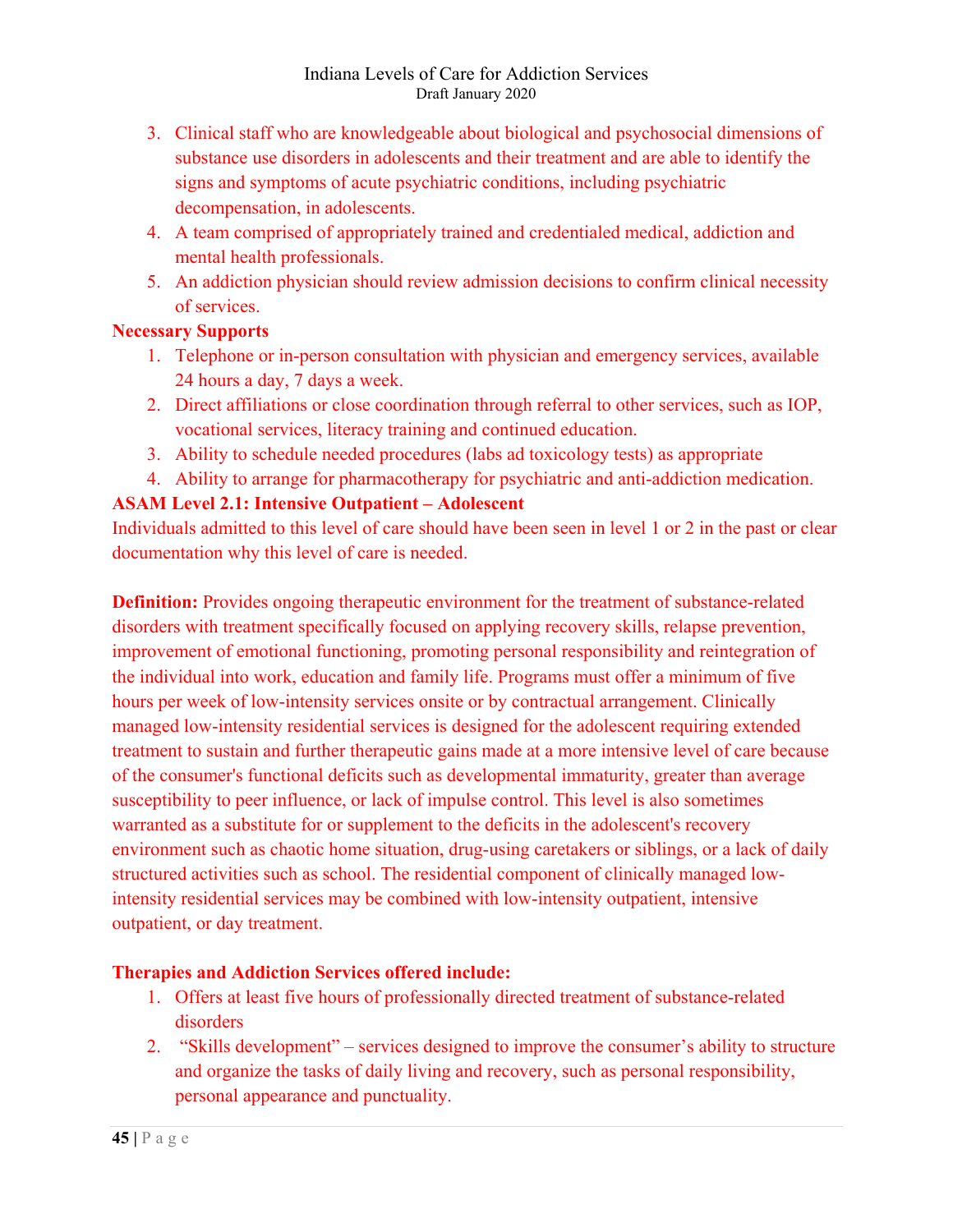- 3. Addiction pharmacotherapy
- 4. Random drug screening
- 5. Motivational enhancement or engagement strategies
- 6. Counseling and clinical monitoring to support successful involvement in regular, productive activity
- 7. Health education
- 8. Regular monitoring of consumer's medication adherence
- 9. Recovery support services
- 10. Services for consumer's family and significant others, as appropriate
- 11. Opportunities for consumer to be introduced to the potential benefits of addiction pharmacotherapies as a tool to manage his or her addiction.

### **Staffed by**

Staffing minimums: Should include at least one full time licensed clinical addictions counselor to provide appropriate clinical oversight with educational standards to beast deliver services. A clinical supervisor who could be the LCAC to oversee all clinical practices. Medical director (physician) with addiction certification/training and adolescent training to provide medical oversight. This would be to assist with severe mental health disorders, unstable mental health disorders and or medical conditions. Part-time staff: a nurse as defined by Indiana's Professional Licensing agency.

### **Other appropriate staff**

- 1. Allied health professionals, such as peer recovery coaches, peer recovery coaches, peer recovery coaches, counselor aides and group living workers who are available on-site 24 hours a day or as required by licensing regulations.
- 2. Staff must be knowledgeable about adolescent development with experience in engaging and working with adolescents.
- 3. Clinical staff who are knowledgeable about biological and psychosocial dimensions of substance use disorders in adolescents and their treatment and are able to identify the signs and symptoms of acute psychiatric conditions, including psychiatric decompensation, in adolescents.
- 4. A team comprised of appropriately trained and credentialed medical, addiction and mental health professionals.
- 5. An addiction physician should review admission decisions to confirm clinical necessity of services.

# **Necessary Supports**

- 1. Telephone or in –person consultation with physician and emergency services, available 24 hours a day, 7 days a week.
- 2. Direct affiliations or close coordination through referral to other services, such as IOP, vocational services, literacy training and continued education.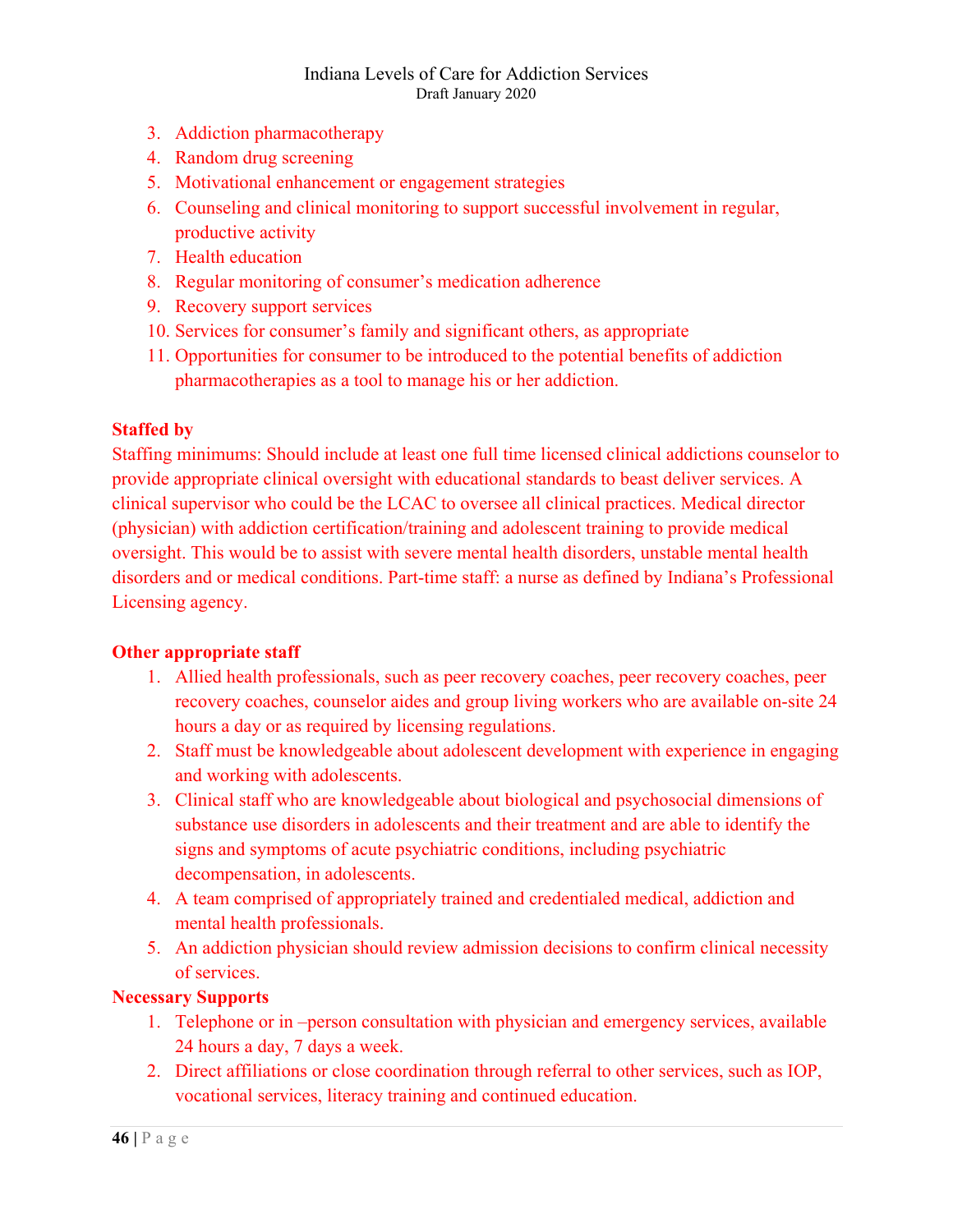- 3. Ability to schedule needed procedures (labs ad toxicology tests) as appropriate
- 4. Ability to arrange for pharmacotherapy for psychiatric and anti-addiction medication.

# **ASAM Level 2.5: Partial Hospitalization – Adolescent**

Individuals admitted to this level of care should have been seen in level 1 or 2 in the past or clear documentation why this level of care is needed.

**Definition:** Provides ongoing therapeutic environment for the treatment of substance-related disorders with treatment specifically focused on applying recovery skills, relapse prevention, improvement of emotional functioning, promoting personal responsibility and reintegration of the individual into work, education and family life. Programs must offer a minimum of five hours per week of low-intensity services onsite or by contractual arrangement. Clinically managed low-intensity residential services is designed for the adolescent requiring extended treatment to sustain and further therapeutic gains made at a more intensive level of care because of the consumer's functional deficits such as developmental immaturity, greater than average susceptibility to peer influence, or lack of impulse control. This level is also sometimes warranted as a substitute for or supplement to the deficits in the adolescent's recovery environment such as chaotic home situation, drug-using caretakers or siblings, or a lack of daily structured activities such as school. The residential component of clinically managed lowintensity residential services may be combined with low-intensity outpatient, intensive outpatient, or day treatment.

# **Therapies and Addiction Services offered include:**

- 1. Required to include education or ensure consumer continues to progress in their scholastic path.
- 2. "Skills development" daily clinical services to improve the consumer's ability to structure and organize the tasks of daily living and recovery, such as personal responsibility, personal appearance and punctuality.
- 3. Counseling and clinical monitoring to support successful involvement in regular, productive activity
- 4. Random drug screening
- 5. Adolescent specific evidence based curriculum
- 6. A range of evidence-based cognitive, behavioral and other therapies, including addiction pharmacology
- 7. Motivational enhancement or engagement strategies
- 8. Counseling and clinical interventions to facilitate teaching the consumer the skills necessary for productive daily activities
- 9. Education to include but not limited to:
	- a) Co-occurring disorders
	- b) Cross addiction
	- c) Balancing life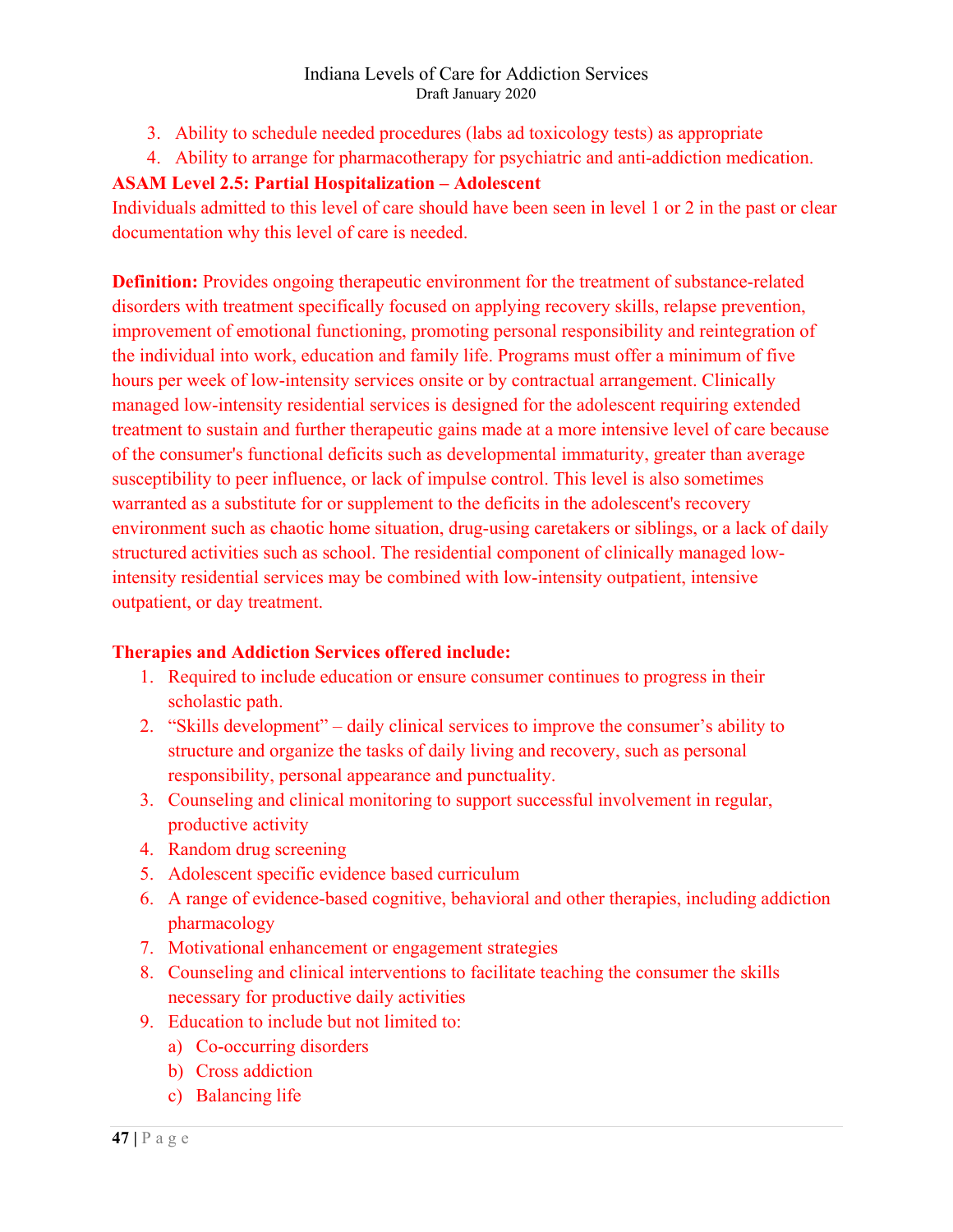- i) Health
- ii) Diet
- iii) Physical
- iv) Emotional
- v) Health Care
- d) Pharmacotherapy specific to needs
- 10. Speakers, such as someone who started in the current level of care but may have been in denial and progressed into addiction,
- 11. Monitoring of consumer's medication adherence
- 12. Planned clinical activities to enhance the consumer's understanding of his or her substance use and/or mental disorders
- 13. Daily scheduled professional services
- 14. Planned community reinforcement designed to foster prosocial values and milieu or community living skills.
- 15. Services for consumer's family and significant others.

### **Staffed by**

Staffing minimums: Should include at least one full time licensed clinical addictions counselor to provide appropriate clinical oversight with educational standards to beast deliver services. A clinical supervisor who could be the LCAC to oversee all clinical practices. Medical director (physician) with addiction certification/training and adolescent training to provide medical oversight. This would be to assist with severe mental health disorders, unstable mental health disorders and or medical conditions. Part-time staff: a nurse as defined by Indiana's Professional Licensing agency.

### **Other appropriate staff**

- 1. Allied health professionals, such as peer recovery coaches, peer recovery coaches, peer recovery coaches, counselor aides and group living workers who are available on-site 24 hours a day or as required by licensing regulations.
- 2. Staff must be knowledgeable about adolescent development with experience in engaging and working with adolescents.
- 3. Clinical staff who are knowledgeable about biological and psychosocial dimensions of substance use disorders in adolescents and their treatment and are able to identify the signs and symptoms of acute psychiatric conditions, including psychiatric decompensation, in adolescents.
- 4. A team comprised of appropriately trained and credentialed medical, addiction and mental health professionals.
- 5. An addiction physician should review admission decisions to confirm clinical necessity of services.

# **Necessary Supports**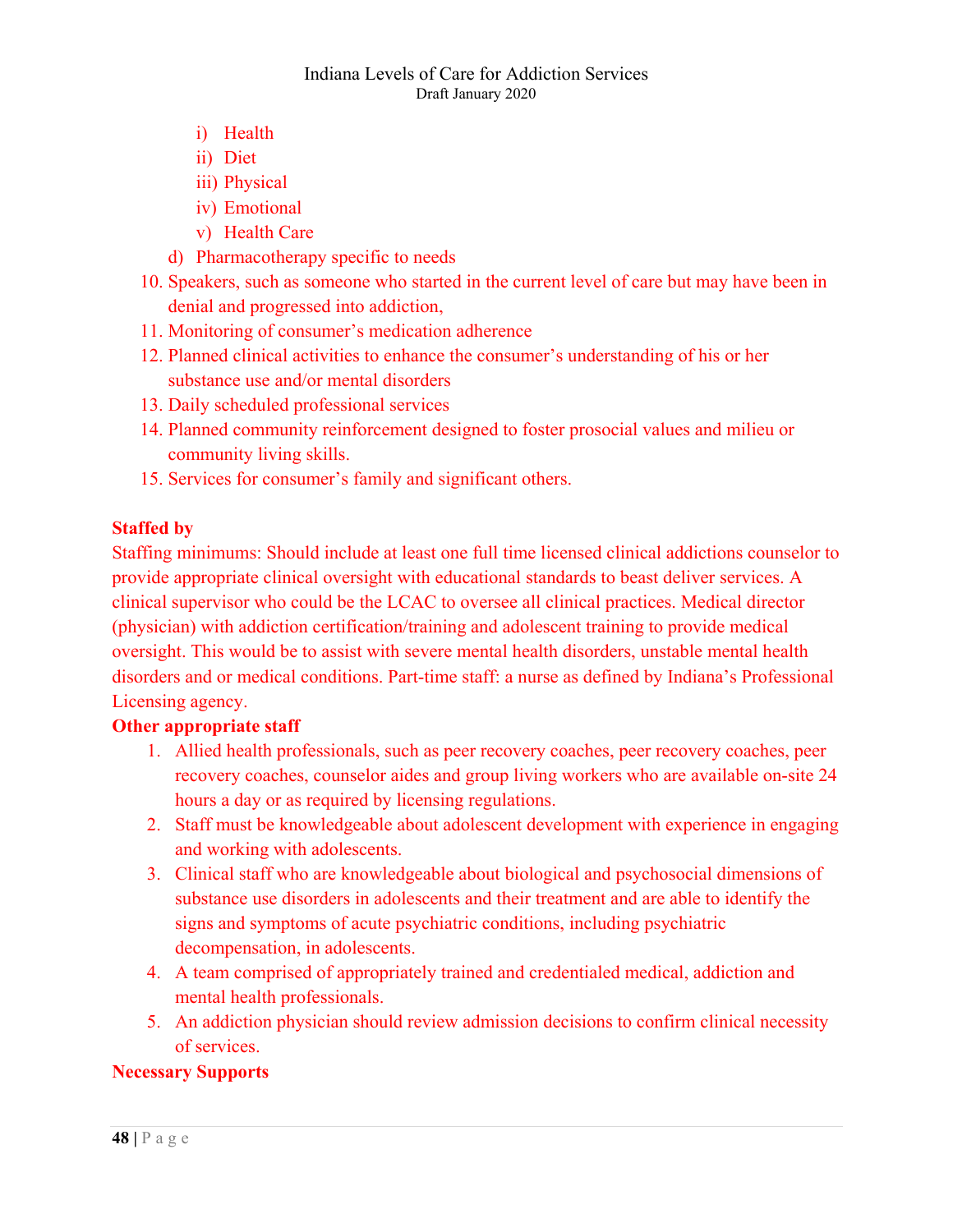- 1. Telephone or in-person consultation with physician and emergency services, available 24 hours a day, 7 days a week.
- 2. Direct affiliations or close coordination through referral to other services, such as IOP, vocational services, literacy training and continued education.
- 3. Ability to schedule needed procedures (labs ad toxicology tests) as appropriate
- 4. Ability to arrange for pharmacotherapy for psychiatric and anti-addiction medication.

### **ASAM Level 3.1: Clinical Managed Low-Intensity Residential Services – Adolescent**

**Definition:** Programs must offer a minimum of five hours per week of low-intensity services onsite. Individuals admitted to this level of care should have been seen in level 1 or 2 in the past or clear documentation why this level of care is needed. Provides ongoing therapeutic environment for the treatment of substance-related disorders with treatment specifically focused on applying recovery skills, relapse prevention, improvement of emotional functioning, promoting personal responsibility and reintegration of the individual into work, education and family life. Clinically managed low-intensity residential services is designed for the adolescent requiring extended treatment to sustain and further therapeutic gains made at a more intensive level of care because of the consumer's functional deficits such as developmental immaturity, greater than average susceptibility to peer influence, or lack of impulse control. This level is also sometimes warranted as a substitute for or supplement to the deficits in the adolescent's recovery environment such as chaotic home situation, drugusing caretakers or siblings, or a lack of daily structured activities such as school. The residential component of clinically managed low-intensity residential services may be combined with low-intensity outpatient, intensive outpatient, or day treatment.

### **Therapies and Addiction Services offered include:**

- 1. Required to provide education or supervised transportation to obtain needed education. Best practice would be for a recovery school or provide education in services. This is to ensure consumer continues to progress in their scholastic path. At no time should the consumer be supervised in a public school setting to which counter therapeutic environments would arise. Such as making it known to a public school by supervision or punitive observation.
- 2. "Skills development" daily clinical services to improve the consumer's ability to structure and organize the tasks of daily living and recovery, such as personal responsibility, personal appearance, and punctuality.
- 3. Counseling and clinical monitoring to support successful involvement in regular, productive activity
- 4. Random drug screening
- 5. Adolescent specific evidence based curriculum
- 6. A range of evidence-based cognitive, behavioral and other therapies, including addiction pharmacology
- 7. Motivational enhancement or engagement strategies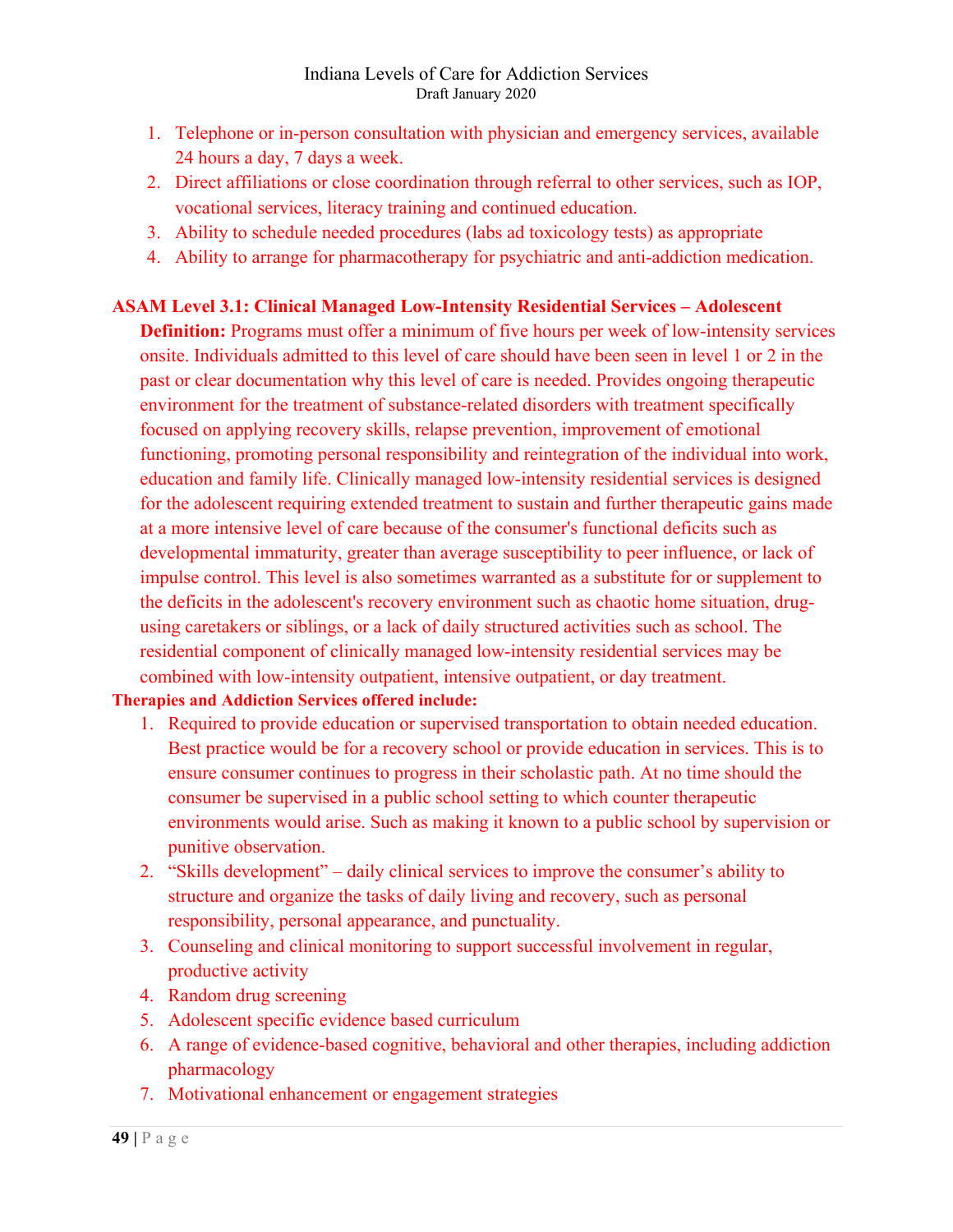- 8. Counseling and clinical interventions to facilitate teaching the consumer the skills necessary for productive daily activities
- 9. Education to include but not limited to:
	- a) Co-occurring disorders
	- b) Cross addiction
	- c) Balancing life
		- i) Health
		- ii) Diet
		- iii) Physical
		- iv) Emotional
		- v) Health Care
	- d) Pharmacotherapy specific to needs
- 10. Speakers, such as someone who started in the current level of care but may have been in denial and progressed into addiction,
- 11. Monitoring of consumer's medication adherence
- 12. Planned clinical activities to enhance the consumer's understanding of his or her substance use and/or mental disorders
- 13. Daily scheduled professional services
- 14. Planned community reinforcement designed to foster prosocial values and milieu or community living skills.
- 15. Services for consumer's family and significant others.

### **Staffed by:**

Staffing minimums: Should include at least one full time licensed clinical addictions counselor to provide appropriate clinical oversight with educational standards to beast deliver services. A clinical supervisor who could be the LCAC to oversee all clinical practices. Medical director (physician) with addiction certification/training and adolescent training to provide medical oversight. This would be to assist with severe mental health disorders, unstable mental health disorders and or medical conditions. Part-time staff: a nurse as defined by Indiana's Professional Licensing agency.

### **Other appropriate staff:**

- 1. Allied health professionals, such as peer recovery coaches, peer recovery coaches, peer recovery coaches, counselor aides and group living workers who are available on-site 24 hours a day or as required by licensing regulations.
- 2. Staff must be knowledgeable about adolescent development with experience in engaging and working with adolescents.
- 3. Clinical staff who are knowledgeable about biological and psychosocial dimensions of substance use disorders in adolescents and their treatment and are able to identify the signs and symptoms of acute psychiatric conditions, including psychiatric decompensation, in adolescents.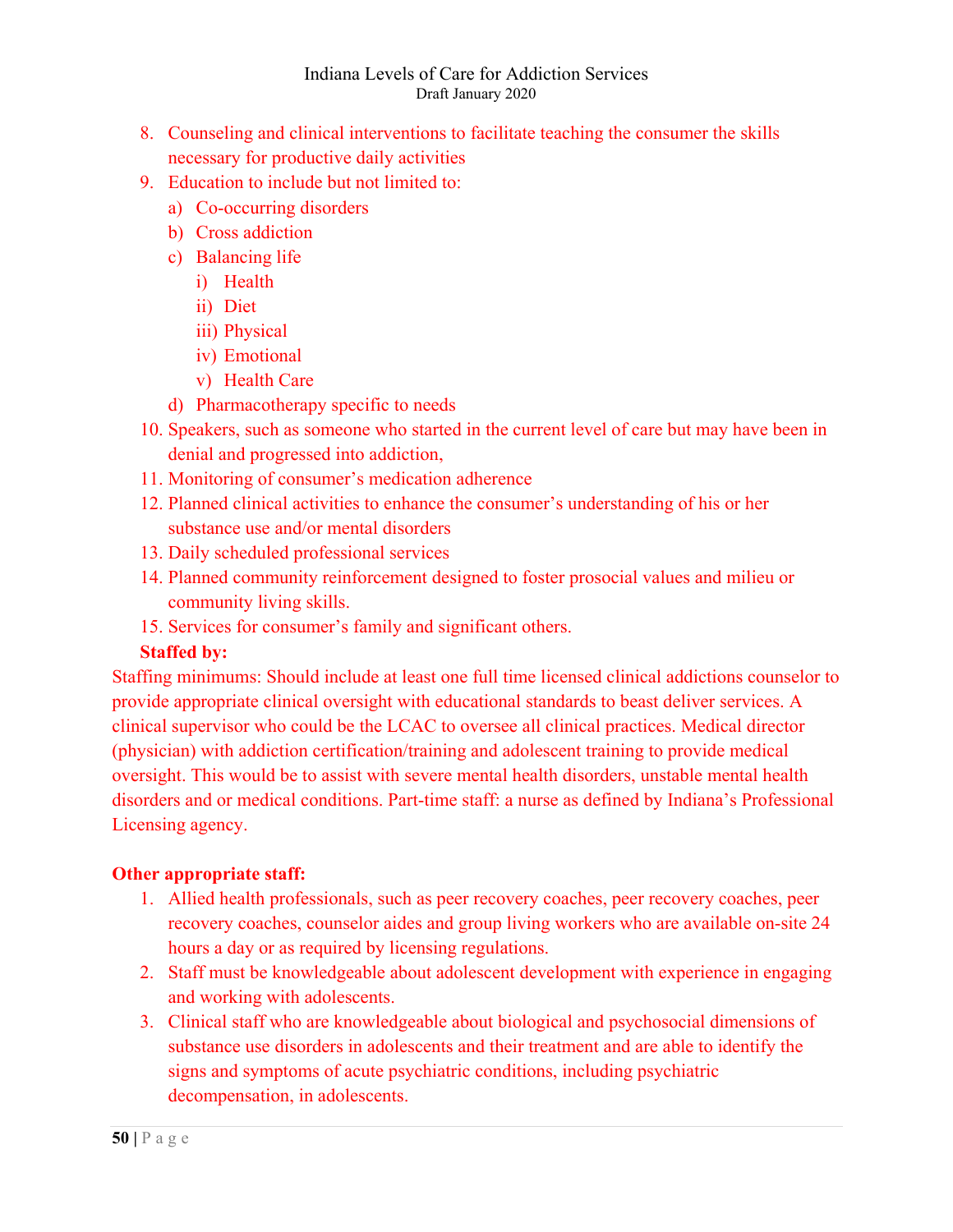- 4. A team comprised of appropriately trained and credentialed medical, addiction and mental health professionals.
- 5. An addiction physician should review admission decisions to confirm clinical necessity of services.

### **Necessary Supports**

- 1. Telephone or in–person consultation with physician and emergency services, available 24 hours a day, 7 days a week.
- 2. Direct affiliations or close coordination through referral to other services, such as IOP, vocational services, literacy training and continued education.
- 3. Ability to schedule needed procedures (labs ad toxicology tests) as appropriate
- 4. Ability to arrange for pharmacotherapy for psychiatric and anti-addiction medication.

### **ASAM Level 3.5: Clinical Managed Medium-Intensity Residential Services – Adolescent**

**Definition** Individuals admitted to this level of care should have been seen in level 1 or 2 in the past or clear documentation why this level of care is needed. This level of care would include at least 20 hours per week of addiction services. Supportive 24-hour therapeutic environment to initiate or continue a recovery process for individuals that are at risk of relapse or will continue to use in an imminently dangerous manner upon transfer to less restrictive environment. Environment must be safe and supportive to allow for teaching and practicing of prosocial behaviors and to facilitate healthy reintegration into the community. Programming is focused on stabilization of dangerous addiction signs and symptoms, initiation or restoration of a recovery process, and preparation for ongoing recovery in the broad continuum of care with the goals of treatment including overcoming oppositionality through a combination of confrontation, motivational enhancement, and supportive limit settings; anger management and acquisition of conflict resolution skills; values clarification and moral habilitation; character modeling and education; development of effective behavioral contingency strategies, establishment of a reliable response to external structure and the internalization of structure through self-regulation skills.

### **Therapies and Addiction Services offered include:**

- 1. Required to provide education or supervised transportation to obtain needed education. Best practice would be for a recovery school or provide education in services. This is to ensure consumer continues to progress in their scholastic path. At no time should the consumer be supervised in a public school setting to which counter therapeutic environments would arise. Such as making it known to a public school by supervision or punitive observation.
- 2. "Skills development" daily clinical services to improve the consumer's ability to structure and organize the tasks of daily living and recovery, such as personal responsibility, personal appearance, and punctuality.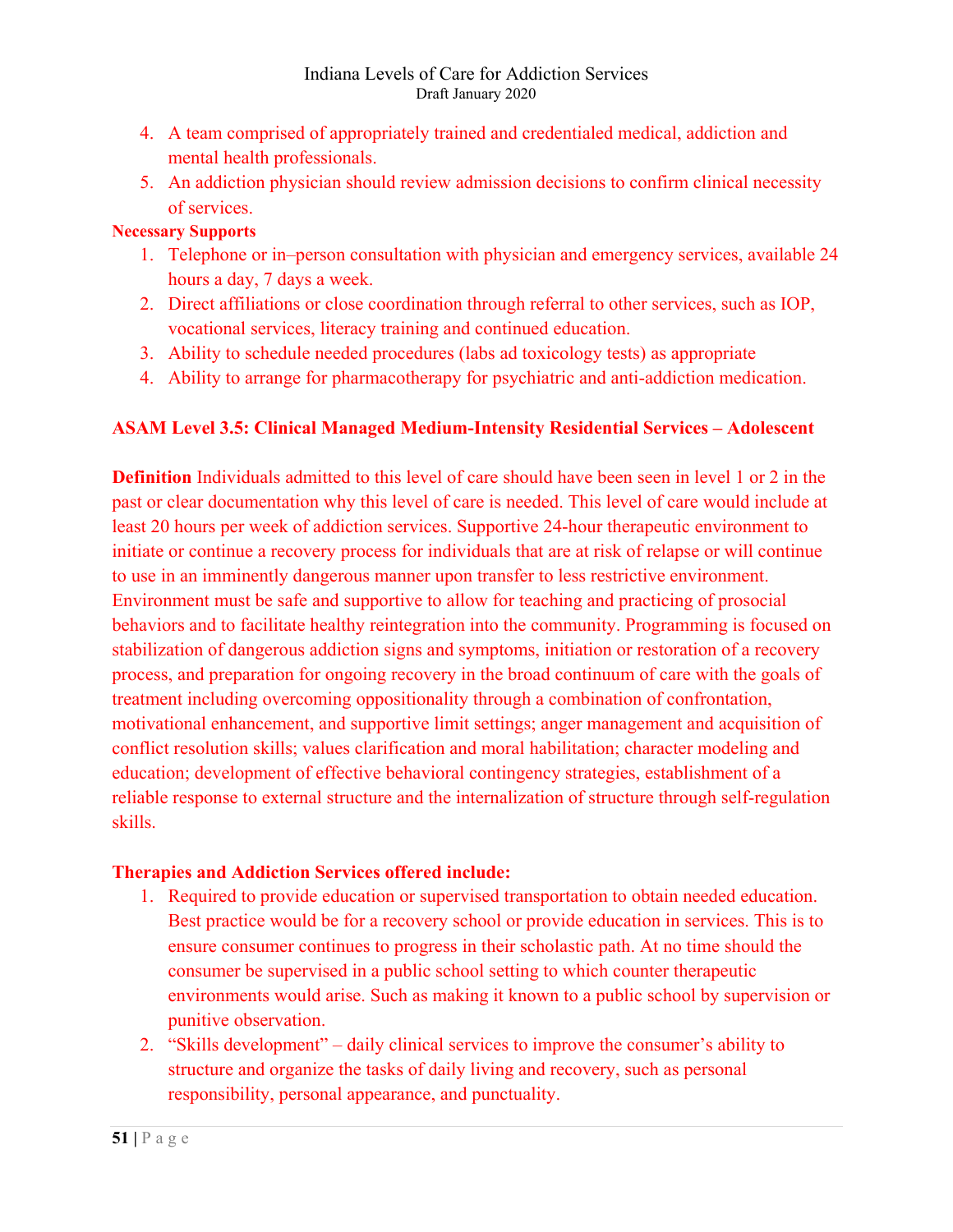- 3. Counseling and clinical monitoring to support successful involvement in regular, productive activity
- 4. Random drug screening
- 5. Adolescent specific evidence based curriculum
- 6. A range of evidence-based cognitive, behavioral and other therapies, including addiction pharmacology
- 7. Motivational enhancement or engagement strategies
- 8. Counseling and clinical interventions to facilitate teaching the consumer the skills necessary for productive daily activities
- 9. Education to include but not limited to:
	- a) Co-occurring disorders
	- b) Cross addiction
	- c) Balancing life
		- i) Health
		- ii) Diet
		- iii) Physical
		- iv) Emotional
		- v) Health Care
	- d) Pharmacotherapy specific to needs
- 10. Speakers, such as someone who started in the current level of care but may have been in denial and progressed into addiction,
- 11. Monitoring of consumer's medication adherence
- 12. Planned clinical activities to enhance the consumer's understanding of his or her substance use and/or mental disorders
- 13. Daily scheduled professional services
- 14. Planned community reinforcement designed to foster prosocial values and milieu or community living skills.
- 15. Services for consumer's family and significant others.

### **Staffed by:**

Staffing minimums: Should include at least one full time licensed clinical addictions counselor to provide appropriate clinical oversight with educational standards to beast deliver services. A clinical supervisor who could be the LCAC to oversee all clinical practices. Medical director (physician) with addiction certification/training and adolescent training to provide medical oversight. This would be to assist with severe mental health disorders, unstable mental health disorders and or medical conditions. Part-time staff: a nurse as defined by Indiana's Professional Licensing agency.

### **Other appropriate staff:**

1. IPLA Licensed counselors and other addiction credentials approved by DMHA to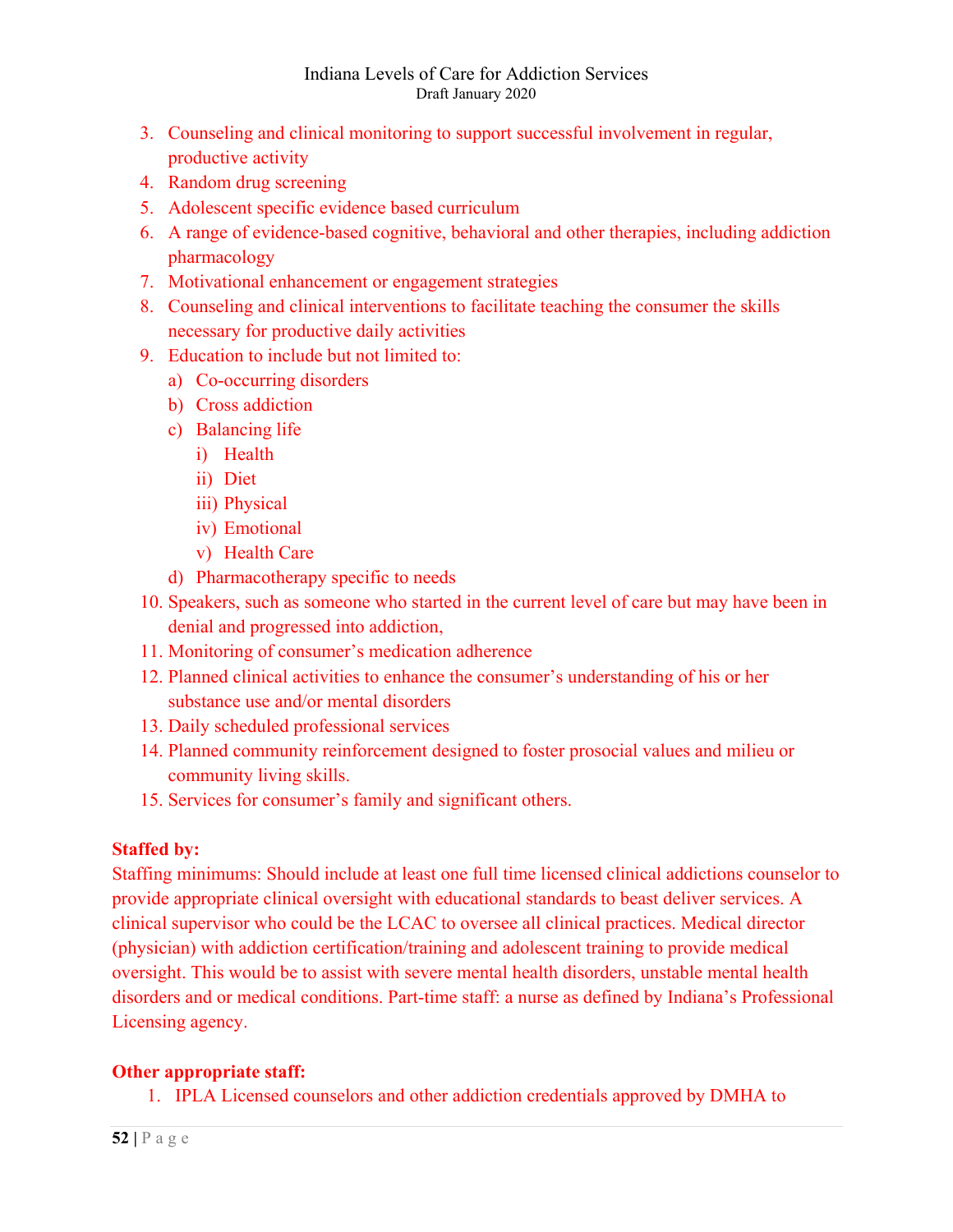provide addiction counseling would be considered with a master's degree in a counseling type specialty.

- 2. Allied health professionals, such as peer recovery coaches, peer recovery coaches, peer recovery coaches, counselor aides and group living workers who are available on-site 24 hours a day or as required by licensing regulations.
- 3. Staff must be knowledgeable about adolescent development with experience in engaging and working with adolescents.
- 4. Clinical staff who are knowledgeable about biological and psychosocial dimensions of substance use disorders in adolescents and their treatment and are able to identify the signs and symptoms of acute psychiatric conditions, including psychiatric decompensation, in adolescents.
- 5. A team comprised of appropriately trained and credentialed medical, addiction and mental health professionals.
- 6. An addiction physician should review admission decisions to confirm clinical necessity of services.
- 7. Licensed or credentialed clinical staff such as addiction counselors, social workers, and licensed professional counselors with knowledge of adolescent development and experience with engaging and working with adolescents.
- 8. Allied health professionals, such as peer recovery coaches, peer recovery coaches, peer recovery coaches, counselor aides and group living workers. One or more clinicians with competence in the treatment of adolescent substance use disorders are available on-site or by telephone 24 hours a day.
- 9. Clinical staff knowledgeable about biological and psychosocial dimensions of adolescent substance use and mental health disorders and their treatment. They are able to identify the signs and symptoms of acute psychiatric conditions, including psychiatric decompensation. Staff have specialized training in adolescent behavior management techniques.

10. Biomedical enhanced services are delivered by appropriately credentialed medical staff. Adolescent 3.5 Withdrawal Management programs must include the following supports:

- 1. Clinicians who are able to obtain and interpret information regarding the signs and symptoms of intoxication and withdrawal, as well as the appropriate monitoring and treatment of those conditions and how to facilitate entry into ongoing care.
- 2. Appropriately trained staff who are competent to implement physician approved protocols for consumer observation, supervision, treatment, determination of the appropriate level of care, and facilitation of the consumer's transition to continuing care.
- 3. Access to medical evaluation and consultation 24 hours a day to monitor the safety and outcome of withdrawal management in this setting in accordance with treatment/transfer practice guidelines.

# **Necessary Supports**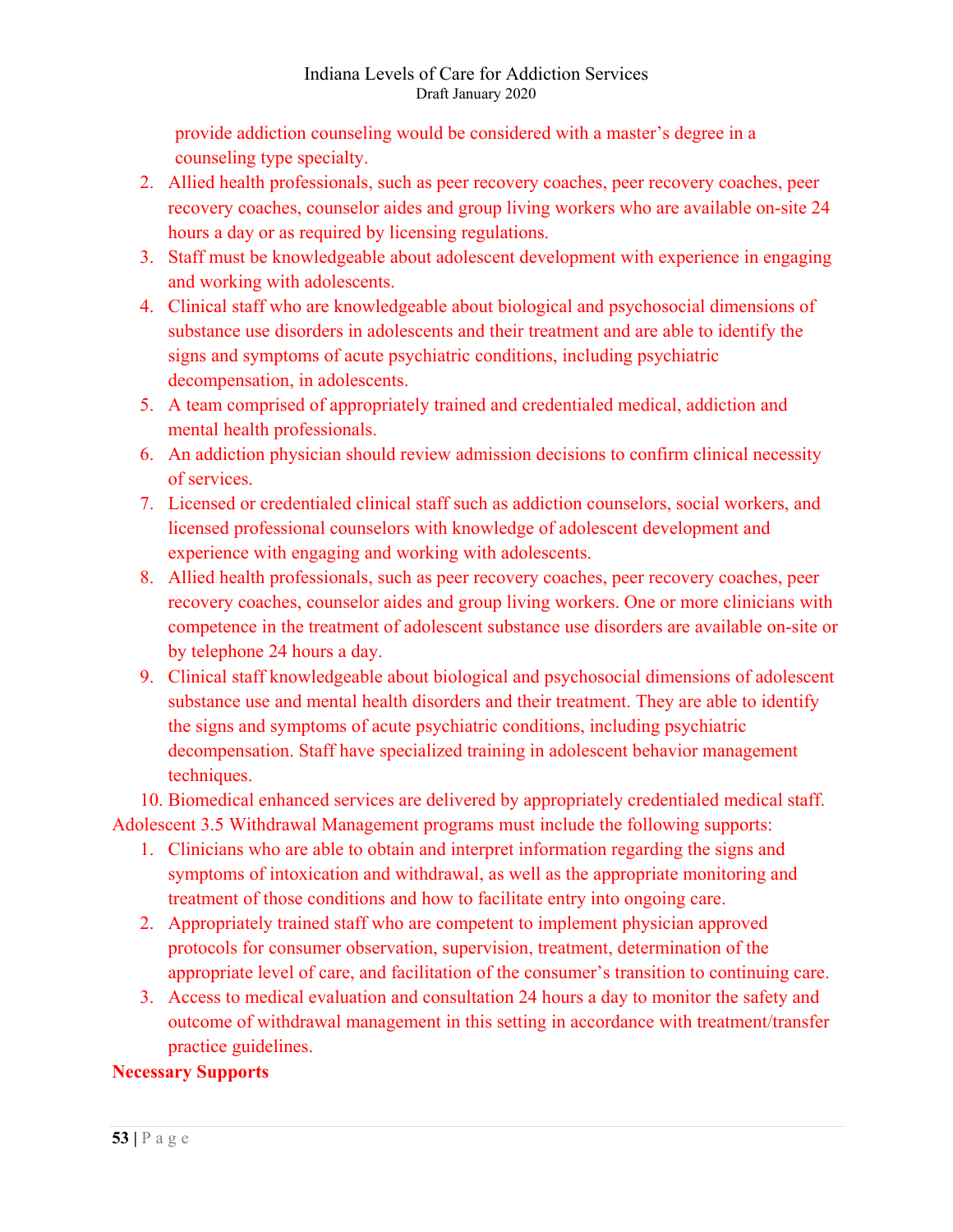- 1. Availability of emergency consultation with a physician by telephone or in person and access to emergency services
- 2. Arranged appropriate medical procedures, including indicated laboratory and toxicology testing.
- 3. Arranged appropriate medical and psychiatric treatment through consultation, referral to a contracted entity, or transfer to another level of care.
- 4. Direct affiliation with other levels of care (we could require MOU with another LOC).
- 5. Have infrastructure for withdrawal management up to 3.1 or access to. This is not including ability for emergency withdrawal services.
- 6. Adolescent 3.5 Withdrawal Management programs must include the following supports:
	- a) Availability of specialized clinical consultation and supervision for biomedical and emotional/behavioral problems related to intoxication and withdrawal management.
	- b) Protocols used to determine the nature of the medical monitoring and other interventions required are developed and supported by a physician knowledgeable in addiction medicine.

### **ASAM Level 3.7: Medical Monitored Inpatient Services – Adolescent**

**Definition:** Individuals admitted to this level of care should have been seen in level 1 or 2 in the past or clear documentation why this level of care is needed. This level of care needs to have at least 10 hours per week of individual psychotherapy provided by a master level licensed therapist. Provides ongoing therapeutic environment for the treatment of substance-related disorders with treatment specifically focused on applying recovery skills, relapse prevention, improvement of emotional functioning, promoting personal responsibility and reintegration of the individual into work, education and family life. Programs must offer a minimum of five hours per week of low-intensity services onsite or by contractual arrangement. Clinically managed low-intensity residential services is designed for the adolescent requiring extended treatment to sustain and further therapeutic gains made at a more intensive level of care because of the consumer's functional deficits such as developmental immaturity, greater than average susceptibility to peer influence, or lack of impulse control. This level is also sometimes warranted as a substitute for or supplement to the deficits in the adolescent's recovery environment such as chaotic home situation, drug-using caretakers or siblings, or a lack of daily structured activities such as school. The residential component of clinically managed lowintensity residential services may be combined with low-intensity outpatient, intensive outpatient, or day treatment.

### **Therapies and Addiction Services offered include:**

1. Required to provide education or supervised transportation to obtain needed education acceptable to Indiana's Department of Education standards. Best practice would be for a recovery school or provide education in services. This is to ensure consumer continues to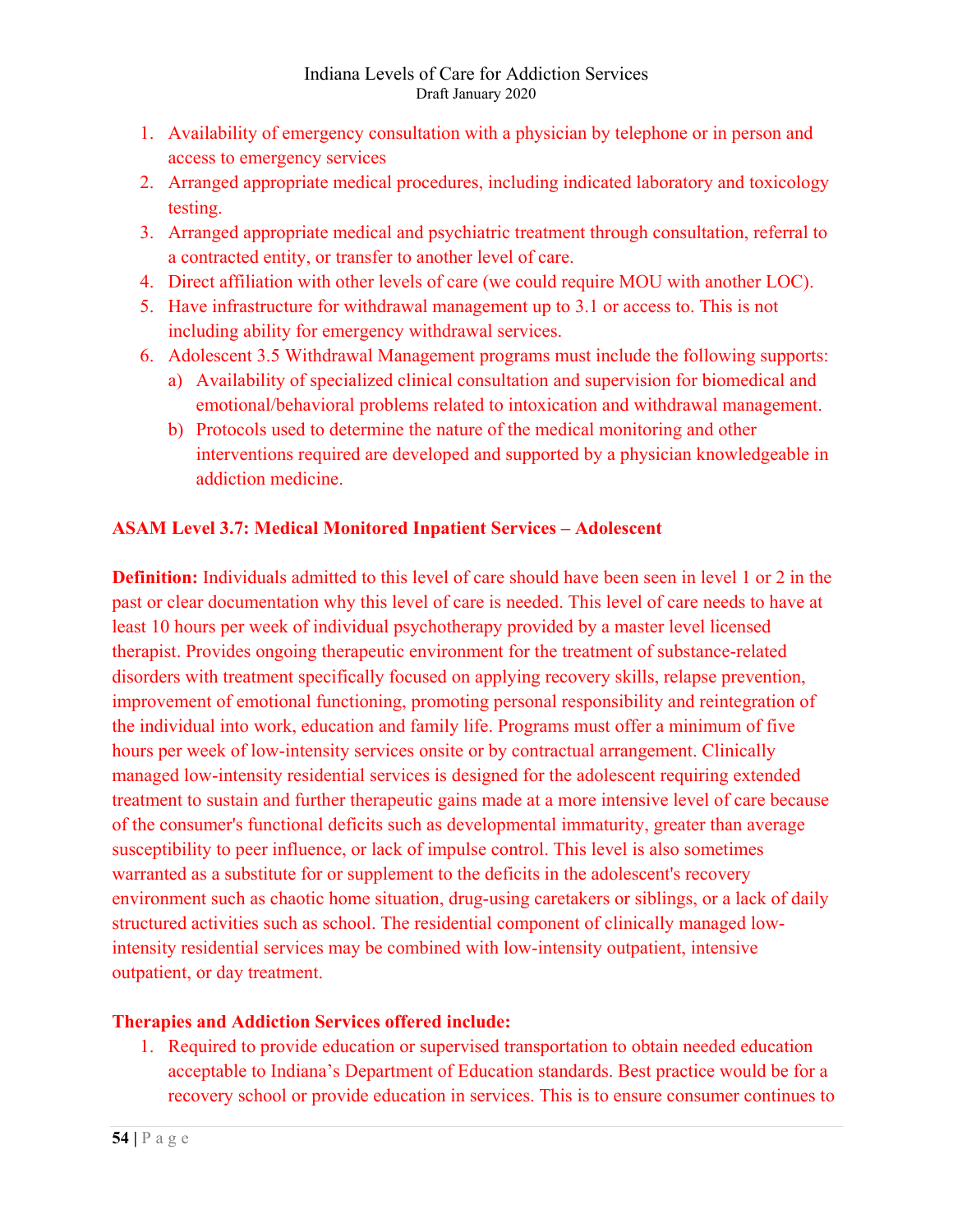progress in their scholastic path. At no time should the consumer be supervised in a public school setting to which counter therapeutic environments would arise. Such as making it known to a public school by supervision or punitive observation.

- 2. "Skills development" daily clinical services to improve the consumer's ability to structure and organize the tasks of daily living and recovery, such as personal responsibility, personal appearance, and punctuality.
- 3. Counseling and clinical monitoring to support successful involvement in regular, productive activity
- 4. Random drug screening
- 5. Adolescent specific evidence based curriculum
- 6. A range of evidence-based cognitive, behavioral and other therapies, including addiction pharmacology
- 7. Motivational enhancement or engagement strategies
- 8. Counseling and clinical interventions to facilitate teaching the consumer the skills necessary for productive daily activities
- 9. Education to include but not limited to:
	- a) Co-occurring disorders
	- b) Cross addiction
	- c) Balancing life
		- i) Health
		- ii) Diet
		- iii) Physical
		- iv) Emotional
		- v) Health Care
	- d) Pharmacotherapy specific to needs
- 10. Speakers, such as someone who started in the current level of care but may have been in denial and progressed into addiction,
- 11. Monitoring of consumer's medication adherence
- 12. Planned clinical activities to enhance the consumer's understanding of his or her substance use and/or mental disorders
- 13. Daily scheduled professional services
- 14. Planned community reinforcement designed to foster prosocial values and milieu or community living skills.
- 15. Services for consumer's family and significant others.

# **Staffed by**

Staffing minimums: Should include at least one full time licensed clinical addictions counselor to provide appropriate clinical oversight with educational standards to beast deliver services. A clinical supervisor who could be the LCAC to oversee all clinical practices. Medical director (physician) with addiction certification/training and adolescent training to provide medical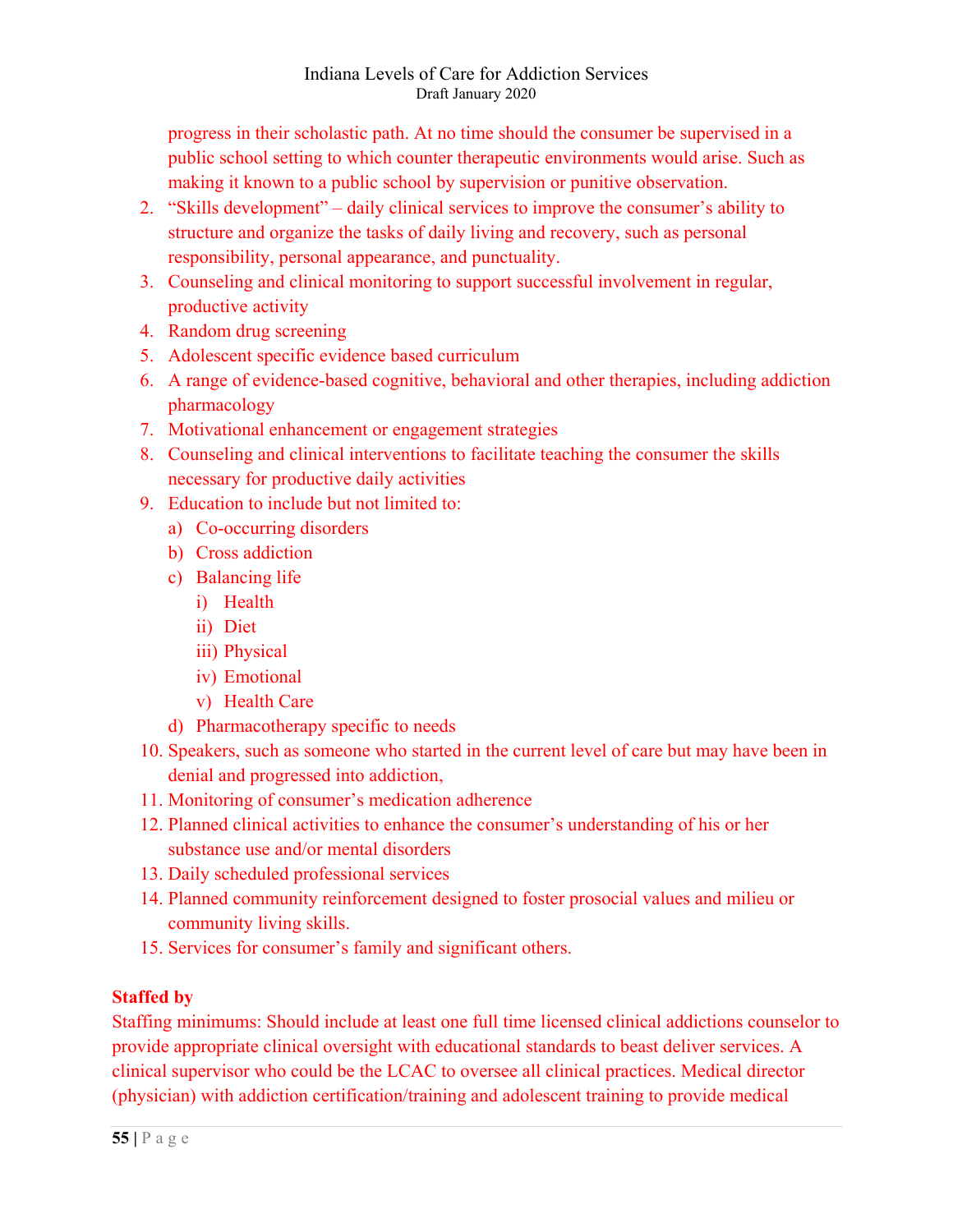oversight. This would be to assist with severe mental health disorders, unstable mental health disorders and or medical conditions. Part time staff: a nurse as defined by Indiana's Professional Licensing agency.

### **Other appropriate staff**

- 1. IPLA Licensed Counselors and other addiction credentials approved by DMHA to provide addiction counseling would be considered with a master's degree in a counseling type specialty.
- 2. Allied health professionals, such as peer recovery coaches, peer recovery coaches, peer recovery coaches, counselor aides and group living workers who are available on-site 24 hours a day or as required by licensing regulations.
- 3. Staff must be knowledgeable about adolescent development with experience in engaging and working with adolescents.
- 4. Clinical staff who are knowledgeable about biological and psychosocial dimensions of substance use disorders in adolescents and their treatment and are able to identify the signs and symptoms of acute psychiatric conditions, including psychiatric decompensation, in adolescents.
- 5. A team comprised of appropriately trained and credentialed medical, addiction and mental health professionals.
- 6. An addiction physician should review admission decisions to confirm clinical necessity of services.

### **Necessary Supports**

- 1. Telephone or in –person consultation with physician and emergency services, available 24 hours a day, 7 days a week.
- 2. Direct affiliations or close coordination through referral to other services, such as IOP, vocational services, literacy training and continued education.
- 3. Ability to schedule needed procedures (labs ad toxicology tests) as appropriate
- 4. Ability to arrange for pharmacotherapy for psychiatric and anti-addiction medication.

# **ASAM Level 4.0: Medically Managed Services – Adolescent**

**Definition:** Individuals admitted to this level of care should have been seen in level 1 or 2 in the past or clear documentation why this level of care is needed. This level of care needs to have at least 10 hours per week of individual psychotherapy provided by a master level licensed therapist. Provides ongoing therapeutic environment for the treatment of substance-related disorders with treatment specifically focused on applying recovery skills, relapse prevention, improvement of emotional functioning, promoting personal responsibility and reintegration of the individual into work, education and family life. Programs must offer a minimum of five hours per week of low-intensity services onsite or by contractual arrangement. Clinically managed low-intensity residential services is designed for the adolescent requiring extended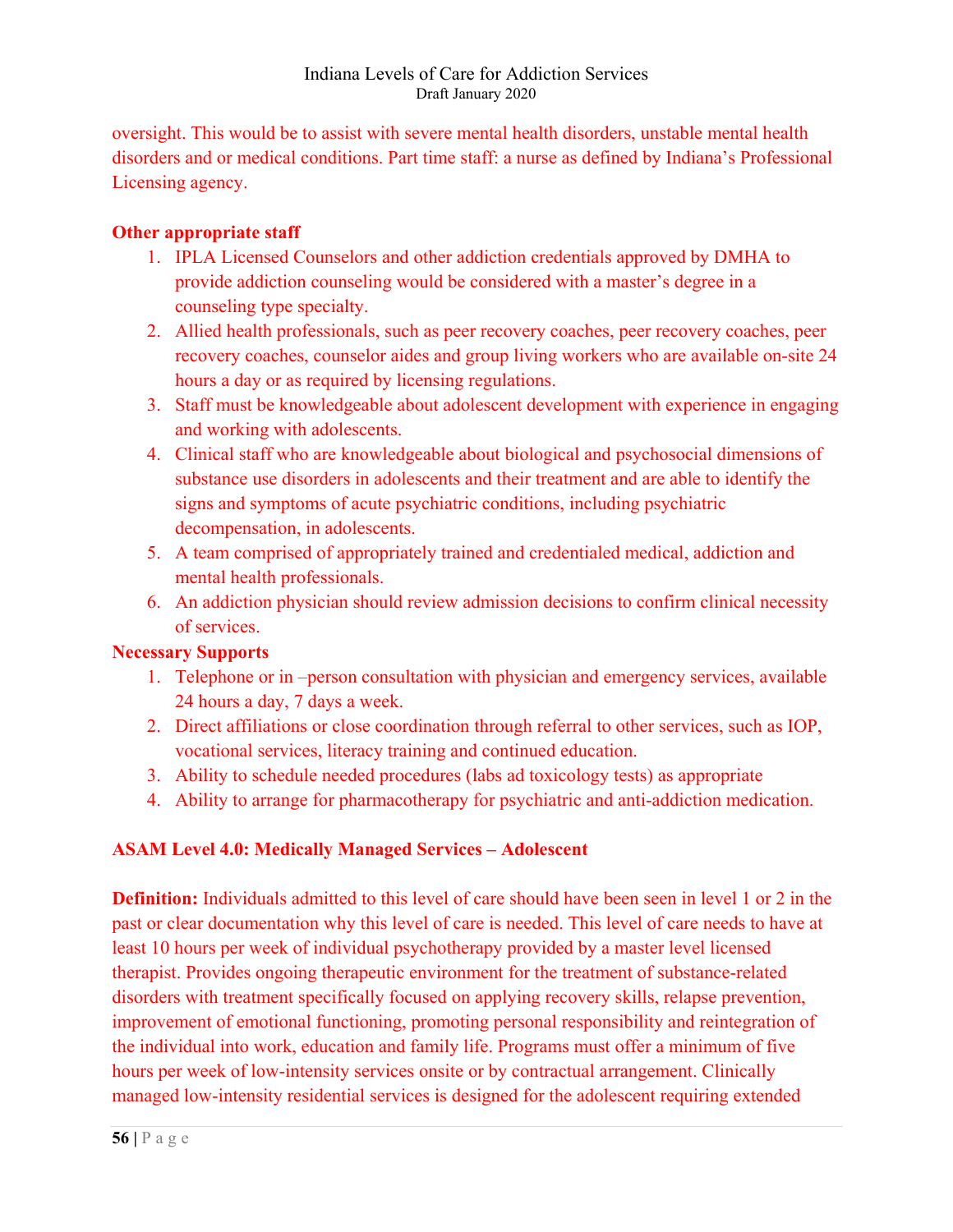treatment to sustain and further therapeutic gains made at a more intensive level of care because of the consumer's functional deficits such as developmental immaturity, greater than average susceptibility to peer influence, or lack of impulse control. This level is also sometimes warranted as a substitute for or supplement to the deficits in the adolescent's recovery environment such as chaotic home situation, drug-using caretakers or siblings, or a lack of daily structured activities such as school. The residential component of clinically managed lowintensity residential services may be combined with low-intensity outpatient, intensive outpatient, or day treatment.

### **Therapies and Addiction Services offered include:**

- 1. Required to provide education or supervised transportation to obtain needed education acceptable to Indiana's Department of Education standards. Best practice would be for a recovery school or provide education in services. This is to ensure consumer continues to progress in their scholastic path. At no time should the consumer be supervised in a public school setting to which counter therapeutic environments would arise. Such as making it known to a public school by supervision or punitive observation.
	- a) Education will need to be medically and clinically considered depending up on the consumer's ability to participate due to intensity of this level of care.
- 2. "Skills development" daily clinical services to improve the consumer's ability to structure and organize the tasks of daily living and recovery, such as personal responsibility, personal appearance, and punctuality.
- 3. Counseling and clinical monitoring to support successful involvement in regular, productive activity
- 4. Random drug screening
- 5. Adolescent specific evidence based curriculum
- 6. A range of evidence-based cognitive, behavioral and other therapies, including addiction pharmacology
- 7. Motivational enhancement or engagement strategies
- 8. Counseling and clinical interventions to facilitate teaching the consumer the skills necessary for productive daily activities
- 9. Education to include but not limited to:
	- a) Co-occurring disorders
	- b) Cross addiction
	- c) Balancing life
		- i) Health
		- ii) Diet
		- iii) Physical
		- iv) Emotional
		- v) Health Care
	- d) Pharmacotherapy specific to needs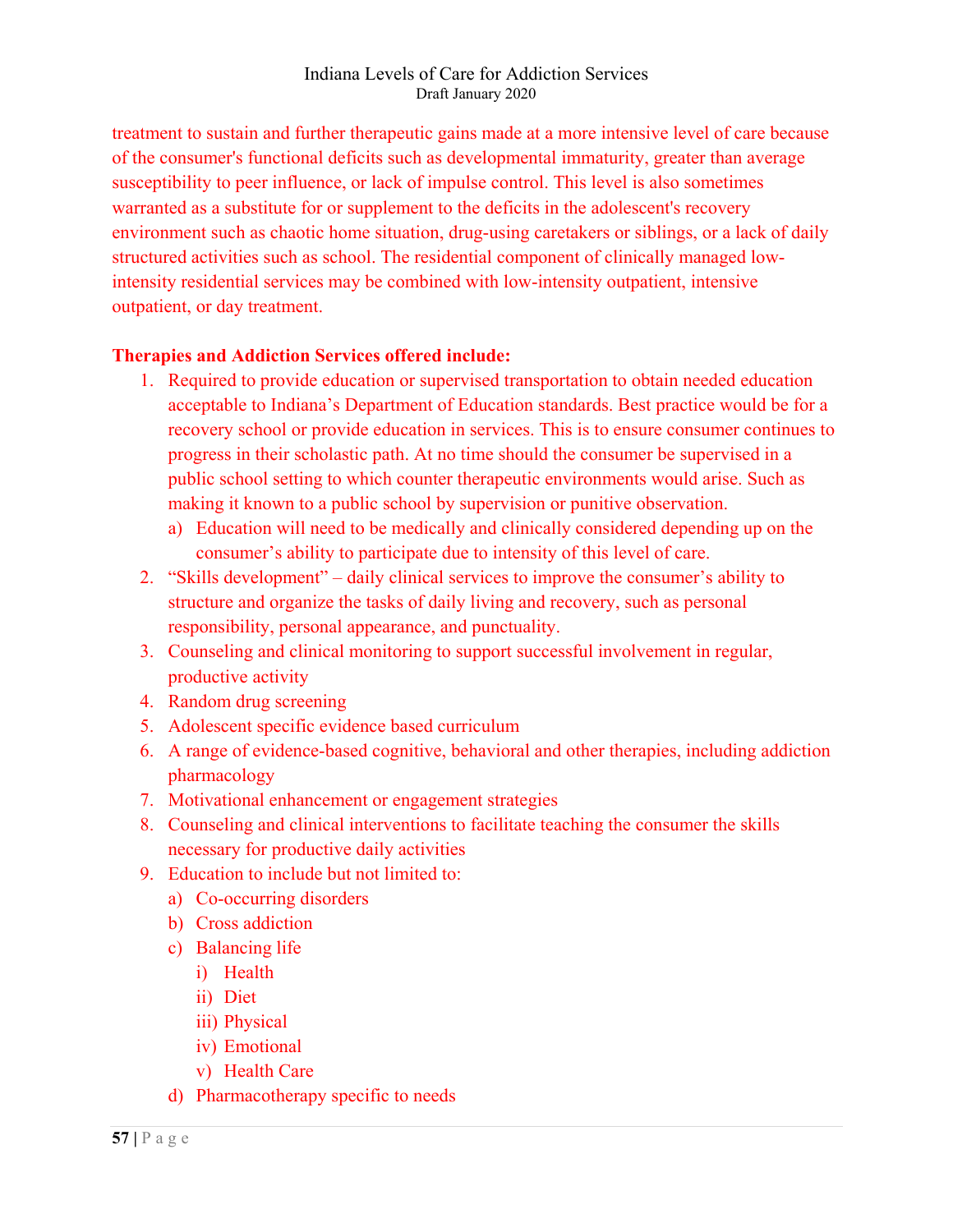- 10. Speakers, such as someone who started in the current level of care but may have been in denial and progressed into addiction,
- 11. Monitoring of consumer's medication adherence
- 12. Planned clinical activities to enhance the consumer's understanding of his or her substance use and/or mental disorders
- 13. Daily scheduled professional services
- 14. Planned community reinforcement designed to foster prosocial values and milieu or community living skills.
- 15. Services for consumer's family and significant others.

### **Staffed by**

Staffing minimums: Should include at least one full time medical director with adolescent and addiction specialties, psychologist, licensed clinical addictions, clinical supervisor who could be the psychologist to oversee all clinical practices. Medical director (physician) with addiction certification/training and adolescent training to provide medical oversight. This would be to assist with severe mental health disorders, unstable mental health disorders and or medical conditions. Part-time staff: a nurse as defined by Indiana's Professional Licensing agency.

### **Other appropriate staff**

- 1. IPLA Licensed Counselors and other addiction credentials approved by DMHA to provide addiction counseling would be considered with a master's degree in a counseling type specialty.
- 2. Allied health professionals, such as peer recovery coaches, peer recovery coaches, peer recovery coaches, counselor aides and group living workers who are available on-site 24 hours-a-day or as required by licensing regulations.
- 3. Staff must be knowledgeable about adolescent development with experience in engaging and working with adolescents.
- 4. Clinical staff who are knowledgeable about biological and psychosocial dimensions of substance use disorders in adolescents and their treatment and are able to identify the signs and symptoms of acute psychiatric conditions, including psychiatric decompensation, in adolescents.
- 5. A team comprised of appropriately trained and credentialed medical, addiction and mental health professionals.
- 6. An addiction physician should review admission decisions to confirm clinical necessity of services.

# **Necessary Supports**

- 1. Telephone or in–person consultation with physician and emergency services, available 24 hours a day, 7 days a week.
- 2. Direct affiliations or close coordination through referral to other services, such as IOP, vocational services, literacy training and continued education.
- 3. Ability to schedule needed procedures (labs ad toxicology tests) as appropriate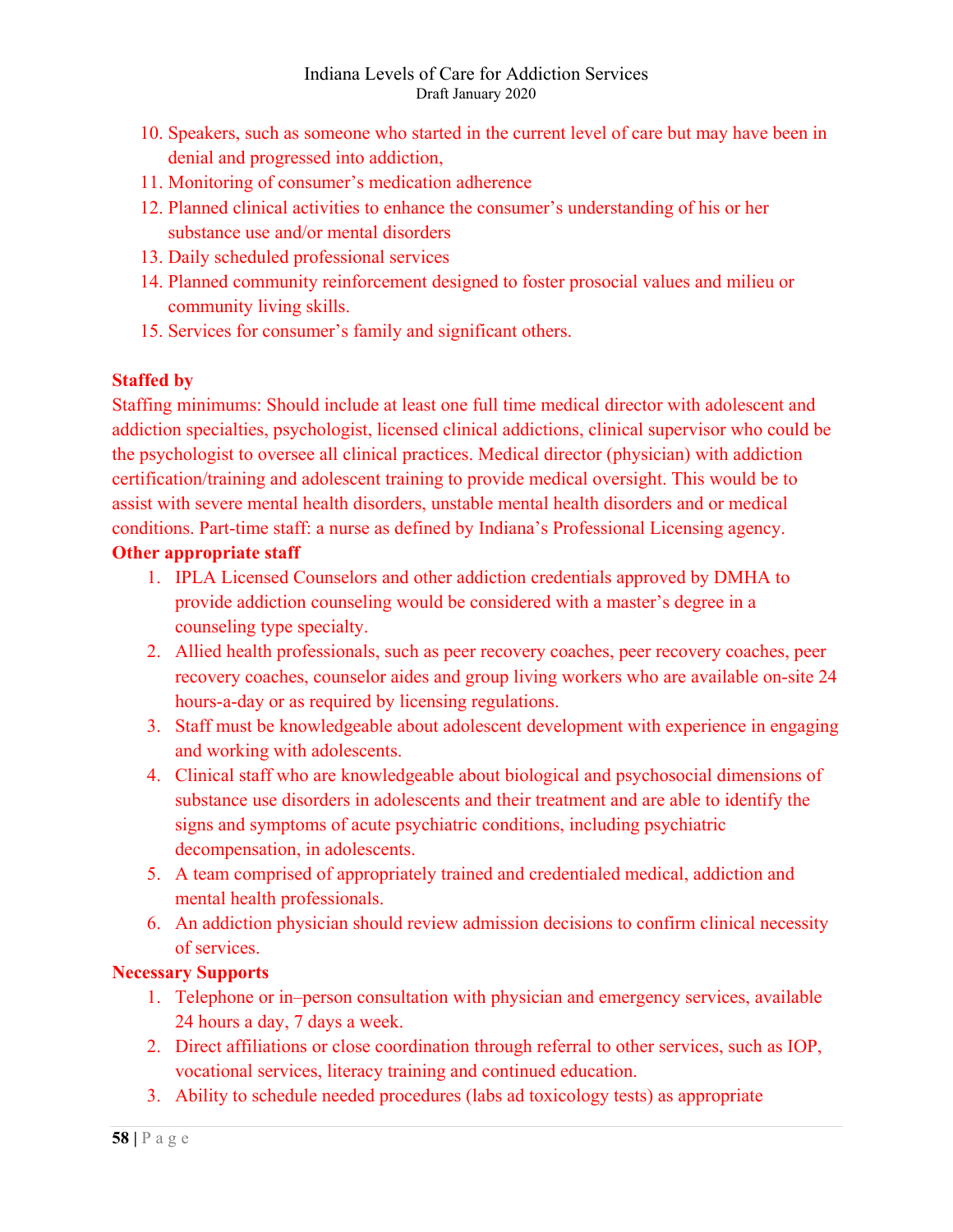4. Ability to arrange for pharmacotherapy for psychiatric and anti-addiction medication.

# **Withdrawal Management Services**

Withdrawal management that is medically monitored and managed but that does not require admission to an inpatient, medically or clinically monitored, or managed 24-hour treatment setting. All programs are expected to be able to perform the level withdrawal management directly below the level of addiction treatment provided. A provider needs the ability to treat use upon a population which use is common and part of the disorder. There must be protocols in place to admit and person under the influence for acuity level of 2.5 and higher.

Working relationships and plans with hospitals or withdrawal management programs for those with more advanced stages of a substance use disorder who have complications with withdrawal or continuous use. There needs to be direct assistance, to a higher level of care if needed due to the program not having the medical oversight to appropriately treat the level of withdrawal.

**Medically Monitored Treatment**-Services that are provided by an interdisciplinary staff of nurses, counselors, social workers, addiction specialist, and other health care professionals and technical personnel, under the direction of a licensed physician. Medical monitoring is provided through an appropriate mix of direct consumer contact, review of records, team meetings, 24 hour coverage by a physician, and quality assurance programs.

**Medically Managed Treatment**-Services that involve daily medical care, where diagnostic and treatment services are directly provided and/or managed by an appropriately trained and licensed physician. Such services are provided in an acute care hospital or psychiatric hospital or treatment unit.

**Ambulatory Withdrawal Management**- Withdrawal management that is medically and possibly clinically monitored and medically and possibly managed but that does not require admission to an inpatient or a 24-hour treatment setting.

### **Documentation Standards (in addition to non-withdrawal management):**

- 1. Documentation includes progress notes in the consumer record that clearly reflect implementation of the treatment plan and the consumer's response to treatment as well as subsequent amendments to the plan.
- 2. Withdrawal rating scale tables and flow sheets (which include tabulation of vital signs) are used as needed.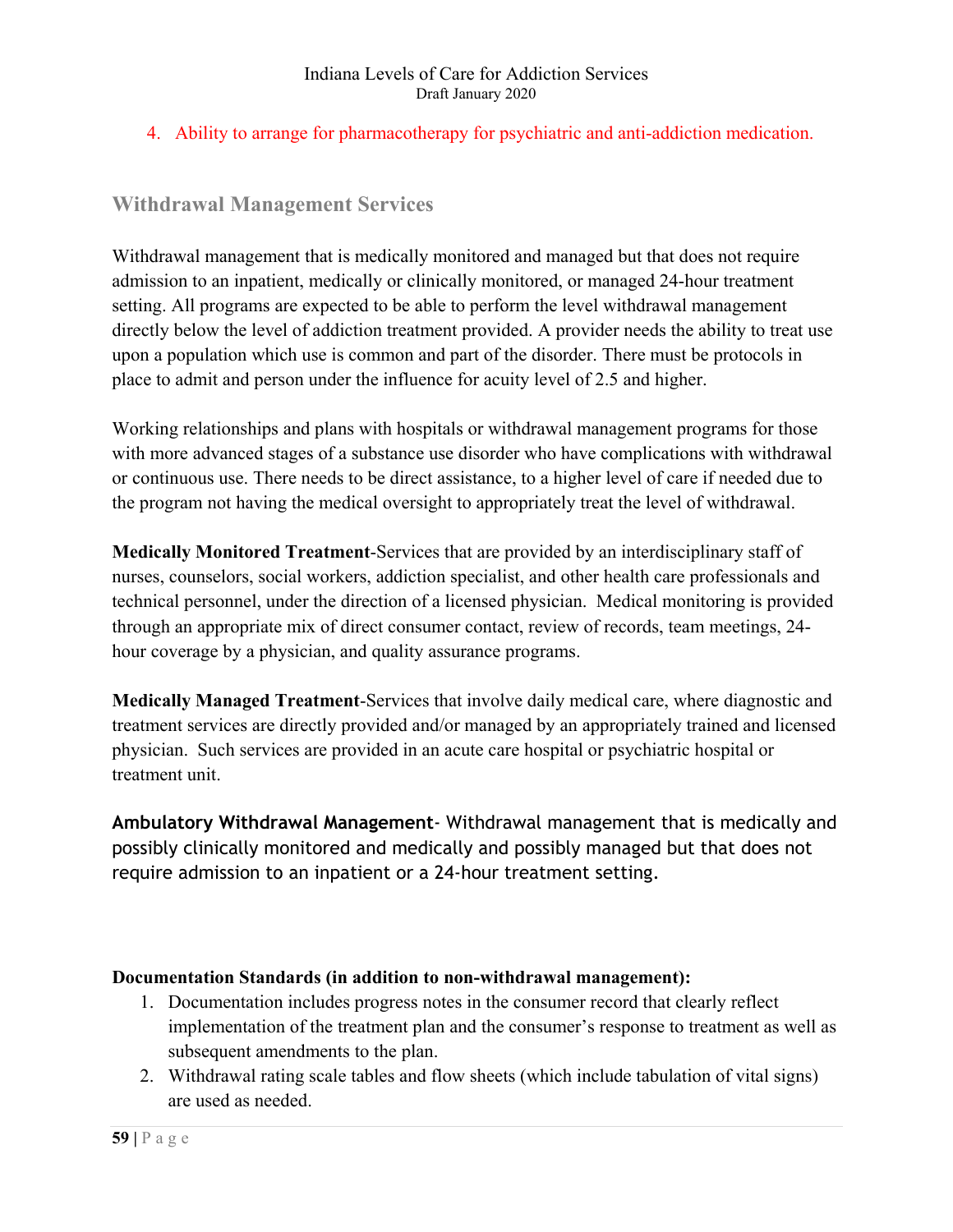# **Level 1-WM: Ambulatory Withdrawal Management Without Extended On-Site Monitoring**

### **Is an organized outpatient service which may be delivered in:**

- 1. An office setting,
- 2. A health care or addiction treatment facility, OR
- 3. In a consumer's home

### **By trained clinicians who provide:**

- 1. Medically supervised evaluation,
- 2. Withdrawal management, AND
- 3. Referral services according to a predetermined schedule.

# **Level 1-WM Services are provided:**

- 1. In regularly scheduled sessions AND
- 2. Under a defined set of policies and procedures or medical protocols.

### **Level 1-WM Support Systems feature the following:**

- 1. Availability of specialized psychological and psychiatric consultation and supervision for biomedical, emotional, behavioral, and cognitive problems as indicated.
- 2. Ability to obtain a comprehensive medical history and physical examination of the consumer at admission.
- 3. Affiliation with other levels of care, including other levels of specialty addiction treatment, for additional problems identified through a comprehensive biopsychosocial assessment.
- 4. Ability to conduct and/or arrange for appropriate laboratory and toxicology tests, which can be point-of-care testing.
- 5. 24-hour access to emergency medical consultation services, should such services become indicated.
- 6. Ability to provide or assist in accessing transportation services for consumers who lack safe transportation.

### **Staff:**

- 1. Physicians and nurses with training and experience in assessing and managing intoxication and withdrawal states. (They do not have to be certified as addiction specialist physicians or nurses).
- 2. Physicians and nurses do not have to be present at all times, however they must be readily available to evaluate and confirm that withdrawal management in this less supervised setting is relatively safe.
- 3. Counselors, psychologists, and social workers may provide additional services through the withdrawal management service or accessed thru affiliation with other entities providing Level 1 services.
- 4. All clinicians who assess and treat consumers are able to obtain and interpret information regarding the needs of these persons and are knowledgeable about the biopsychosocial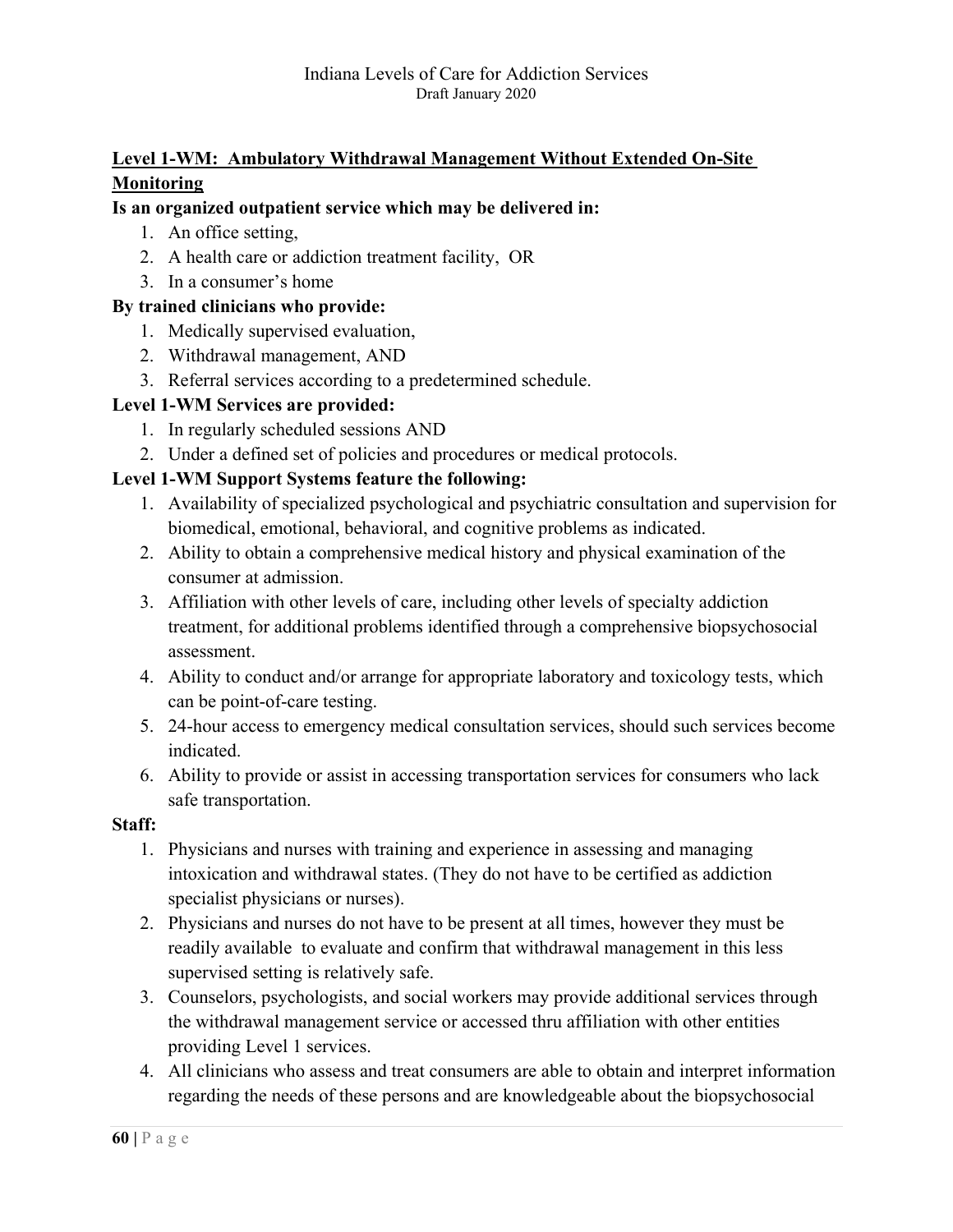dimensions of alcohol, tobacco, and other substance use disorders. (Including signs and symptoms of alcohol and other drug intoxication and withdrawal, appropriate treatment and monitoring of those conditions and how to facilitate the individual's entry into ongoing care).

# **Level 1-WM Therapies provided:**

- 1. Individual assessment,
- 2. Medication or non-medication methods of withdrawal management,
- 3. Consumer education,
- 4. Non-pharmacological clinical support,
- 5. Involvement of family members or significant others in the withdrawal management process,
- 6. Discharge or transfer planning (includes referral for counseling and involvement in community recovery support groups), AND
- 7. Physician and/or nurse monitoring, assessment and management of signs and symptoms of intoxication and withdrawal.

# **Additional services that may be provided in conjunction with Level 1-WM care by the agency or by an outside entity:**

- 1. 1 Outpatient Treatment-Less than 9 hours of service/week (adults); less than 6 hours/week (adolescents) for recovery or motivational enhancement therapies/strategies.
- 2. 2.1 Intensive Outpatient Treatment-9 or more hours of service/week (adults); 6 or more hours/week (adolescents) to treat multidimensional instability.

# **Level 1-WM Assessment/Treatment Plan Review consists of:**

- 1. An addiction-focused history, obtained as part of the initial assessment and conducted by or reviewed by a physician during the admission process.
- 2. A physical examination by a physician, physician assistant, or nurse practitioner, performed within a reasonable time frame as part of the initial assessment.
- 3. Sufficient biopsychosocial screening assessments to determine the level of care in which the person should be placed and for the individualized care plan to address treatment priorities identified in Dimensions 2 through 6\*\*\* of ASAM Criteria.
- 4. An individualized treatment plan, including problem identification in Dimensions 2 through 6\*\*\* and development of treatment plan goals and measurable treatment objectives, as well as activities designed to meet those objectives as they apply to the management of the withdrawal syndrome.
- 5. Daily assessment of progress during withdrawal management and any treatment changes (or less frequent, if the severity of withdrawal is sufficiently mild or stable).
- 6. Transfer/discharge planning, beginning at the point of admission to Level 1-WM services.
- 7. Referral and linking arrangements for counseling, medical, psychiatric, and continuing care.

# **Level 1-WM Length of Service/Continued Service and Discharge Criteria:**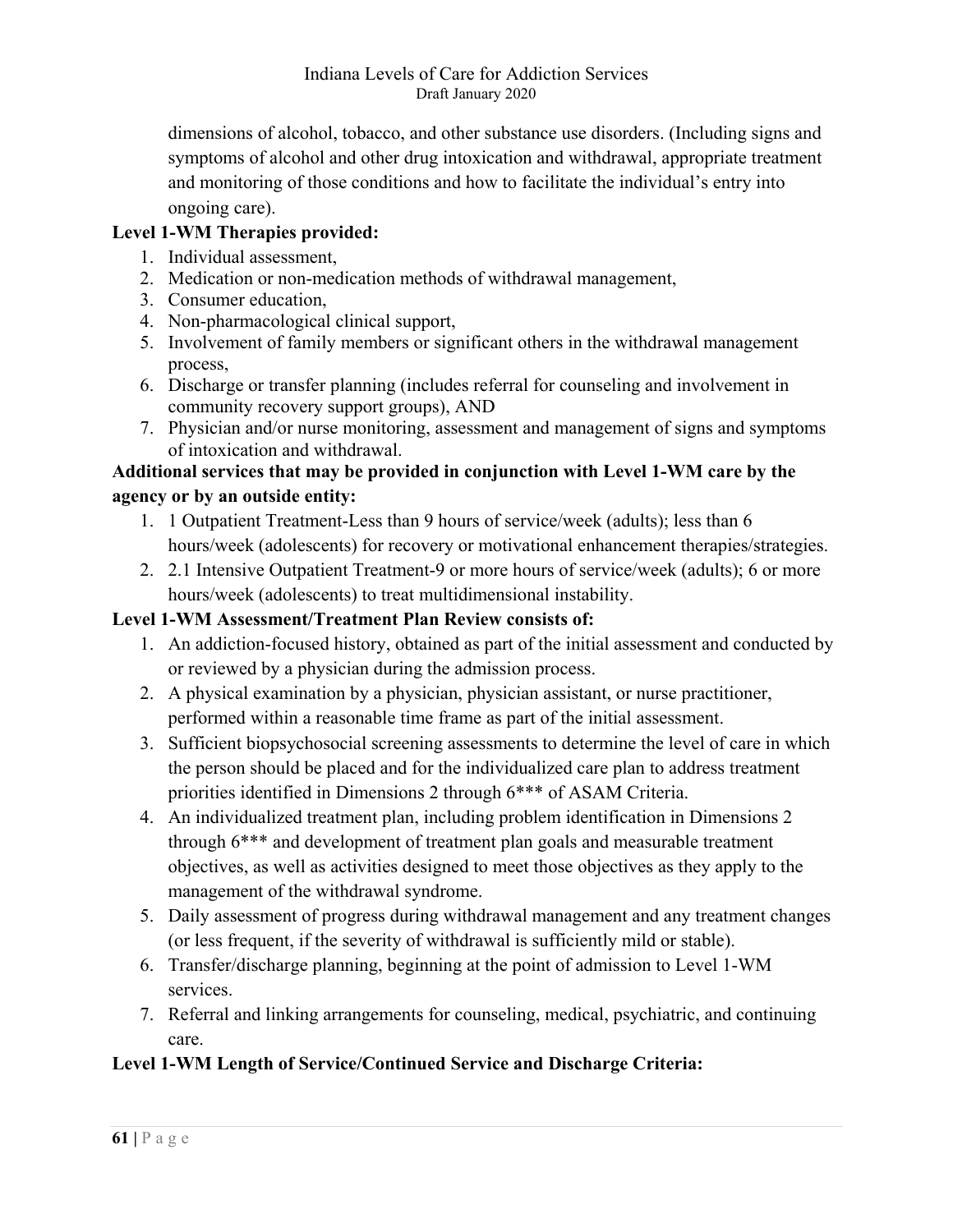- 1. Withdrawal signs and symptoms are sufficiently resolved that the consumer can participate in self-directed recovery or ongoing treatment without the need for further medical or nursing withdrawal management monitoring, OR
- 2. The consumer's signs and symptoms of withdrawal have failed to respond to treatment, and have intensified such that transfer to a more intensive level of withdrawal management service is indicated, OR
- 3. The consumer is unable to complete withdrawal management at Level 1-WM, despite an adequate trial. For example, she/he is experiencing intense craving and evidences insufficient coping skills to prevent continued alcohol, tobacco, and/or other drug use concurrent with the withdrawal management medication, indicating a need for more intensive services (such as addition of a supportive living environment).

### **Level 1-WM Ambulatory Withdrawal Management Service should be comprised of:**

- 1. An interdisciplinary staff of clinicians trained in different professions, disciplines, or service areas, who function interactively and interdependently in conducting a consumer's biopsychosocial assessment, treatment plan and treatment services.
- 2. This interdisciplinary staff may include:
	- a) Physicians,
	- b) Nurses,
	- c) Counselors,
	- d) Psychologists,
	- e) Licensed and/or certified addiction counselors,
	- f) Social workers, and/or
	- g) Other health care professionals and technical personnel.
- 3. An appropriately trained licensed physician who is able to directly provide and/or manage:
	- a) Daily medical care,
	- b) Diagnostic services, and
	- c) Treatment services to support Medically Managed Treatment.

# **Level 1-WM Ambulatory Withdrawal Management Service Medical Monitoring is provided through a mix of:**

- 1. Direct consumer contact,
- 2. Review of records,
- 3. Team meetings,
- 4. 24-hour overage by a physician, and
- 5. Quality assurance programs.
	- a) by interdisciplinary staff and with oversight by the appropriately trained licensed physician

# **A quick guide for Level 1-WM:**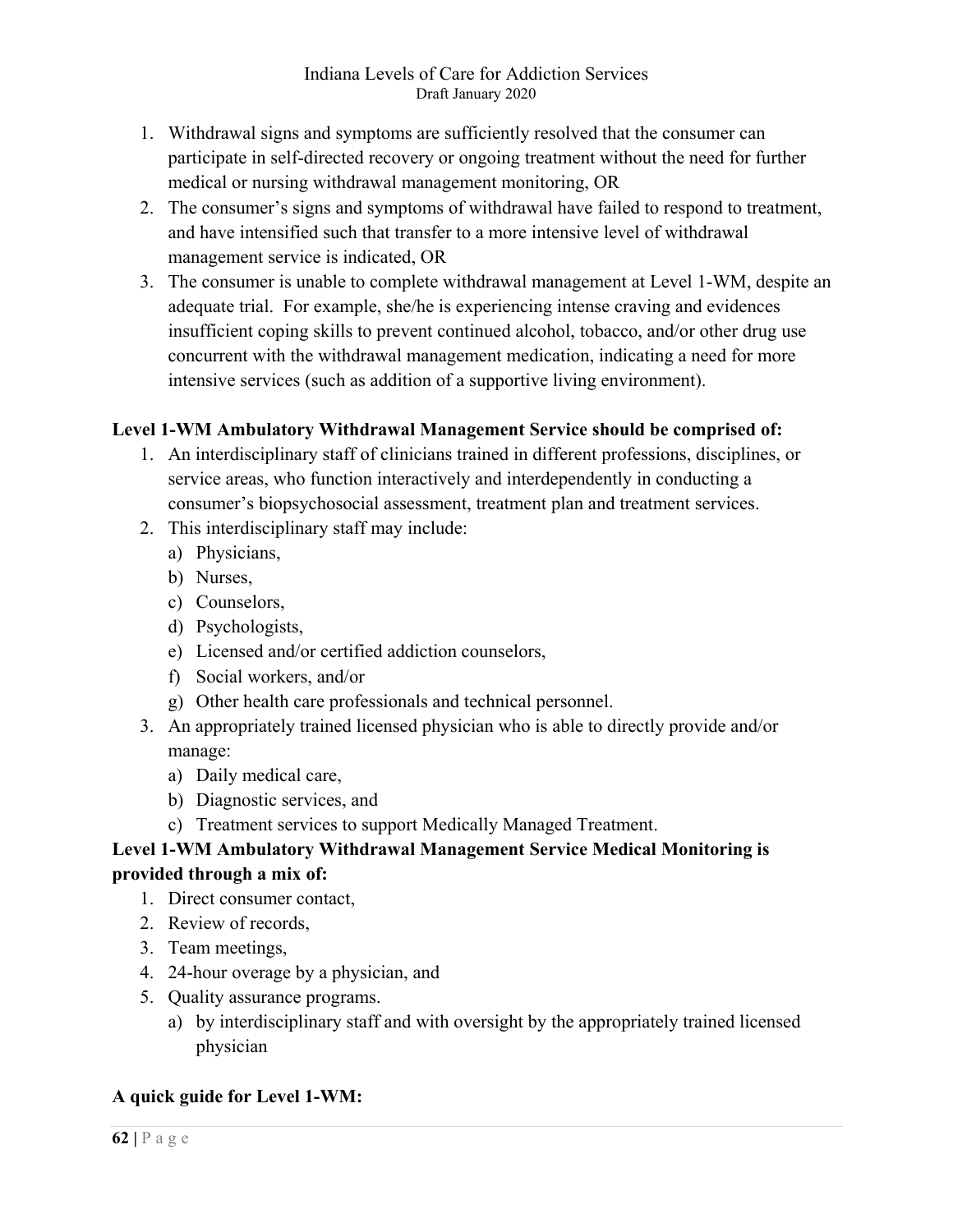- 1. Ambulatory withdrawal management without extended on-site monitoring
- 2. Physician's office, home health care setting
- 3. Staffed mainly by physicians and nurses
- 4. Involved in additional outpatient treatment services
- 5. Therapies may include medication or non-medication methods, consumer education

### **Level 2-WM: Ambulatory Withdrawal Management With Extended On-Site Monitoring Is an organized outpatient service which may be delivered in:**

- 1. An office setting,
- 2. A health care or addiction treatment facility, OR
- 3. In a consumer's home.

### **By trained clinicians who provide:**

- 1. Medically supervised evaluation,
- 2. Withdrawal management, AND
- 3. Referral services according to a predetermined schedule.

### **Level 2-WM Services are provided:**

- 1. In regularly scheduled sessions, AND
- 2. Under a defined set of policies and procedures or medical protocols.

### **Level 2-WM Support Systems feature the following:**

- 1. Availability of specialized clinical consultation and supervision for biomedical, emotional, behavioral, and cognitive problems.
- 2. Ability to obtain a comprehensive medical history and physical examination of the consumer at admission.
- 3. Access to psychological and psychiatric consultation.
- 4. Affiliation with other levels of care, including other levels of specialty addiction treatment, as well as general and psychiatric services for additional problems identified through a comprehensive biopsychosocial assessment.
- 5. Ability to conduct and/or arrange for appropriate laboratory and toxicology tests, which can be point-of-care testing.
- 6. 24-hour access to emergency medical consultation services, should such services become indicated.
- 7. Ability to provide or assist in accessing transportation services for consumers who lack safe transportation.

### **Level 2-WM Clinicians Consist of:**

1. Physicians and nurses with training and experience in assessing and managing intoxication and withdrawal states. (They do not have to be certified as addiction specialist physicians or nurses).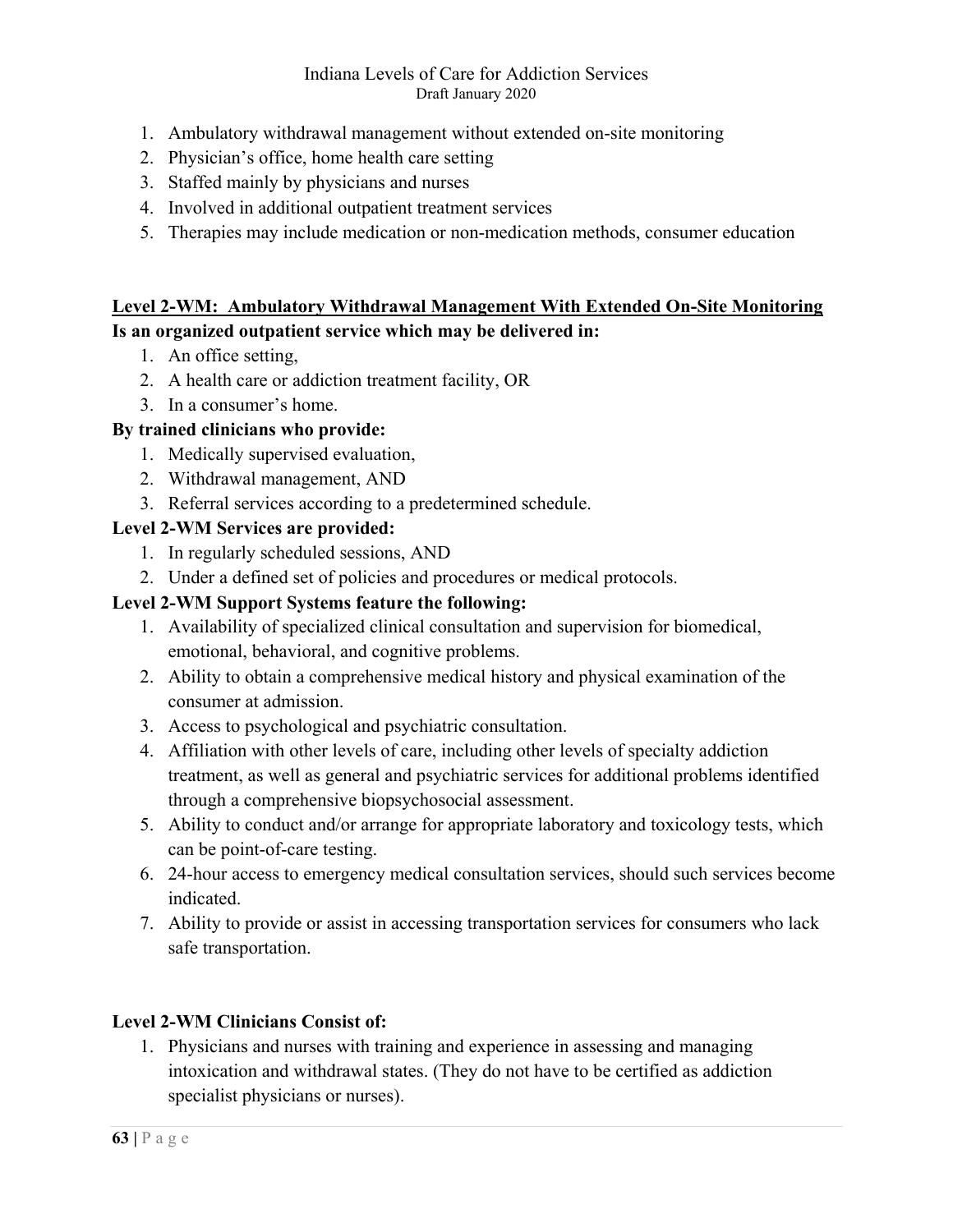- 2. Physicians and nurses do not have to be present at all times, however they must be readily available to evaluate and confirm that withdrawal management in this less supervised setting is relatively safe.
- 3. Counselors, psychologists, and social workers may provide additional services through the withdrawal management service or accessed thru affiliation with other entities providing Level 2 services.
- 4. All clinicians who assess and treat consumers are able to obtain and interpret information regarding the needs of these persons and are knowledgeable about the biopsychosocial dimensions of alcohol and other drug addiction. (Including signs and symptoms of alcohol and other drug intoxication and withdrawal, appropriate treatment and monitoring of those conditions and how to facilitate the individual's entry into ongoing care).

### **Level 2-WM Therapies provided:**

- 1. Individual assessment,
- 2. Medication or non-medication methods of withdrawal management,
- 3. Consumer education,
- 4. Non-pharmacological clinical support,
- 5. Involvement of family members or significant others in the withdrawal management process,
- 6. Discharge or transfer planning (includes referral for counseling and involvement in community recovery support groups), AND
- 7. Physician and/or nurse monitoring, assessment and management of signs and symptoms of intoxication and withdrawal.

# **Additional services that may be provided in conjunction with Level 2-WM care by the agency or an outside entity:**

- 1. 2.1 Intensive Outpatient Treatment-9 or more hours of service/week (adults); 6 or more hours/week (adolescents) to treat multidimensional instability, **and/or**
- 2. 2.5 Partial Hospitalization-20 or more hours of service/week for multidimensional instability not requiring 24 hour care.

# **Level 2-WM Assessment/Treatment Plan Review consists of:**

- 1. An addiction-focused history, obtained as part of the initial assessment and conducted by or reviewed by a physician during the admission process.
- 2. A physical examination by a physician, physician assistant, or nurse practitioner, performed within a reasonable time frame as part of the initial assessment.
- 3. Sufficient biopsychosocial screening assessments to determine the level of care in which the person should be placed and for the individualized care plan to address treatment priorities identified in Dimensions 2 through 6\*\*\* of ASAM Criteria.
- 4. An individualized treatment plan, including problem identification in Dimensions 2 through 6\*\*\* and development of treatment plan goals and measurable treatment objectives, as well as activities designed to meet those objectives as they apply to the management of the withdrawal syndrome.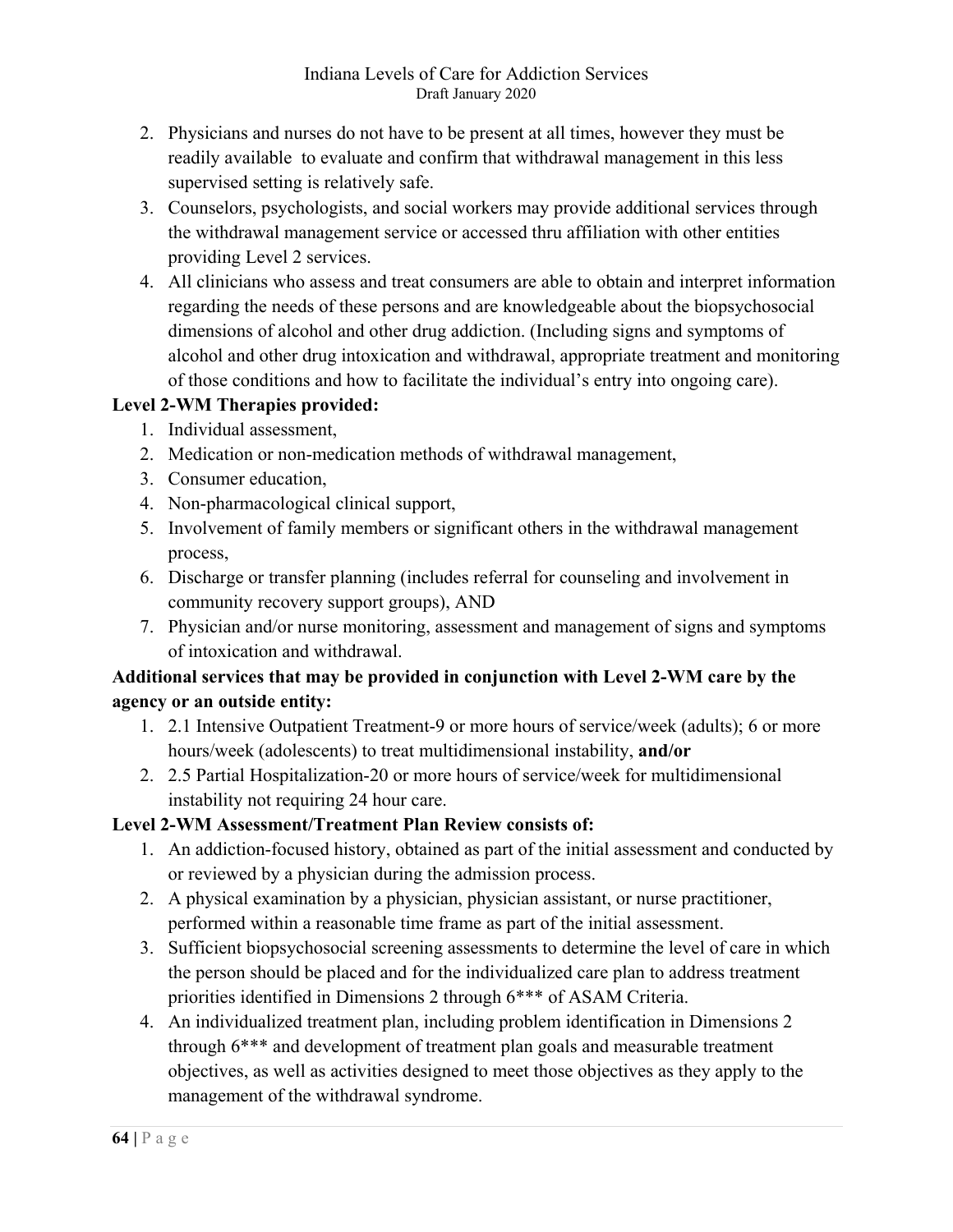- 5. Daily assessment of progress during withdrawal management and any treatment changes (or less frequent, if the severity of withdrawal is sufficiently mild or stable).
- 6. Transfer/discharge planning, beginning at the point of admission to Level 1-WM services.
- 7. Referral and linking arrangements for counseling, medical, psychiatric, and continuing care.
- 8. Serial medical assessments, using appropriate measures of withdrawal.

# **Length of Service/Continued Service and Discharge Criteria-The consumer continues in Level 2-WM withdrawal management services until:**

- 1. Withdrawal signs and symptoms are sufficiently resolved that the consumer can be safely managed at a less intensive level of care, OR
- 2. The consumer's signs and symptoms of withdrawal have failed to respond to treatment, and have intensified (as confirmed by higher score on the CIWA-Ar or other comparable standardized scoring system), such that transfer to a more intensive level of withdrawal management service is indicated, OR
- 3. The consumer is unable to complete withdrawal management at Level 2-WM, despite an adequate trial. For example, s/he is experiencing intense craving and has insufficient coping skills to prevent continued alcohol, tobacco, and/or other drug use, indicating a need for more intensive services.

# **Level 2-WM Ambulatory Withdrawal Management Service should be comprised of:**

- 1. An interdisciplinary staff of clinicians trained in different professions, disciplines, or service areas, who function interactively and interdependently in conducting a consumer's biopsychosocial assessment, treatment plan, and treatment services.
- 2. This interdisciplinary staff may include:
	- a) Physicians,
	- b) Nurses,
	- c) Counselors,
	- d) Psychologists,
	- e) Licensed and/or certified addiction counselors,
	- f) Social workers, and/or
	- g) Other health care professionals and technical personnel.
- 3. An appropriately trained licensed physician who is able to directly provide and/or manage:
	- a) Daily medical care,
	- b) Diagnostic services, AND
	- c) Treatment services to support Medically Managed Treatment.

# **Level 2-WM Ambulatory Withdrawal Management Service Medical Monitoring is**

# **provided through a mix of:**

- 1. Direct consumer contact,
- 2. Review of records,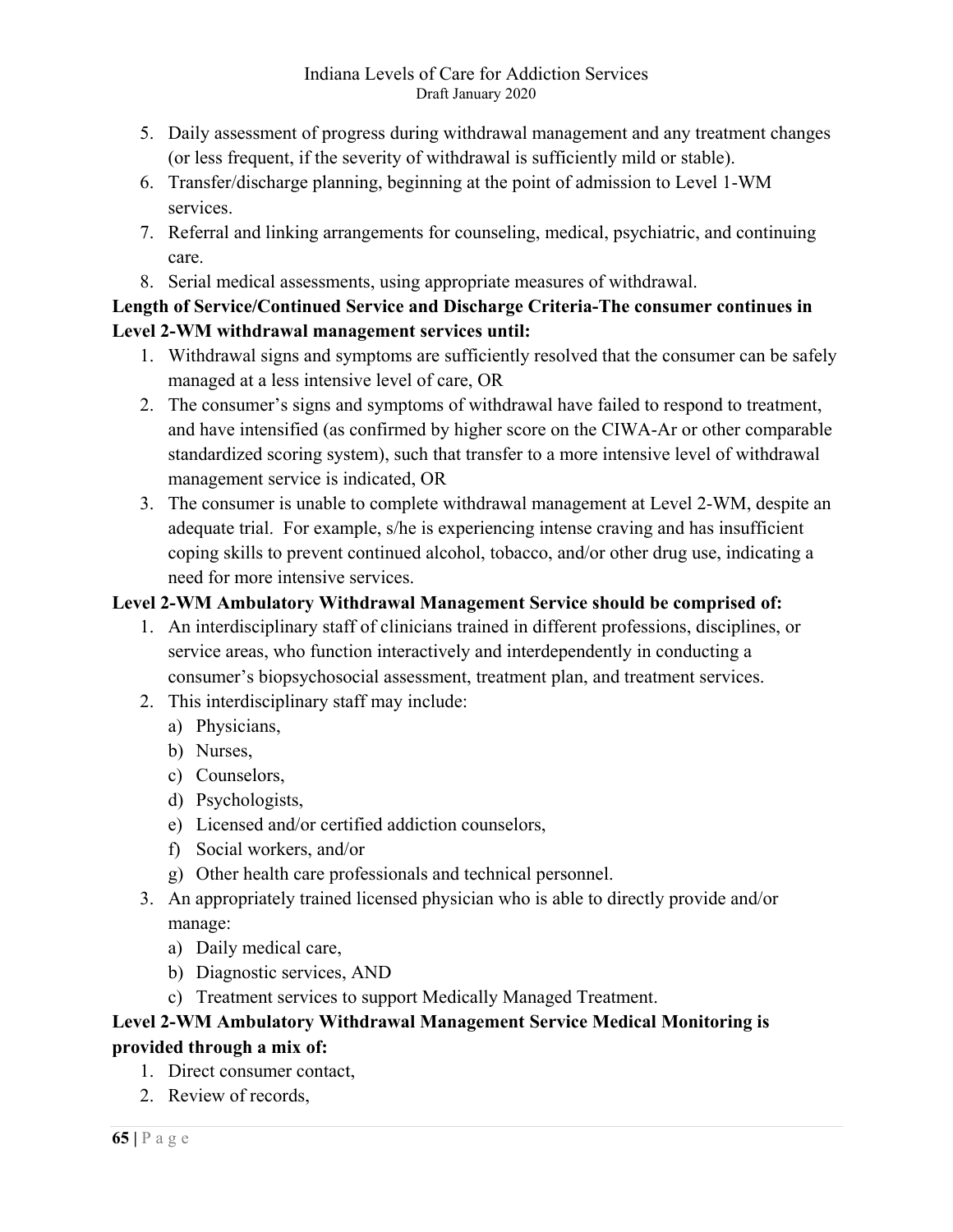- 3. Team meetings,
- 4. 24-hour coverage by a physician, and
- 5. Quality assurance programs.
	- a) by interdisciplinary staff and with oversight by the appropriately trained licensed physician

### **A quick guide for Level 2-WM**:

- 1. Ambulatory withdrawal management with extended on-site monitoring
- 2. Day hospital services
- 3. Similar therapies as level 1

# **Level 3.2-WM: Residential/Inpatient Withdrawal Management (Social Withdrawal Management)**

**Is an organized withdrawal management which is provided in a social setting for consumers are intoxicated or are experiencing moderate withdrawal which requires 24 hour structure and support to complete withdrawal management and increase the likelihood of continuing treatment or recovery. The emphasis is on peer and social support.** 

### **Level 3.2-WM Support Systems feature the following:**

- 1. Availability of specialized clinical consultation and supervision for biomedical, emotional, behavioral, and cognitive problems.
- 2. Since this level is managed by clinicians, not medical or nursing staff, protocols are in place should a consumer's condition deteriorate and appear to need medical or nursing interventions.
	- a) These protocols are used to determine the nature of the medical or nursing interventions that may be required.
	- b) Protocols include under what conditions nursing and physician care is warranted and/or when transfer to a medically monitored facility or an acute care hospital is necessary.
	- c) The protocols are developed and supported by a physician knowledgeable in addiction medicine.
- 3. Affiliation with other levels of care.
- 4. Ability to arrange for appropriate laboratory and toxicology tests.

### **Level 3.2-WM Clinicians consist of:**

- 1. Appropriately credentialed personnel who are trained and competent to implement physician-approved protocols for consumer observation and supervision, determination of appropriate level of care, and facilitation of the consumer's transition to continuing care.
- 2. Clinicians able to safely assist consumers thru withdrawal without the need for ready onsite access to medical and nursing personnel.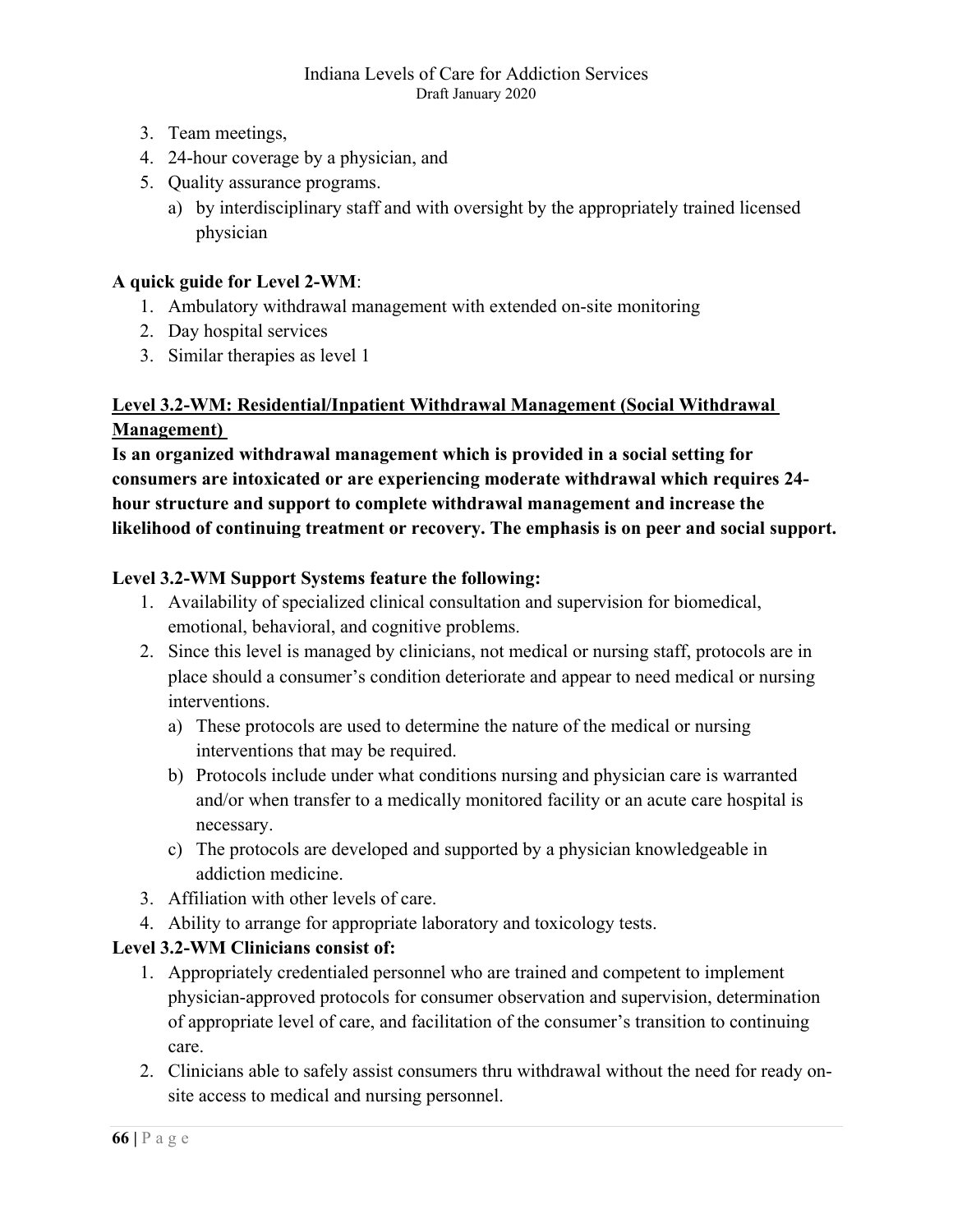- 3. Staff available to provide medical evaluation and consultation 24 hours a day, in accordance with treatment/transfer practice protocols and guidelines.
- 4. All clinicians who assess and treat consumers are able to obtain and interpret information regarding the needs of these persons and are knowledgeable about the signs and symptoms of alcohol and other drug intoxication and withdrawal, as well as appropriate treatment and monitoring of those conditions and how to facilitate the individual's entry into ongoing care.
- 5. *For facilities that supervise self-administered medications*: Appropriately licensed or credentialed staff and policies/procedures in accordance with state and federal laws.
- 6. *For facilities that supervise self-administered medications*: Staff are qualified to assure that consumers are taking medications according to physician prescription and legal requirements.

# **Level 3.2-WM Therapies provided:**

- 1. Daily clinical services to assess and address the needs of each consumer, which may include appropriate medical services, individual and group therapies, and withdrawal support,
- 2. A range of cognitive, behavioral, medical, mental health, and other therapies (individual or group), designed to:
	- a) Enhance the consumer's understanding of addiction,
	- b) Aid the completion of the withdrawal management process, and
	- c) Provide referral to an appropriate level of care for continuing treatment.
- 3. Interdisciplinary individualized assessment and treatment,
- 4. Health education services, AND
- 5. Services to family members or significant others.

# **Additional services that may be provided in conjunction with Level 3.2-WM care by the agency or by an outside entity:**

- 1. 2.1 Intensive Outpatient Treatment-9 or more hours of service/week (adults); 6 or more hours/week (adolescents) to treat multidimensional instability.
- 2. Another type of treatment, as indicated by the ASAM Criteria for adults/adolescents.

# **Level 3.2-WM Assessment/Treatment Plan Review consists of:**

- 1. An addiction-focused history, obtained as part of the initial assessment and reviewed with a physician during the admission process,
- 2. A physical examination by a physician, physician assistant, or nurse practitioner, as a part of the initial assessment, if self-administered withdrawal management medications are to be used,
- 3. Sufficient biopsychosocial screening assessments to determine the level of care in which the person should be placed and for the individualized care plan to address treatment priorities identified in Dimensions 2 through 6\*\*\* of ASAM Criteria,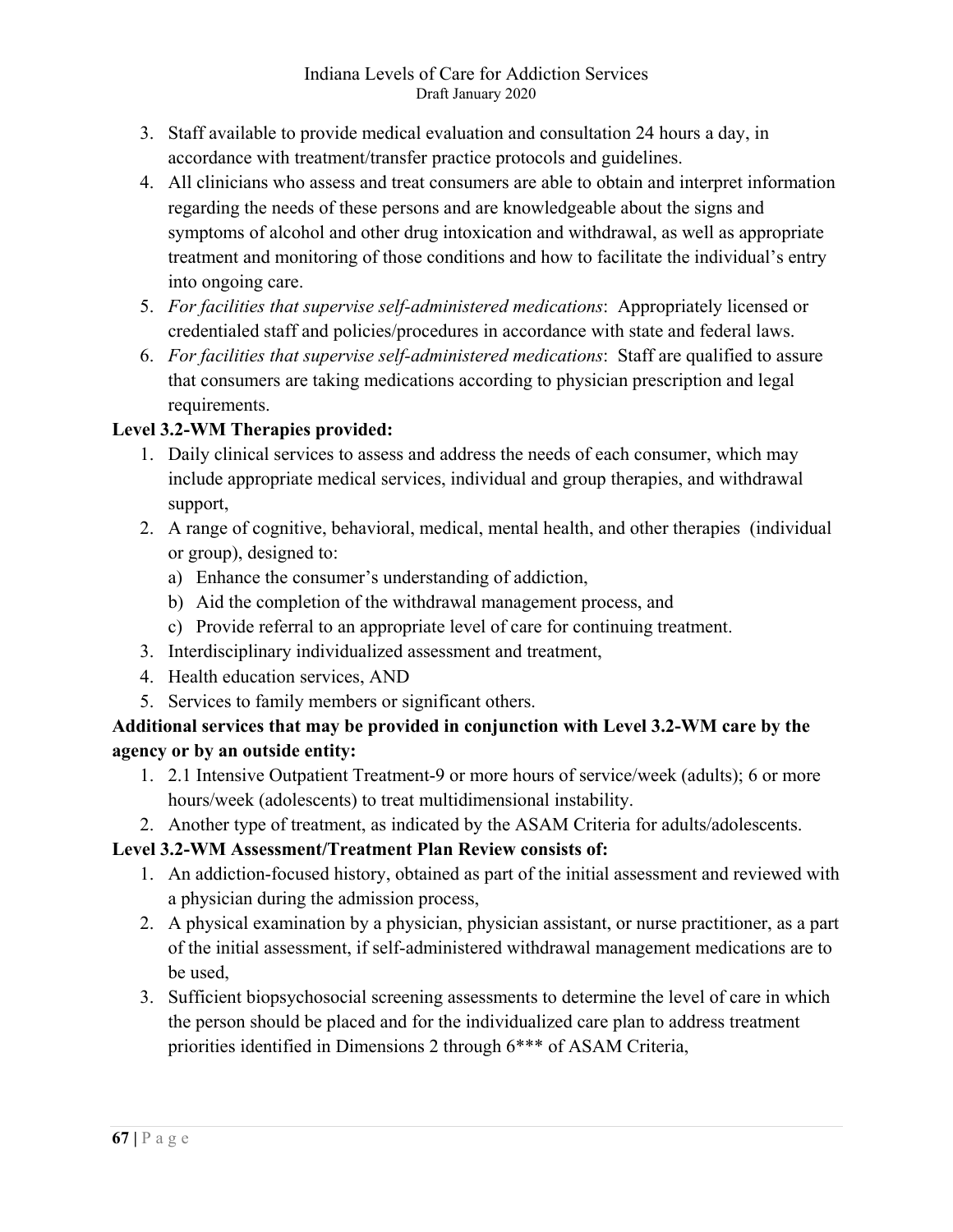- 4. An individualized treatment plan, including problem identification in Dimensions 2 through 6\*\*\* and development of treatment goals and measurable treatment objectives and activities designed to meet those objectives,
- 5. Daily assessment of progress thru withdrawal management and any treatment changes,
- 6. Transfer/discharge planning, beginning at the point of admission, AND
- 7. Referral arrangements, made as needed.

### **Level 3.2-WM Length of Service/Continued Service and Discharge Criteria:**

- 1. Withdrawal signs and symptoms are sufficiently resolved that the consumer can be safely managed at a less intensive level of care, OR
- 2. The consumer's signs and symptoms of withdrawal have failed to respond to treatment, and have intensified (as confirmed by higher scores on the CIWA-Ar or other comparable standardized scoring system), such that transfer to a more intensive level of withdrawal management service is indicated, OR
- 3. The consumer is unable to complete withdrawal management at Level 3.2-WM, despite an adequate trial. For example, s/he is experiencing increasing depression and suicidal impulses complicating cocaine withdrawal and indicating a need for a transfer to a more intensive level of care or the addition of other clinical services (such as intensive counseling).

# **The Level 3.2-WM Medically Monitored Inpatient Withdrawal Management should be comprised of:**

- 1. An interdisciplinary staff of clinicians trained in different professions, disciplines, or service areas, who function interactively and interdependently in conducting a consumer's biopsychosocial assessment, treatment plan, and treatment services.
- 2. This interdisciplinary staff may include:
	- a) Physicians,
	- b) Nurses,
	- c) Counselors,
	- d) Psychologists,
	- e) Licensed and/or certified addiction counselors,
	- f) Social workers, and/or
	- g) Other health care professionals and technical personnel.
- 3. An appropriately trained licensed physician who is able to directly provide and/or manage:
	- a) Daily medical care,
	- b) Diagnostic services, AND
	- c) Treatment services,
- 4. in order to support Medically Managed Treatment.

# **The Medical Monitoring for Level 3.2-WM Medically Monitored Inpatient Withdrawal Management is provided through a mix of:**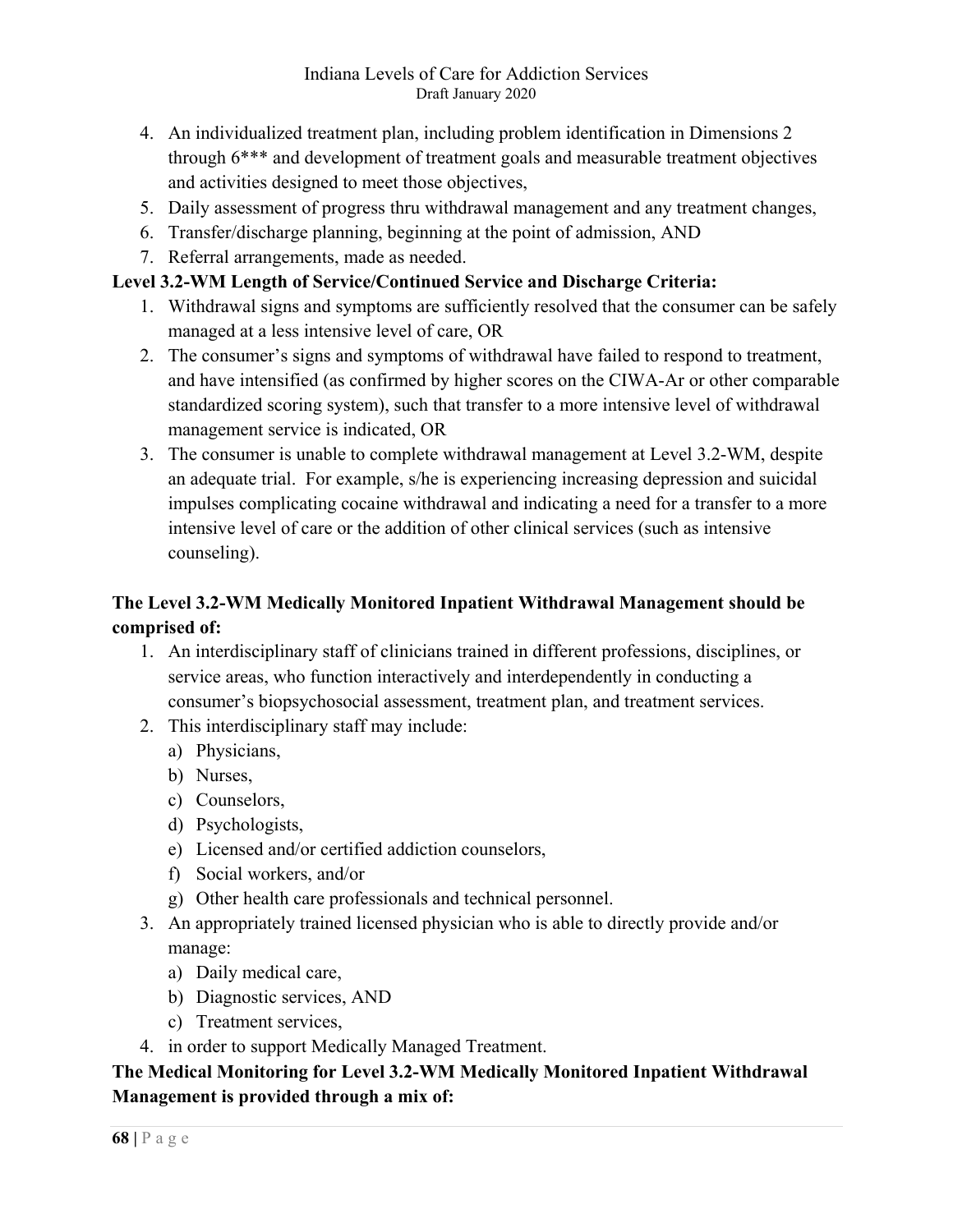- 1. Direct consumer contact,
- 2. Review of records,
- 3. Team meetings,
- 4. 24-hour coverage by a physician, and
- 5. Quality assurance programs, by interdisciplinary staff and with oversight by the appropriately trained licensed physician.

### **A quick guide for Level 3.2-WM:**

- 1. Social setting withdrawal management
- 2. Staffed mainly by peer and social supports
- 3. Physicians and nurses available as needed
- 4. Involved in additional outpatient treatment services
- 5. Therapies may include medication or non-medication methods, consumer education, referrals

### **Level 3.7-WM: Medically Monitored Inpatient Withdrawal Management**

**Is an organized service delivered by medical and nursing professionals, which provides for 24-hour evaluation and withdrawal management in a permanent facility with inpatient beds.**

**Services are delivered under a defined set of physician-approved policies and physicianmonitored procedures or clinical protocols.**

### **Level 3.7-WM care is provided to consumers who are:**

- 1. Experiencing withdrawal signs and symptoms, severe enough to require 24-hour inpatient nursing care and physician visits as necessary, and
- 2. Unlikely to complete withdrawal management without medical, nursing monitoring.

# **Level 3.7 is sometimes provided by overlapping with Level 4-WM services (as a "stepdown" service):**

- 1. In a specialty unit of an acute care general or psychiatric hospital, with available 24-hour observation, monitoring, and treatment available, AND
- 2. When the full resources of an acute care general hospital or a medically managed intensive inpatient treatment program are not necessary.

### **Level 3.7-WM Support systems feature the following:**

- 1. Availability of specialized clinical consultation and supervision for biomedical, emotional, behavioral, and cognitive problems.
- 2. Availability of medical nursing care and observation as warranted, based on clinical judgement,
- 3. Direct affiliation with other levels of care, and
- 4. Ability to conduct or arrange for appropriate laboratory and toxicology tests.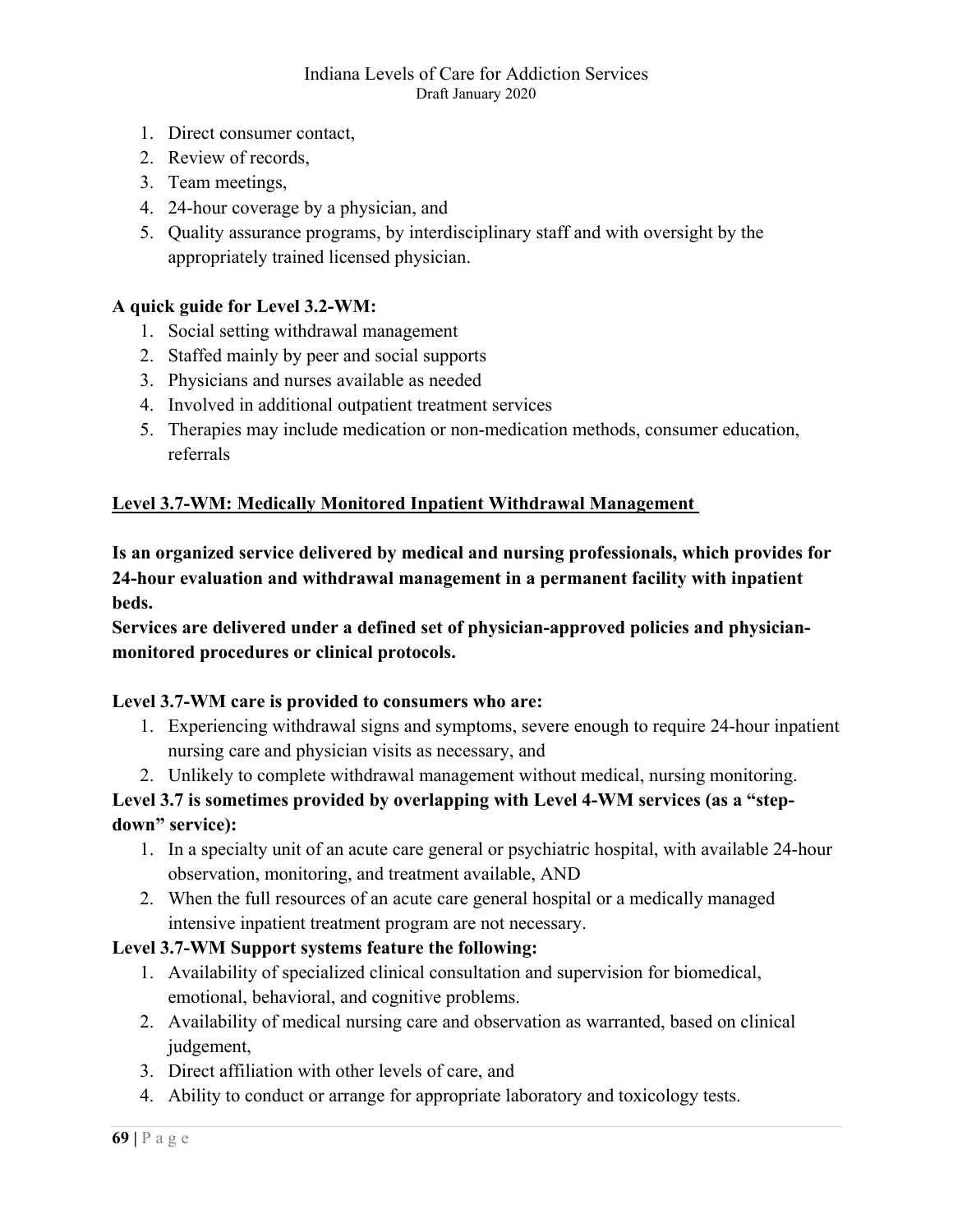### **Level 3.7-WM Clinicians consist of:**

- 1. A physician who is available:
	- i) Twenty-four hours a day by telephone, *(In states where physician assistants or nurse practioners are licensed as physic extenders, they may perform the duties designated for a physician under collaborative agreements or other requirements of the medical practice act in the given jurisdiction.)*
	- ii) To assess the consumer within 24 hours of admission (or earlier, if medically necessary), AND
	- iii) To provide on-site monitoring of care and further evaluation on a daily basis.
- 2. A registered nurse or other licensed and credentialed nurse, available to conduct a nursing assessment on admission.
- 3. A nurse responsible for overseeing the monitoring of the consumer's progress and medication administration on an hourly basis, if needed.
- 4. Appropriately licensed and credentialed staff available to administer medications in accordance with physician orders. (The level of nursing care is appropriate to the severity of consumer needs).
- 5. Licensed, certified, or registered clinicians who provide A planned regimen of 24-hour, professionally directed evaluation, care, and treatment services for consumers and their families.
- 6. An interdisciplinary team of appropriately trained clinicians available to assess and treat the consumer and to obtain and interpret information regarding the consumer's needs. The number and disciplines of team members are appropriate to the range and severity of the consumer's problems and may include:
	- a) Physicians,
	- b) Nurses,
	- c) Counselors,
	- d) Psychologists, and
	- e) Social workers.

# **Level 3.7-WM Therapies provided:**

- 1. Daily clinical services to assess and address the needs of each consumer, which may include appropriate medical services, individual and group therapies, and withdrawal support,
- 2. Hourly nurse monitoring of the consumer's progress and medication administration are available, if needed,
- 3. A range of cognitive, behavioral, medical, mental health, and other therapies (individual or group), designed to:
	- i) Enhance the consumer's understanding of addiction,
	- ii) Aid the completion of the withdrawal management process, and
	- iii) Provide referral to an appropriate level of care for continuing treatment.
- 4. Multidisciplinary individualized assessment and treatment,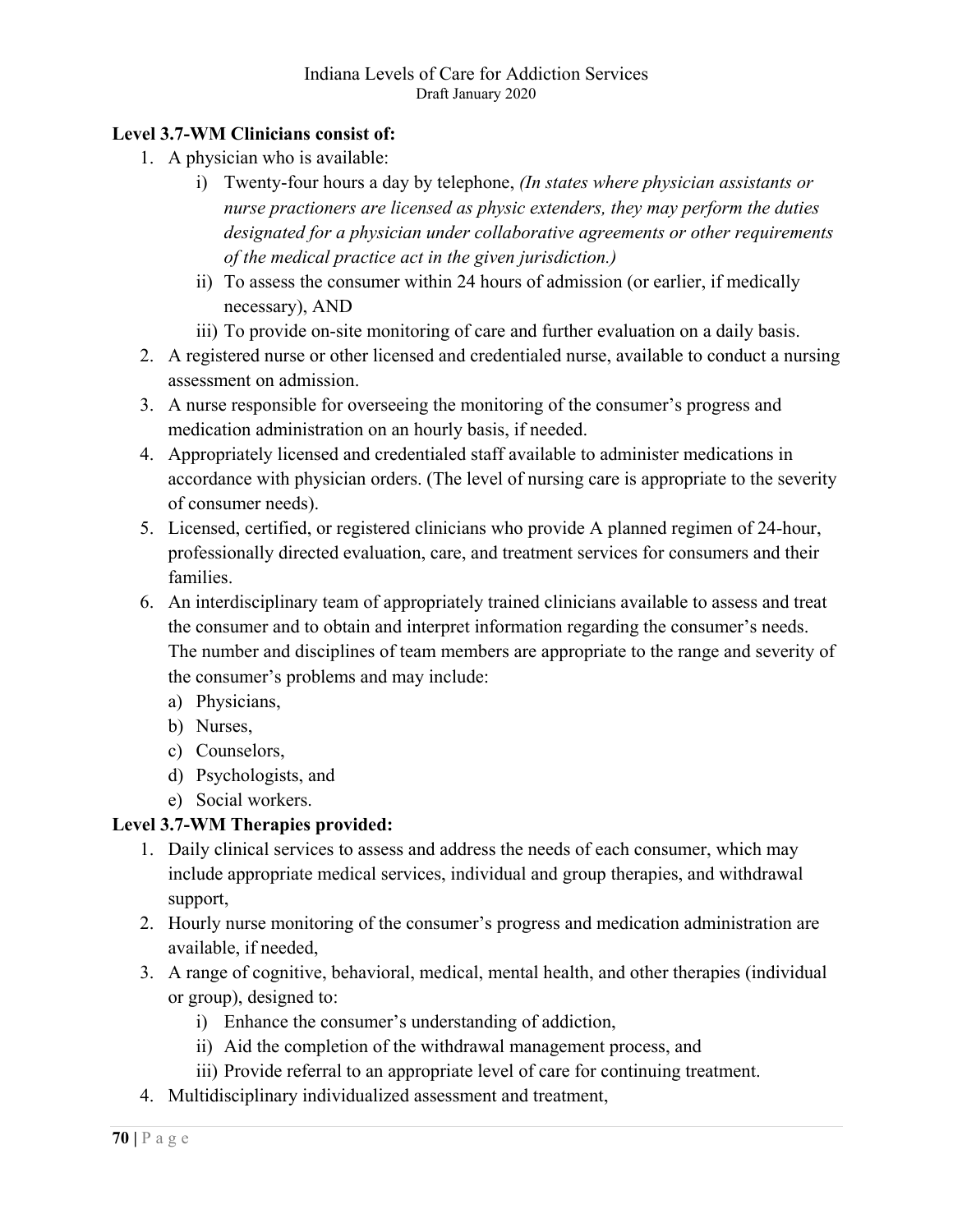- 5. Health education services, AND
- 6. Services to family members and significant others.

# **Additional services that may be provided in conjunction with Level 3.7-WM care by the agency or by an outside entity:**

- 1. 2.1 Intensive Outpatient Treatment=9 or more hours of service/week (adults); 6 or more hours/week (adolescents) to treat multidimensional instability.
- 2. Another type of treatment, as indicated by the ASAM Criteria for adults/adolescents.

# **Level 3.7-WM Assessment/Treatment Plan Review consists of:**

- 1. An addiction-focused history, obtained as part of the initial assessment and reviewed with a physician during the admission process,
- 2. A physical examination by a physician, physician assistant, or nurse practitioner, within 24 hours of admission and appropriate laboratory and toxicology tests.
- 3. *If Level 3.7-WM withdrawal management services are step-down services from Level 4- WM, records of a physical examination within the preceding 7 days are evaluated by a physician within 24 hours of admission.*
- 4. Sufficient biopsychosocial screening assessments to determine the level of care in which the person should be placed and for the individualized care plan to address treatment priorities identified in Dimensions 2 through 6\*\*\* of ASAM Criteria,
- 5. An individualized treatment plan, including problem identification in Dimensions 2 through 6\*\*\* and development of treatment goals and measurable treatment objectives and activities designed to meet those objectives,
- 6. Daily assessment of consumer progress through withdrawal management and any treatment changes,
- 7. Transfer/discharge planning, beginning at the point of admission, AND

# **Level 3.7-WM Length of Service/Continued Service and Discharge Criteria:**

- 1. Withdrawal signs and symptoms are sufficiently resolved that the consumer can be safely managed at a less intensive level of care, OR
- 2. The consumer's signs and symptoms of withdrawal have failed to respond to treatment, and have intensified (as confirmed by higher scores on the CIWA-Ar or other comparable standardized scoring system), such that transfer to a Level 4-WM intensive level of withdrawal management service is indicated.

# **The Level 3.7-WM Medically Monitored Inpatient Withdrawal Management should be comprised of:**

- 1. An interdisciplinary staff of clinicians trained in different professions, disciplines, or service areas, who function interactively and interdependently in conducting a consumer's biopsychosocial assessment, treatment plan, and treatment services.
- 2. This interdisciplinary staff may include:
	- a) Physicians,
	- b) Nurses,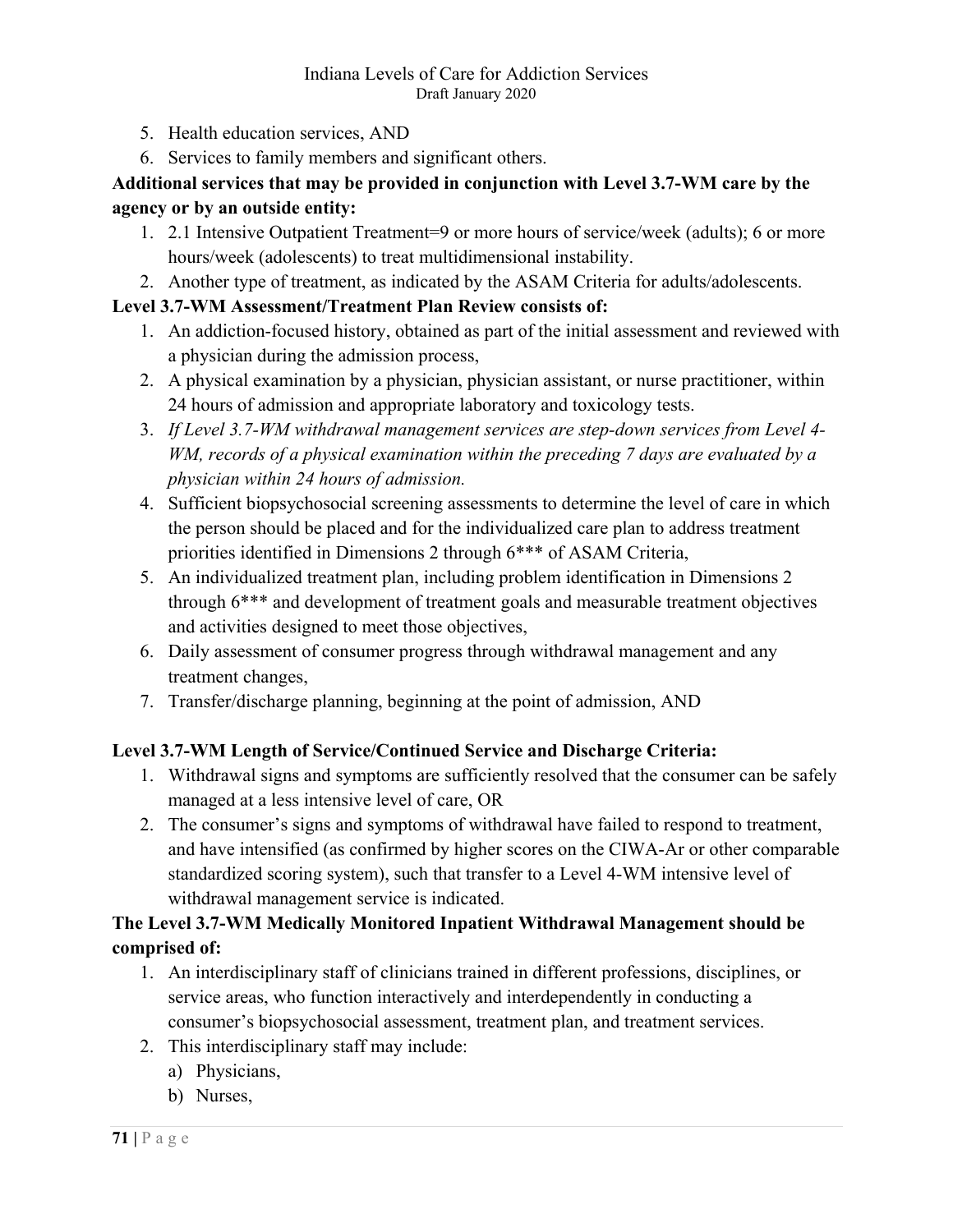- c) Counselors,
- d) Psychologists,
- e) Licensed and/or certified addiction counselors,
- f) Social workers, and/or
- g) Other health care professionals and technical personnel.
- 3. An appropriately trained licensed physician who is able to directly provide and/or manage:
	- a) Daily medical care,
	- b) Diagnostic services, AND
	- c) Treatment services,
- 4. in order to support Medically Monitored Inpatient Treatment.

### **The Medical Monitoring for Level 3.7-WM Medically Monitored Inpatient Withdrawal Management is provided through a mix of:**

- 1. Direct consumer contact,
	- 2. Review of records,
	- 3. Team meetings,
	- 4. 24-hour coverage by a physician, and
	- 5. Quality assurance programs by interdisciplinary staff and with oversight by the appropriately trained licensed physician.

### **A quick guide for Level 3.7-WM:**

- 1. Inpatient withdrawal management and monitoring
- 2. Staffed mainly by physicians, nurses, and multidisciplinary clinicians
- 3. Involved in additional inpatient treatment services
- 4. Therapies may include medication or non-medication methods, consumer education, referrals

### **Level 4-WM: Medically Managed Intensive Inpatient Withdrawal Management**

**Is an organized service delivered by medical and nursing professionals, which provides for 24-hour medically directed evaluation and withdrawal management in an acute care inpatient setting.**

**Leve 4-WM Services are delivered under a defined set of physician-approved policies and physician-monitored procedures or clinical protocols.**

### **Level 4-WM care is provided to consumers who are:**

- 1. Experiencing withdrawal signs and symptoms, severe enough to require primary medical and nursing care services, including:
	- a) Twenty-four hour observation, monitoring, and treatment, and
	- b) Daily physician visits to modify withdrawal management regimen and manage medical instability.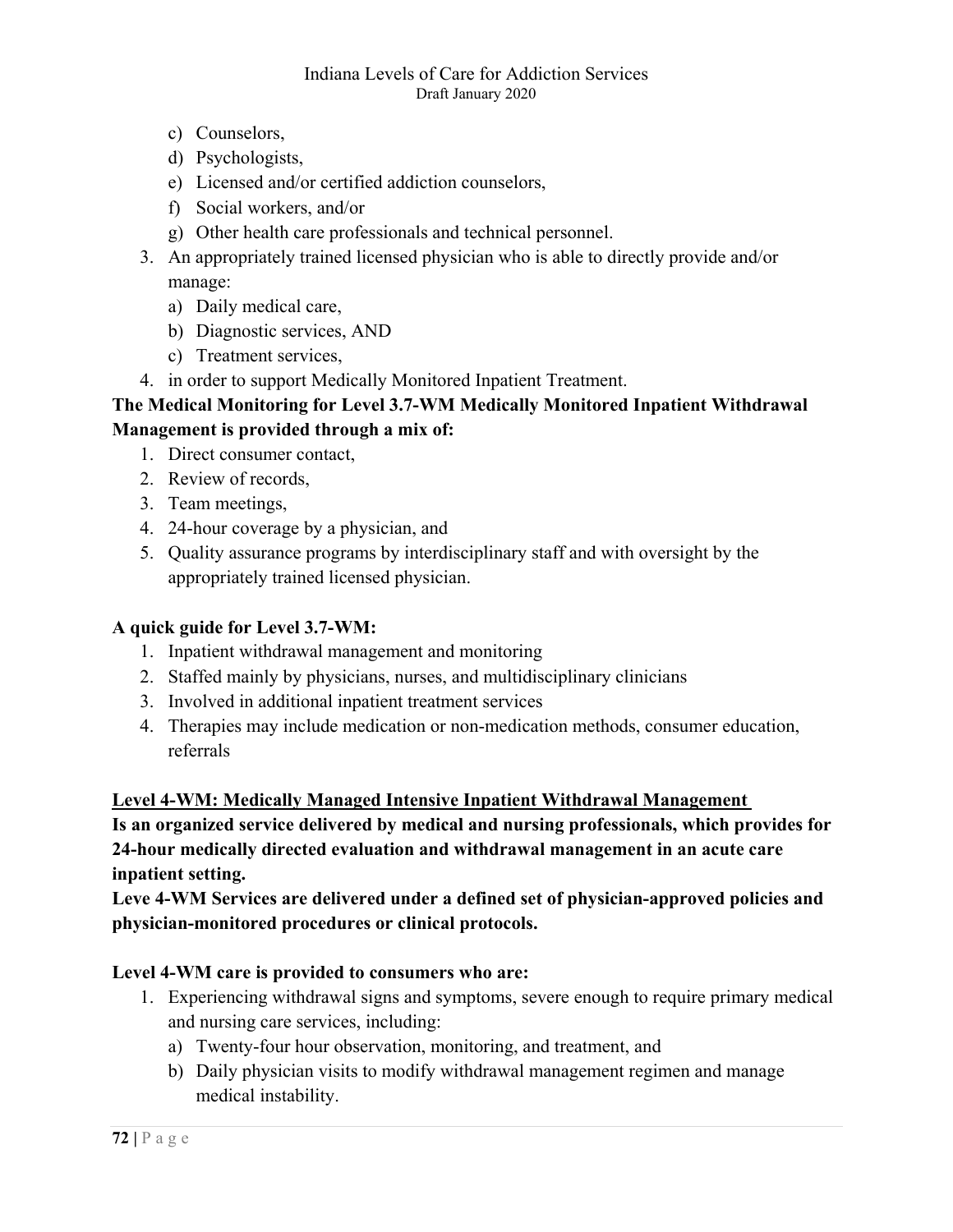### **Level 4-WM Support Systems feature the following:**

- 1. Availability of specialized medical consultation,
- 2. Full medical acute care services, and
- 3. Intensive care, as needed.

### **Level 4-WM Clinicians consist of:**

- 1. Physicians who are available:
	- i) Twenty-four hours a day as active members of an interdisciplinary team of appropriately trained professionals, and who medically manage the care of the consumer *(In states where physician assistants or nurse practioners are licensed as physic extenders, they may perform the duties designated for a physician under collaborative agreements or other requirements of the medical practice act in the given jurisdiction.),*
- 2. A registered nurse or other licensed and credentialed nurse, available for primary nursing care and observation 24 hours per day,
- 3. Facility-approved addiction counselors or licensed, certified, or registered addiction clinicians, available eight hours per day to administer planned interventions according to the assessed needs of the consumer,
- 4. An interdisciplinary team of appropriately trained clinicians available to assess and treat the consumer with a substance use disorder, or an addicted consumer, with a concomitant acute biomedical, emotional, or behavioral disorder. The number and disciplines of team members are appropriate to the range and severity of the consumer's problems and may include:
	- i) Physicians,
	- ii) Nurses,
	- iii) Counselors,
	- iv) Psychologists, and
	- v) Social workers.

## **Level 4-WM Therapies provided:**

- 1. Highly individualized biomedical, emotional, behavioral and addiction treatment, which may include management of all concomitant conditions in the context of addiction treatment,
- 2. Hourly nurse monitoring of the consumer's progress and medication administration are available, if needed,
- 3. A range of cognitive, behavioral, medical, mental health, and other therapies (individual or group), designed to:
	- i) Enhance the consumer's understanding of addiction,
	- ii) Aid the completion of the withdrawal management process, and
	- iii) Provide referral to an appropriate level of care for continuing treatment.
	- iv) *For the consumer with a severe comorbid psychiatric disorder, psychiatric interventions are provided which complement addiction treatment*.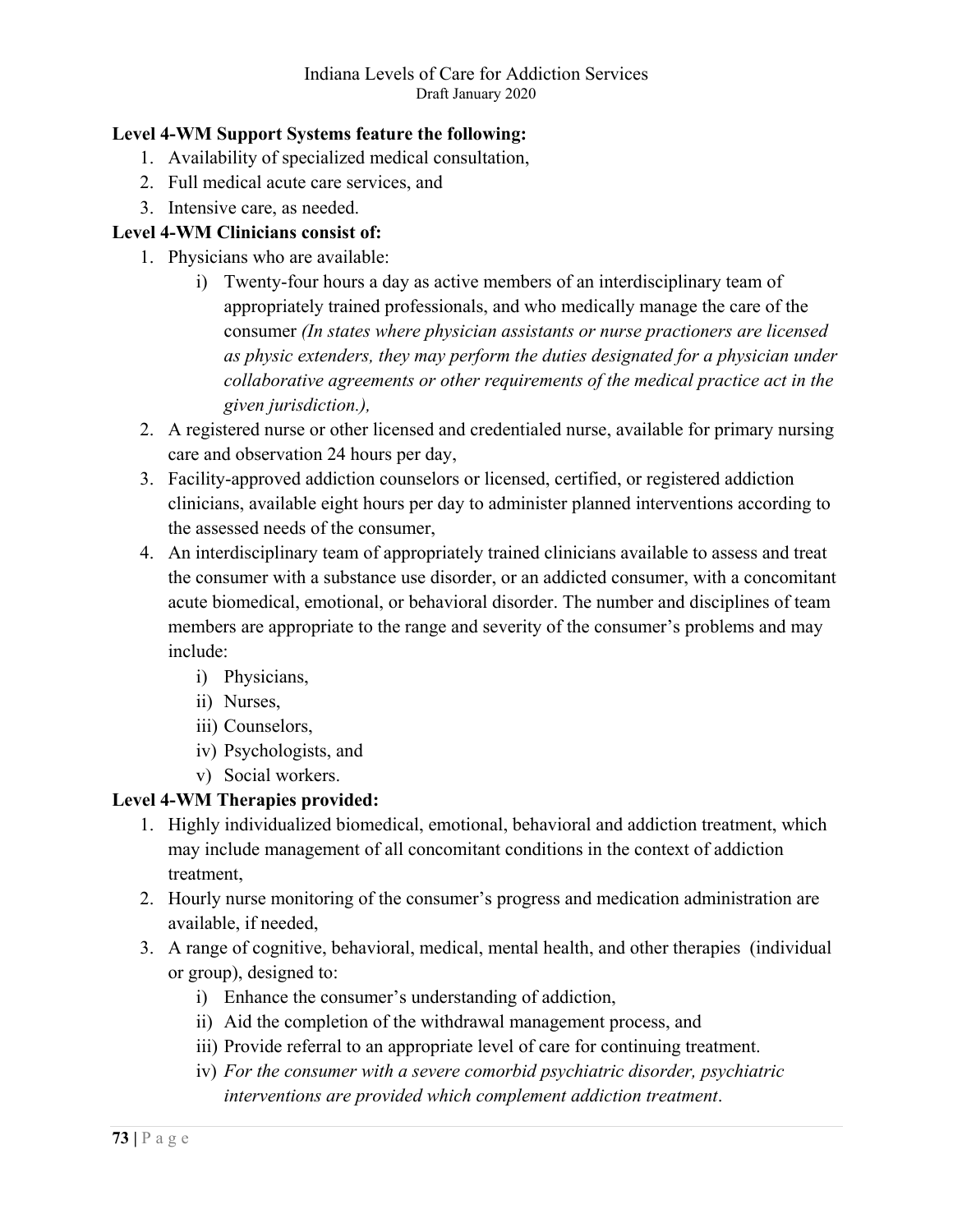#### Indiana Levels of Care for Addiction Services Draft January 2020

- *v) For the consumer with a severe comorbid biomedical disorder, biomedical interventions are provided which complement addiction treatment.*
- 4. Health education services, AND
- 5. Services to family members and significant others.

# **Additional services that may be provided in conjunction with Level 4-WM care by the agency or by an outside entity:**

- 1. 2.1 Intensive Outpatient Treatment-9 or more hours of service/week (adults); 6 or more hours/week (adolescents) to treat multidimensional instability.
- 2. Another type of treatment, as indicated by the ASAM Criteria for adults/adolescents.

## **Level 4-WM Assessment/Treatment Plan Review consists of:**

- 1. A comprehensive nursing assessment, performed at admission,
- 2. Approval of the admission by a physician,
- 3. A comprehensive history and physical examination performed within 12 hours of admission, accompanied by appropriate laboratory and toxicology tests.
- 4. An addiction-focused history, obtained as a part of the initial assessment and reviewed by a physician during the admission process,
- 5. Sufficient biopsychosocial screening assessments to determine placement and for the individualized care plan to address treatment priorities identified in Dimensions 2 through 6\*\*\* of ASAM Criteria,
- 6. Discharge/transfer planning, beginning at admission,
- 7. Referral arrangements, made as needed,
- 8. An individualized treatment plan, including problem identification in Dimensions 2 through 6\*\*\* and development of treatment goals and measurable treatment objectives and activities designed to meet those objectives, AND
- 9. Daily assessment of consumer progress through withdrawal management and any treatment changes.

## **Level 4-WM Length of Service/Continued Service and Discharge Criteria:**

Withdrawal signs and symptoms are sufficiently resolved that the consumer can be safely managed at a less intensive level of care.

## **Level 4-WM Medically Managed Intensive Inpatient Withdrawal Management should be comprised of:**

An interdisciplinary staff of clinicians trained in different professions, disciplines, or service areas, who function interactively and interdependently in conducting a consumer's biopsychosocial assessment, treatment plan, and treatment services.

- This interdisciplinary staff may include:
- Physicians,
- Nurses,
- Counselors,
- Psychologists,
- Licensed and/or certified addiction counselors,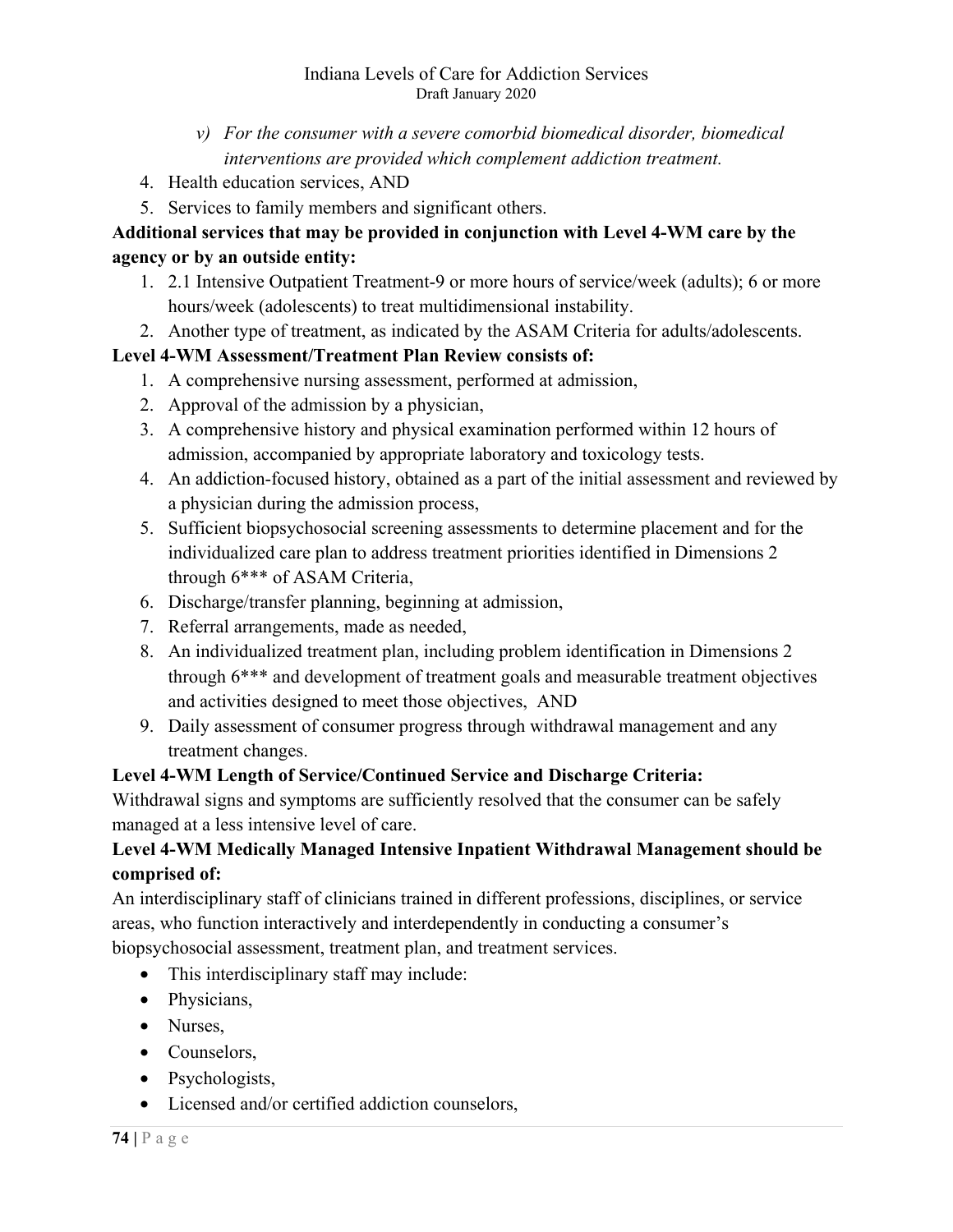#### Indiana Levels of Care for Addiction Services Draft January 2020

- Social workers, and/or
- Other health care professionals and technical personnel.
- An appropriately trained licensed physician who is able to directly provide and/or manage:
- Daily medical care,
- Diagnostic services, AND
- Treatment services,

in order to support Medically Managed Intensive Inpatient Treatment.

### **Medical Monitoring for Level 4-WM Medically Managed Intensive Inpatient Withdrawal Management is provided through a mix of:**

- 1. Direct consumer contact,
- 2. Review of records,
- 3. Team meetings,
- 4. 24-hour coverage by a physician, and
- 5. Quality assurance programs, by interdisciplinary staff and with oversight by the appropriately trained licensed physician

### **A quick guide for Level 4-WM:**

- 1. Intensive withdrawal management
- 2. Inpatient acute care setting
- 3. Staffed by physicians and nurses and other multidisciplinary clinicians
- 4. Involved in additional inpatient treatment services
- 5. Therapies likely include medication methods, consumer education, referrals

#### **REFERENCES**

1 https://www.samhsa.gov/ebp-resource-center

2 https://store.samhsa.gov/product/Assertive-Community-Treatment-ACT-Evidence-Based-Practices-EBP-KIT/sma08-4345

<sup>3</sup> https://www.drugabuse.gov/publications/teaching-packets/understanding-drug-abuseaddiction/section-iii/4-components-comprehensive-drug-addiction-treatm

4 https://www.integration.samhsa.gov/about-us/esolutions-newsletter/integrating-substanceabuse-and-primary-care-services

<sup>5</sup> [https://www.in.gov/fssa/dmha/files/TI\\_ROSC\\_Toolkit\\_FINAL.PDF](https://www.in.gov/fssa/dmha/files/TI_ROSC_Toolkit_FINAL.PDF)